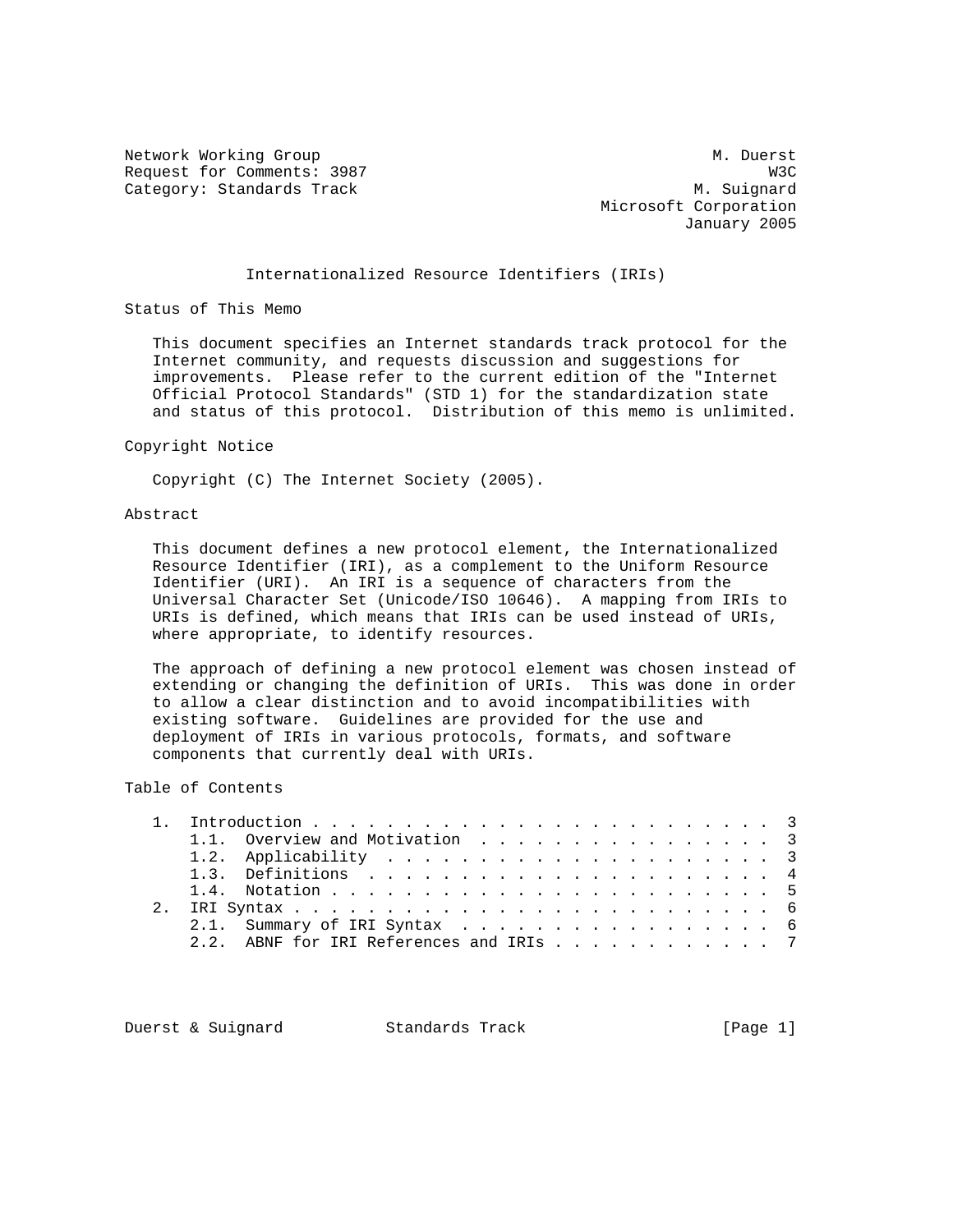| 3. |      | Relationship between IRIs and URIs 10                 |  |  |  |
|----|------|-------------------------------------------------------|--|--|--|
|    | 3.1. | Mapping of IRIs to URIs 10                            |  |  |  |
|    | 3.2. | Converting URIs to IRIs 14                            |  |  |  |
|    |      | 3.2.1.                                                |  |  |  |
| 4. |      | Bidirectional IRIs for Right-to-Left Languages. 16    |  |  |  |
|    | 4.1. | Logical Storage and Visual Presentation 17            |  |  |  |
|    | 4.2. | Bidi IRI Structure 18                                 |  |  |  |
|    | 4.3. | Input of Bidi IRIs 19                                 |  |  |  |
|    | 4.4. |                                                       |  |  |  |
| 5. |      | Normalization and Comparison 21                       |  |  |  |
|    | 5.1. |                                                       |  |  |  |
|    | 5.2. | Preparation for Comparison 22                         |  |  |  |
|    | 5.3. | Comparison Ladder 23                                  |  |  |  |
|    |      | Simple String Comparison 23<br>5.3.1.                 |  |  |  |
|    |      | 5.3.2.<br>Syntax-Based Normalization 24               |  |  |  |
|    |      | Scheme-Based Normalization 27<br>5.3.3.               |  |  |  |
|    |      | Protocol-Based Normalization 28<br>5.3.4.             |  |  |  |
| б. |      |                                                       |  |  |  |
|    | 6.1. | Limitations on UCS Characters Allowed in IRIs 29      |  |  |  |
|    | 6.2. | Software Interfaces and Protocols 29                  |  |  |  |
|    |      |                                                       |  |  |  |
|    | 6.3. | Format of URIs and IRIs in Documents and Protocols 30 |  |  |  |
|    | 6.4. | Use of UTF-8 for Encoding Original Characters  30     |  |  |  |
|    | 6.5. | Relative IRI References 32                            |  |  |  |
| 7. |      | URI/IRI Processing Guidelines (informative) 32        |  |  |  |
|    | 7.1. | URI/IRI Software Interfaces 32                        |  |  |  |
|    | 7.2. | URI/IRI Entry $\ldots$ , 33                           |  |  |  |
|    | 7.3. | URI/IRI Transfer between Applications 33              |  |  |  |
|    | 7.4. | URI/IRI Generation 34                                 |  |  |  |
|    | 7.5. | URI/IRI Selection 34                                  |  |  |  |
|    | 7.6. | Display of URIs/IRIs 35                               |  |  |  |
|    | 7.7. | Interpretation of URIs and IRIs 36                    |  |  |  |
|    | 7.8. |                                                       |  |  |  |
| 8. |      | Security Considerations 37                            |  |  |  |
| 9. |      |                                                       |  |  |  |
|    |      |                                                       |  |  |  |
|    |      | 10.1. Normative References 40                         |  |  |  |
|    |      | 10.2. Informative References 41                       |  |  |  |
| Α. |      |                                                       |  |  |  |
|    | A.1. | New Scheme $(s)$ 44                                   |  |  |  |
|    | A.2. | Character Encodings Other Than UTF-8 44               |  |  |  |
|    | A.3. | New Encoding Convention 44                            |  |  |  |
|    | A.4. | Indicating Character Encodings in the URI/IRI 45      |  |  |  |
|    |      |                                                       |  |  |  |
|    |      |                                                       |  |  |  |
|    |      |                                                       |  |  |  |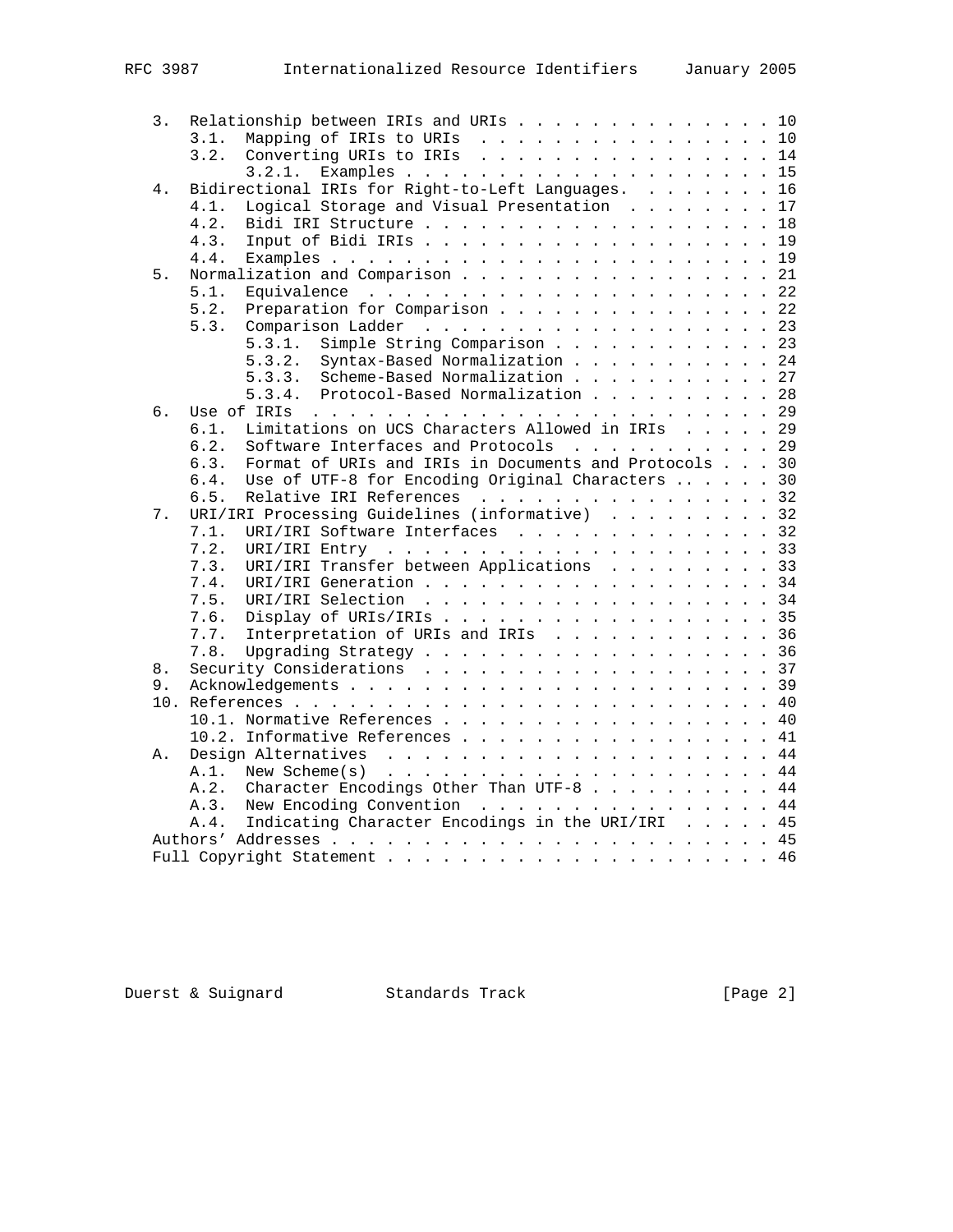# 1. Introduction

## 1.1. Overview and Motivation

 A Uniform Resource Identifier (URI) is defined in [RFC3986] as a sequence of characters chosen from a limited subset of the repertoire of US-ASCII [ASCII] characters.

 The characters in URIs are frequently used for representing words of natural languages. This usage has many advantages: Such URIs are easier to memorize, easier to interpret, easier to transcribe, easier to create, and easier to guess. For most languages other than English, however, the natural script uses characters other than A - Z. For many people, handling Latin characters is as difficult as handling the characters of other scripts is for those who use only the Latin alphabet. Many languages with non-Latin scripts are transcribed with Latin letters. These transcriptions are now often used in URIs, but they introduce additional ambiguities.

 The infrastructure for the appropriate handling of characters from local scripts is now widely deployed in local versions of operating system and application software. Software that can handle a wide variety of scripts and languages at the same time is increasingly common. Also, increasing numbers of protocols and formats can carry a wide range of characters.

 This document defines a new protocol element called Internationalized Resource Identifier (IRI) by extending the syntax of URIs to a much wider repertoire of characters. It also defines "internationalized" versions corresponding to other constructs from [RFC3986], such as URI references. The syntax of IRIs is defined in section 2, and the relationship between IRIs and URIs in section 3.

 Using characters outside of A - Z in IRIs brings some difficulties. Section 4 discusses the special case of bidirectional IRIs, section 5 various forms of equivalence between IRIs, and section 6 the use of IRIs in different situations. Section 7 gives additional informative guidelines, and section 8 security considerations.

## 1.2. Applicability

 IRIs are designed to be compatible with recommendations for new URI schemes [RFC2718]. The compatibility is provided by specifying a well-defined and deterministic mapping from the IRI character sequence to the functionally equivalent URI character sequence. Practical use of IRIs (or IRI references) in place of URIs (or URI references) depends on the following conditions being met:

Duerst & Suignard Standards Track [Page 3]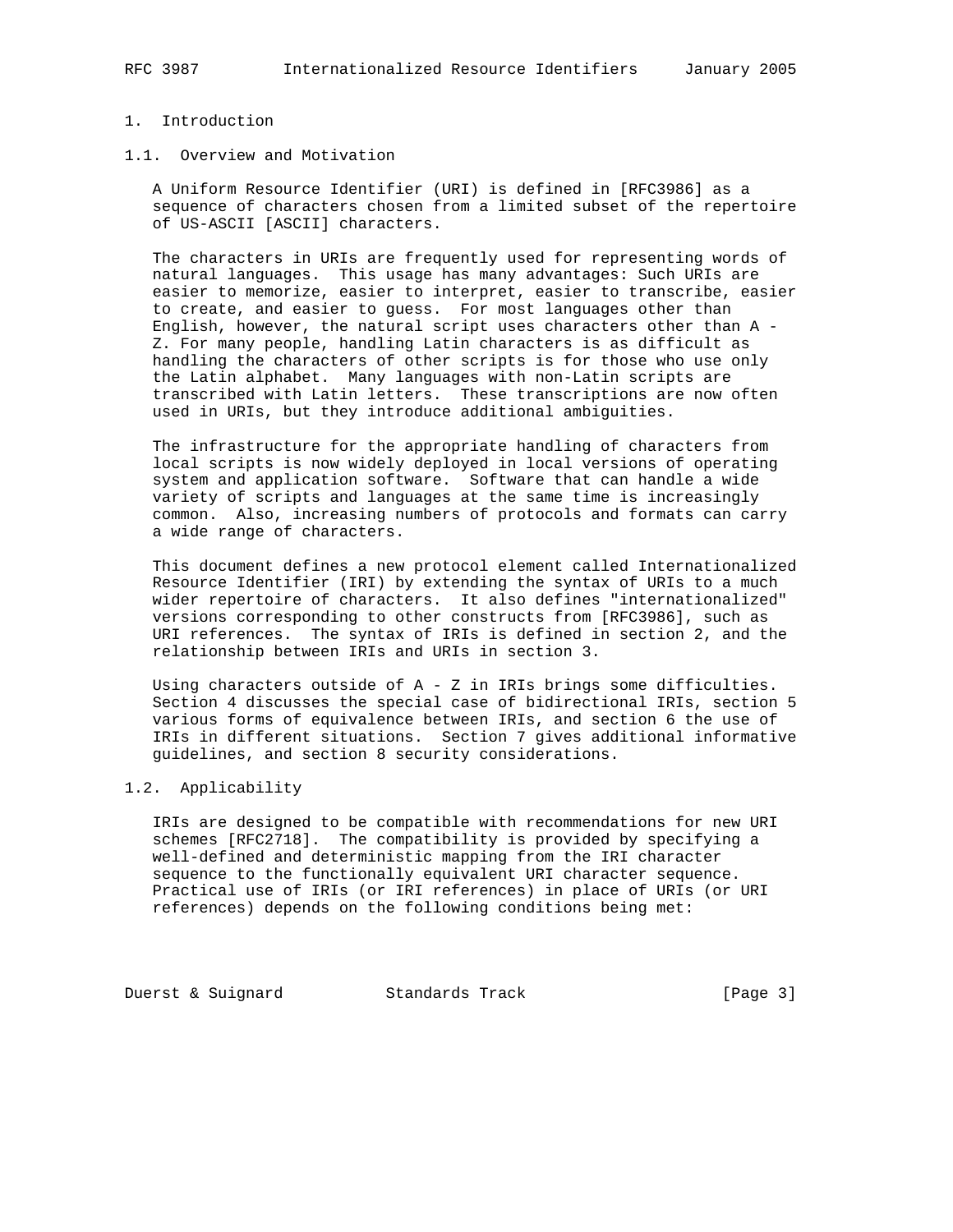- a. A protocol or format element should be explicitly designated to be able to carry IRIs. The intent is not to introduce IRIs into contexts that are not defined to accept them. For example, XML schema [XMLSchema] has an explicit type "anyURI" that includes IRIs and IRI references. Therefore, IRIs and IRI references can be in attributes and elements of type "anyURI". On the other hand, in the HTTP protocol [RFC2616], the Request URI is defined as a URI, which means that direct use of IRIs is not allowed in HTTP requests.
- b. The protocol or format carrying the IRIs should have a mechanism to represent the wide range of characters used in IRIs, either natively or by some protocol- or format-specific escaping mechanism (for example, numeric character references in [XML1]).
- c. The URI corresponding to the IRI in question has to encode original characters into octets using UTF-8. For new URI schemes, this is recommended in [RFC2718]. It can apply to a whole scheme (e.g., IMAP URLs [RFC2192] and POP URLs [RFC2384], or the URN syntax [RFC2141]). It can apply to a specific part of a URI, such as the fragment identifier (e.g., [XPointer]). It can apply to a specific URI or part(s) thereof. For details, please see section 6.4.
- 1.3. Definitions

 The following definitions are used in this document; they follow the terms in [RFC2130], [RFC2277], and [ISO10646].

- character: A member of a set of elements used for the organization, control, or representation of data. For example, "LATIN CAPITAL LETTER A" names a character.
- octet: An ordered sequence of eight bits considered as a unit.
- character repertoire: A set of characters (in the mathematical sense).
- sequence of characters: A sequence of characters (one after another).
- sequence of octets: A sequence of octets (one after another).
- character encoding: A method of representing a sequence of characters as a sequence of octets (maybe with variants). Also, a method of (unambiguously) converting a sequence of octets into a sequence of characters.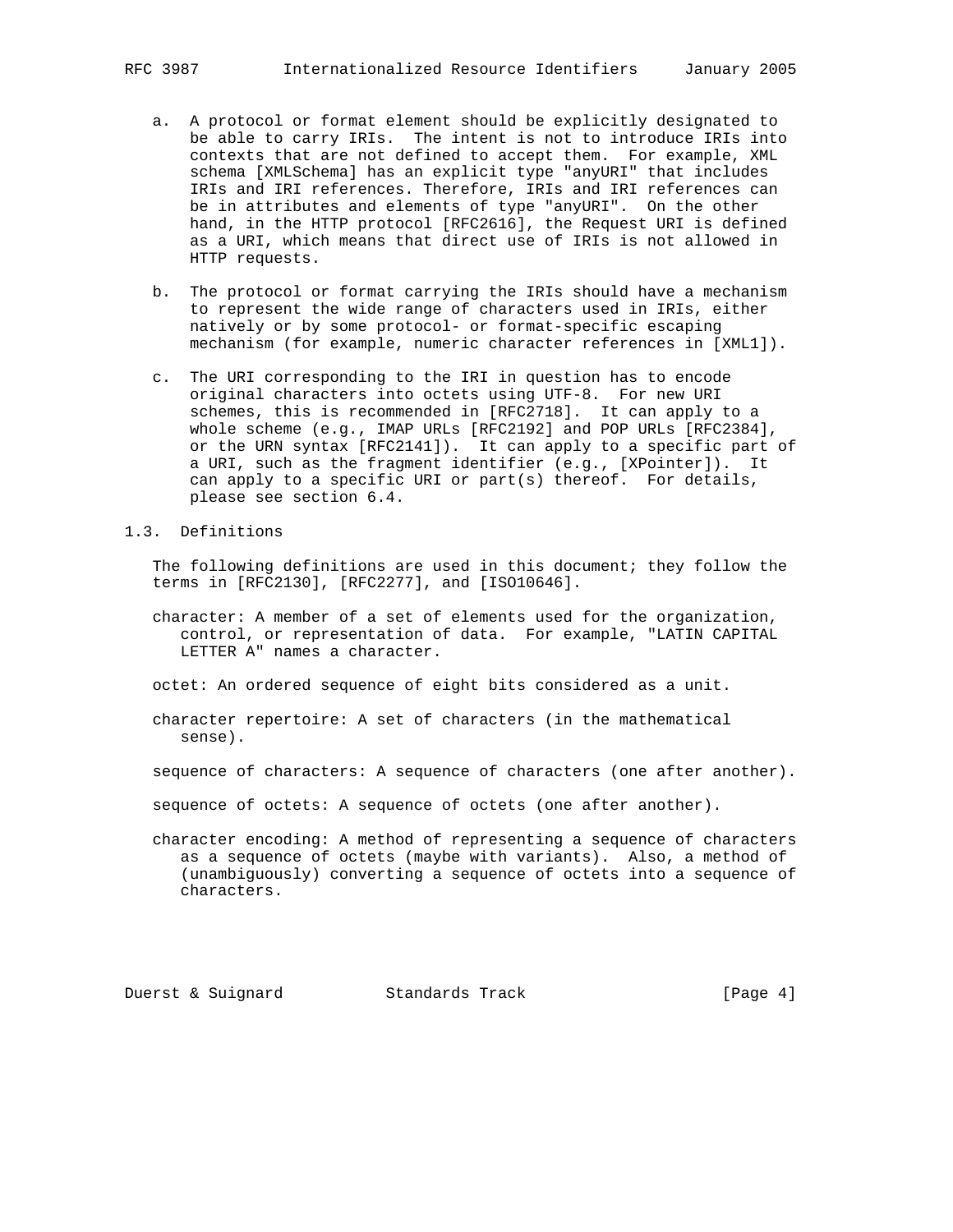- charset: The name of a parameter or attribute used to identify a character encoding.
- UCS: Universal Character Set. The coded character set defined by ISO/IEC 10646 [ISO10646] and the Unicode Standard [UNIV4].
- IRI reference: Denotes the common usage of an Internationalized Resource Identifier. An IRI reference may be absolute or relative. However, the "IRI" that results from such a reference only includes absolute IRIs; any relative IRI references are resolved to their absolute form. Note that in [RFC2396] URIs did not include fragment identifiers, but in [RFC3986] fragment identifiers are part of URIs.
- running text: Human text (paragraphs, sentences, phrases) with syntax according to orthographic conventions of a natural language, as opposed to syntax defined for ease of processing by machines (e.g., markup, programming languages).
- protocol element: Any portion of a message that affects processing of that message by the protocol in question.
- presentation element: A presentation form corresponding to a protocol element; for example, using a wider range of characters.
- create (a URI or IRI): With respect to URIs and IRIs, the term is used for the initial creation. This may be the initial creation of a resource with a certain identifier, or the initial exposition of a resource under a particular identifier.
- generate (a URI or IRI): With respect to URIs and IRIs, the term is used when the IRI is generated by derivation from other information.
- 1.4. Notation

 RFCs and Internet Drafts currently do not allow any characters outside the US-ASCII repertoire. Therefore, this document uses various special notations to denote such characters in examples.

 In text, characters outside US-ASCII are sometimes referenced by using a prefix of 'U+', followed by four to six hexadecimal digits.

 To represent characters outside US-ASCII in examples, this document uses two notations: 'XML Notation' and 'Bidi Notation'.

Duerst & Suignard Standards Track [Page 5]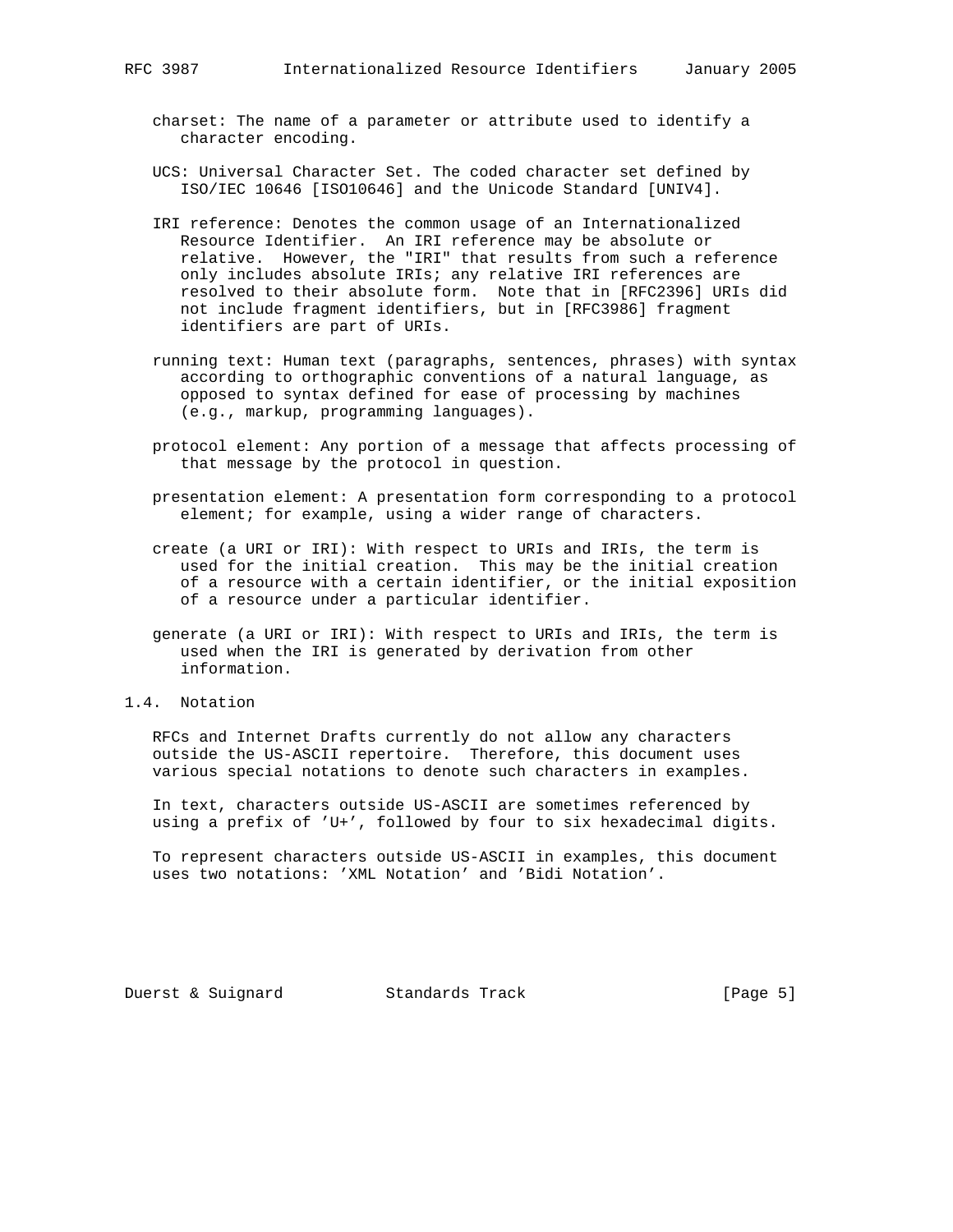XML Notation uses a leading  $k**'$ , a trailing ';', and the hexadecimal number of the character in the UCS in between. For example, я stands for CYRILLIC CAPITAL LETTER YA. In this notation, an actual '&' is denoted by '&'.

 Bidi Notation is used for bidirectional examples: Lowercase letters stand for Latin letters or other letters that are written left to right, whereas uppercase letters represent Arabic or Hebrew letters that are written right to left.

 To denote actual octets in examples (as opposed to percent-encoded octets), the two hex digits denoting the octet are enclosed in "<" and ">". For example, the octet often denoted as 0xc9 is denoted here as <c9>.

 In this document, the key words "MUST", "MUST NOT", "REQUIRED", "SHALL", "SHALL NOT", "SHOULD", "SHOULD NOT", "RECOMMENDED", "MAY", and "OPTIONAL" are to be interpreted as described in [RFC2119].

2. IRI Syntax

 This section defines the syntax of Internationalized Resource Identifiers (IRIs).

 As with URIs, an IRI is defined as a sequence of characters, not as a sequence of octets. This definition accommodates the fact that IRIs may be written on paper or read over the radio as well as stored or transmitted digitally. The same IRI may be represented as different sequences of octets in different protocols or documents if these protocols or documents use different character encodings (and/or transfer encodings). Using the same character encoding as the containing protocol or document ensures that the characters in the IRI can be handled (e.g., searched, converted, displayed) in the same way as the rest of the protocol or document.

2.1. Summary of IRI Syntax

 IRIs are defined similarly to URIs in [RFC3986], but the class of unreserved characters is extended by adding the characters of the UCS (Universal Character Set, [ISO10646]) beyond U+007F, subject to the limitations given in the syntax rules below and in section 6.1.

 Otherwise, the syntax and use of components and reserved characters is the same as that in [RFC3986]. All the operations defined in [RFC3986], such as the resolution of relative references, can be applied to IRIs by IRI-processing software in exactly the same way as they are for URIs by URI-processing software.

Duerst & Suignard Standards Track [Page 6]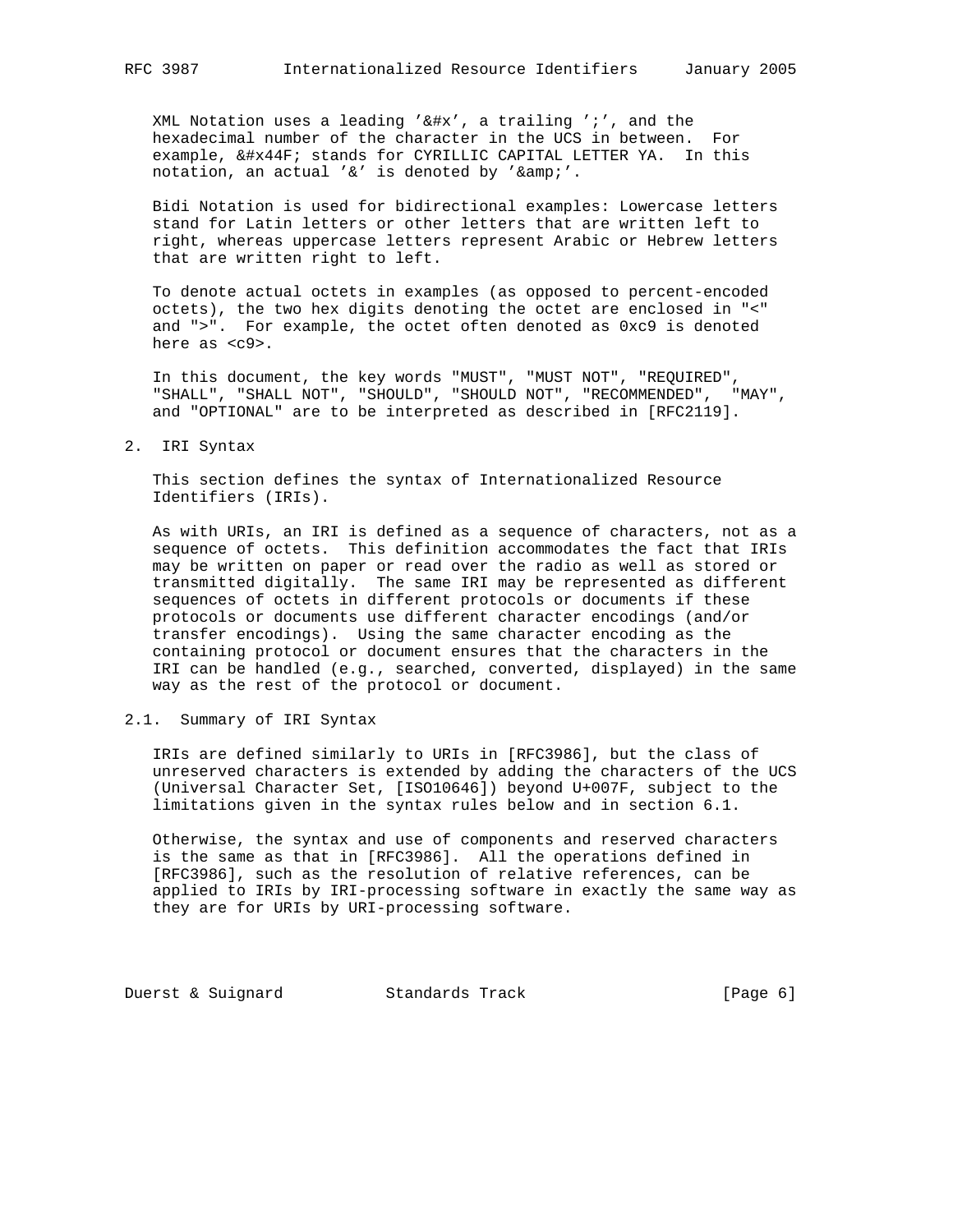Characters outside the US-ASCII repertoire are not reserved and therefore MUST NOT be used for syntactical purposes, such as to delimit components in newly defined schemes. For example, U+00A2, CENT SIGN, is not allowed as a delimiter in IRIs, because it is in the 'iunreserved' category. This is similar to the fact that it is not possible to use '-' as a delimiter in URIs, because it is in the 'unreserved' category.

### 2.2. ABNF for IRI References and IRIs

 Although it might be possible to define IRI references and IRIs merely by their transformation to URI references and URIs, they can also be accepted and processed directly. Therefore, an ABNF definition for IRI references (which are the most general concept and the start of the grammar) and IRIs is given here. The syntax of this ABNF is described in [RFC2234]. Character numbers are taken from the UCS, without implying any actual binary encoding. Terminals in the ABNF are characters, not bytes.

 The following grammar closely follows the URI grammar in [RFC3986], except that the range of unreserved characters is expanded to include UCS characters, with the restriction that private UCS characters can occur only in query parts. The grammar is split into two parts: Rules that differ from [RFC3986] because of the above-mentioned expansion, and rules that are the same as those in [RFC3986]. For rules that are different than those in [RFC3986], the names of the non-terminals have been changed as follows. If the non-terminal contains 'URI', this has been changed to 'IRI'. Otherwise, an 'i' has been prefixed.

The following rules are different from those in [RFC3986]:

IRI = scheme ":" ihier-part [ "?" iquery ] [ "#" ifragment ]

 $i$ hier-part = "//" iauthority ipath-abempty / ipath-absolute / ipath-rootless / ipath-empty IRI-reference = IRI / irelative-ref absolute-IRI = scheme ":" ihier-part [ "?" iquery ] irelative-ref = irelative-part [ "?" iquery ] [ "#" ifragment ]

 irelative-part = "//" iauthority ipath-abempty / ipath-absolute

Duerst & Suignard Standards Track [Page 7]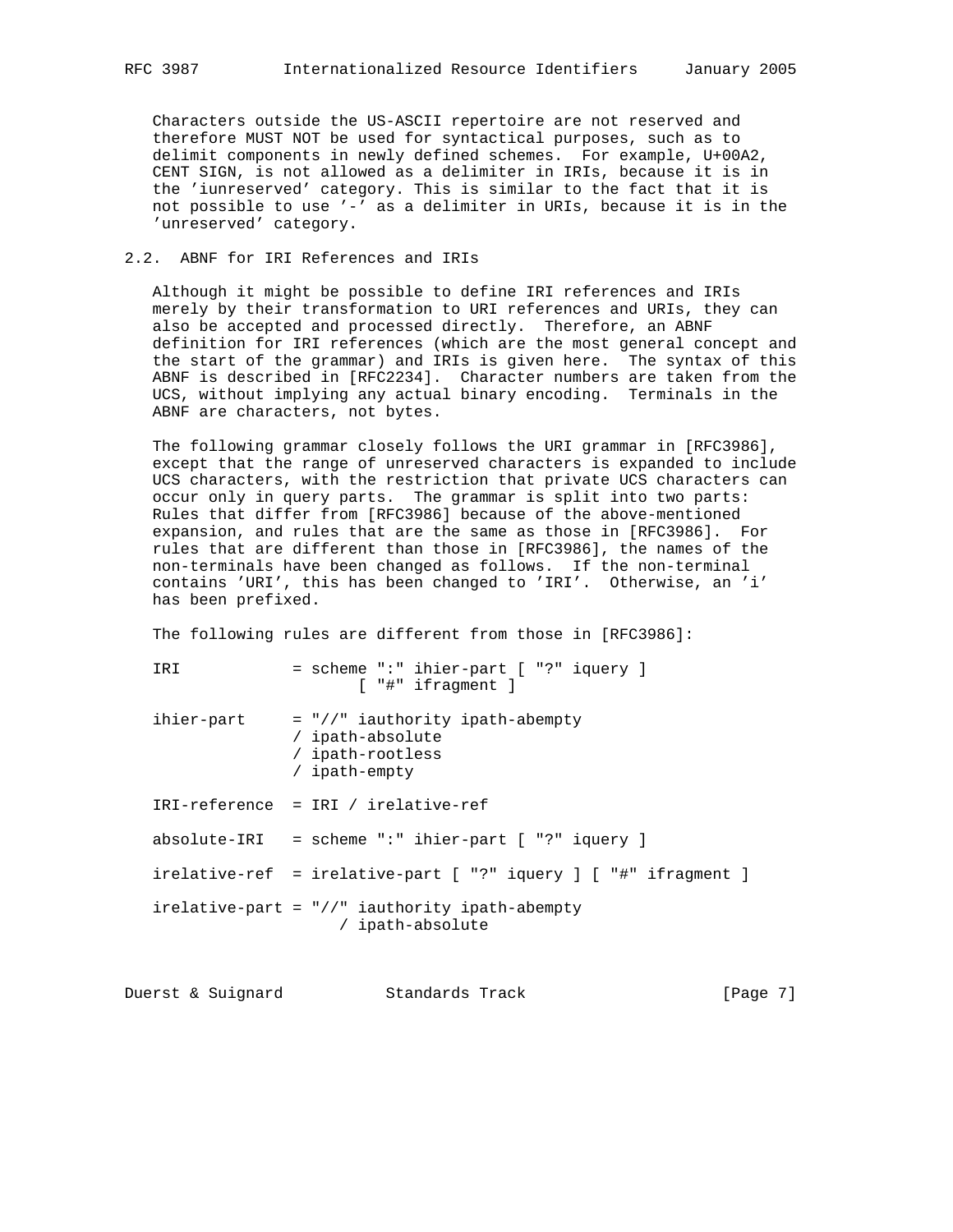```
 / ipath-noscheme
                  / ipath-empty
 iauthority = [ iuserinfo "@" ] ihost [ ":" port ]
 iuserinfo = *( iunreserved / pct-encoded / sub-delims / ":" )
  \frac{1}{1} iuserinfo = *( iunreserved / pct-encoded / sub-dinost = IP-literal / IPv4address / ireg-name
   ireg-name = *( iunreserved / pct-encoded / sub-delims )
  ipath = ipath-abempty ; begins with "/" or is empty
                  / ipath-absolute ; begins with "/" but not "//"
                  / ipath-noscheme ; begins with a non-colon segment
                  / ipath-rootless ; begins with a segment
                   / ipath-empty ; zero characters
  ipath-abempty = *( "/" isegment )
   ipath-absolute = "/" [ isegment-nz *( "/" isegment ) ]
  ipath-noscheme = isegment-nz-nc *( "/" isegment)
   ipath-rootless = isegment-nz *( "/" isegment )
  ipath-empty = 0<ipchar>
  isegment = *ipchar
  isegment-nz = 1*ipchar isegment-nz-nc = 1*( iunreserved / pct-encoded / sub-delims
                        / "@" ) ; non-zero-length segment without any colon ":"
   ipchar = iunreserved / pct-encoded / sub-delims / ":"
                  / "@"
  iquery = * ( ipchar / iprivate / "/" / "?" )
  ifragment = *( ipchar / "/" / "?" )
  iunreserved = ALPHA / DIGIT / "-" / "." / "-" / "<sup>~</sup>" / ucschar
  ucschar = xA0-D7FF / xF900-FDCF / xFDF0-FFEF / %x10000-1FFFD / %x20000-2FFFD / %x30000-3FFFD
                  / %x40000-4FFFD / %x50000-5FFFD / %x60000-6FFFD
                  / %x70000-7FFFD / %x80000-8FFFD / %x90000-9FFFD
                  / %xA0000-AFFFD / %xB0000-BFFFD / %xC0000-CFFFD
                  / %xD0000-DFFFD / %xE1000-EFFFD
  iprivate = <math>*xE000-F8FF / *xF0000-FFFFD / *x100000-10FFFD</math> Some productions are ambiguous. The "first-match-wins" (a.k.a.
   "greedy") algorithm applies. For details, see [RFC3986].
```
Duerst & Suignard Standards Track [Page 8]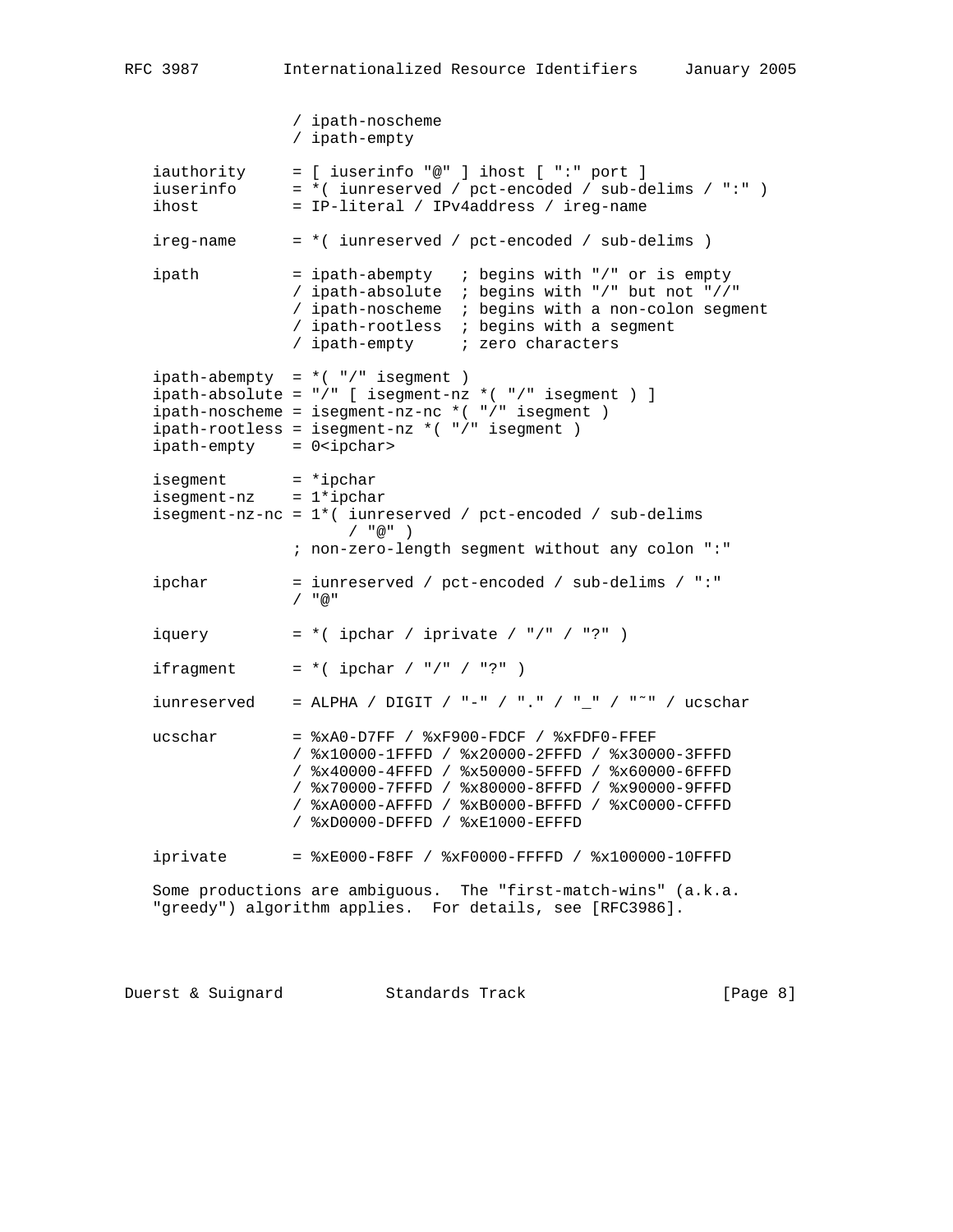The following rules are the same as those in [RFC3986]: scheme  $=$  ALPHA \*( ALPHA / DIGIT / "+" / "-" / "." ) port = \*DIGIT IP-literal = "[" ( IPv6address / IPvFuture ) "]" IPvFuture = "v"  $1*$ HEXDIG "."  $1*$  (unreserved / sub-delims / ":" ) IPv6address = 6( h16 ":" ) ls32 / "::" 5( h16 ":" ) ls32 h16 ] "::" 4( h16 ":" ) ls32 / [ \*1( h16 ":" ) h16 ] "::" 3( h16 ":" ) ls32 / [ \*2( h16 ":" ) h16 ] "::" 2( h16 ":" ) ls32 / [ \*3( h16 ":" ) h16 ] "::" h16 ":" ls32 / [ \*4( h16 ":" ) h16 ] "::" ls32 / [ \*5( h16 ":" ) h16 ] "::" h16 / [ \*6( h16 ":" ) h16 ] "::" h16  $= 1*4$ HEXDIG ls32 = ( h16 ":" h16 ) / IPv4address IPv4address = dec-octet "." dec-octet "." dec-octet "." dec-octet dec-octet = DIGIT <br>
/  $x31-39$  DIGIT ; 0-99<br>
/  $x31-39$  DIGIT ; 10-99 / %x31-39 DIGIT ; 10-99 / "1" 2DIGIT ; 100-199 / "2" %x30-34 DIGIT ; 200-249 / "25" %x30-35 ; 250-255 pct-encoded = "%" HEXDIG HEXDIG unreserved = ALPHA / DIGIT / "-" / "." / "\_" / "<sup>~</sup>" reserved = gen-delims / sub-delims gen-delims = ":" / "/" / "?" / "#" / "[" / "]" / "@" sub-delims = "!" / "\$" / "&" / "'" / "(" / ")" / "\*" / "+" / "," / ";" / "="

This syntax does not support IPv6 scoped addressing zone identifiers.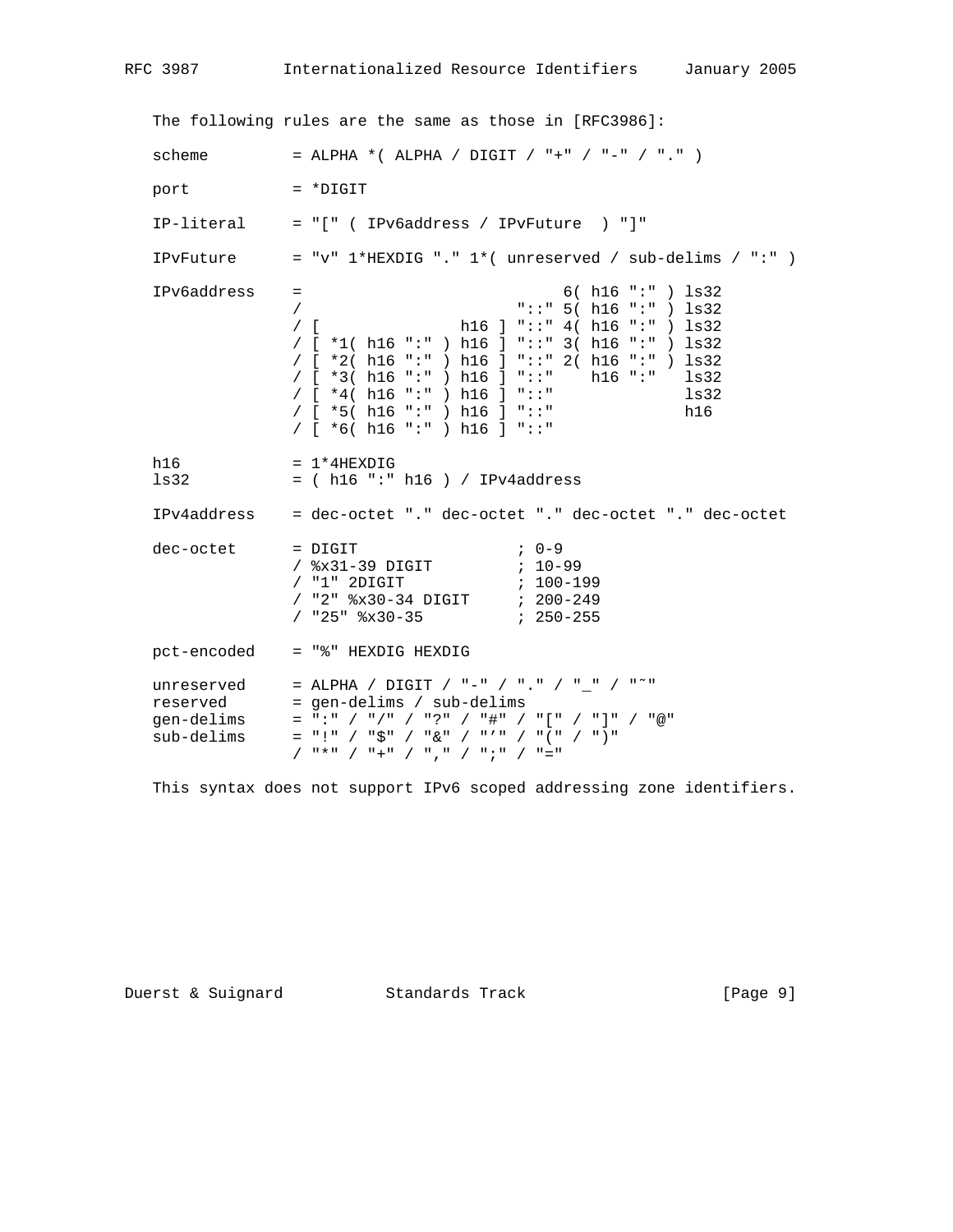3. Relationship between IRIs and URIs

 IRIs are meant to replace URIs in identifying resources for protocols, formats, and software components that use a UCS-based character repertoire. These protocols and components may never need to use URIs directly, especially when the resource identifier is used simply for identification purposes. However, when the resource identifier is used for resource retrieval, it is in many cases necessary to determine the associated URI, because currently most retrieval mechanisms are only defined for URIs. In this case, IRIs can serve as presentation elements for URI protocol elements. An example would be an address bar in a Web user agent. (Additional rationale is given in section 3.1.)

3.1. Mapping of IRIs to URIs

 This section defines how to map an IRI to a URI. Everything in this section also applies to IRI references and URI references, as well as to components thereof (for example, fragment identifiers).

This mapping has two purposes:

- Syntaxical. Many URI schemes and components define additional syntactical restrictions not captured in section 2.2. Scheme-specific restrictions are applied to IRIs by converting IRIs to URIs and checking the URIs against the scheme-specific restrictions.
- Interpretational. URIs identify resources in various ways. IRIs also identify resources. When the IRI is used solely for identification purposes, it is not necessary to map the IRI to a URI (see section 5). However, when an IRI is used for resource retrieval, the resource that the IRI locates is the same as the one located by the URI obtained after converting the IRI according to the procedure defined here. This means that there is no need to define resolution separately on the IRI level.

Applications MUST map IRIs to URIs by using the following two steps.

- Step 1. Generate a UCS character sequence from the original IRI format. This step has the following three variants, depending on the form of the input:
	- a. If the IRI is written on paper, read aloud, or otherwise represented as a sequence of characters independent of any character encoding, represent the IRI as a sequence of characters from the UCS normalized according to Normalization Form C (NFC, [UTR15]).

Duerst & Suignard Standards Track [Page 10]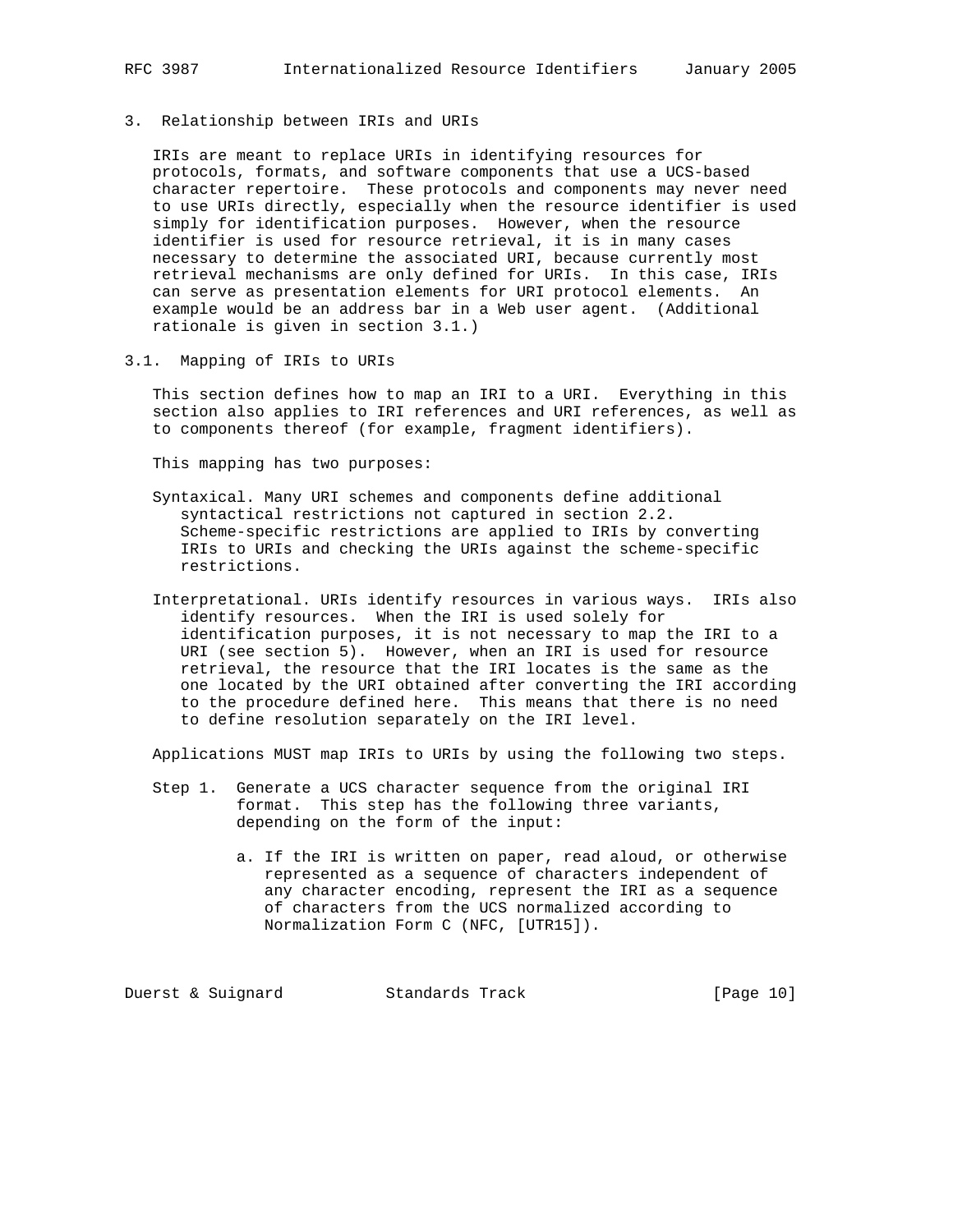- b. If the IRI is in some digital representation (e.g., an octet stream) in some known non-Unicode character encoding, convert the IRI to a sequence of characters from the UCS normalized according to NFC.
- c. If the IRI is in a Unicode-based character encoding (for example, UTF-8 or UTF-16), do not normalize (see section 5.3.2.2 for details). Apply step 2 directly to the encoded Unicode character sequence.
- Step 2. For each character in 'ucschar' or 'iprivate', apply steps 2.1 through 2.3 below.
	- 2.1. Convert the character to a sequence of one or more octets using UTF-8 [RFC3629].
	- 2.2. Convert each octet to %HH, where HH is the hexadecimal notation of the octet value. Note that this is identical to the percent-encoding mechanism in section 2.1 of [RFC3986]. To reduce variability, the hexadecimal notation SHOULD use uppercase letters.
	- 2.3. Replace the original character with the resulting character sequence (i.e., a sequence of %HH triplets).

 The above mapping from IRIs to URIs produces URIs fully conforming to [RFC3986]. The mapping is also an identity transformation for URIs and is idempotent; applying the mapping a second time will not change anything. Every URI is by definition an IRI.

 Systems accepting IRIs MAY convert the ireg-name component of an IRI as follows (before step 2 above) for schemes known to use domain names in ireg-name, if the scheme definition does not allow percent-encoding for ireg-name:

 Replace the ireg-name part of the IRI by the part converted using the ToASCII operation specified in section 4.1 of [RFC3490] on each dot-separated label, and by using U+002E (FULL STOP) as a label separator, with the flag UseSTD3ASCIIRules set to TRUE, and with the flag AllowUnassigned set to FALSE for creating IRIs and set to TRUE otherwise.

Duerst & Suignard Standards Track [Page 11]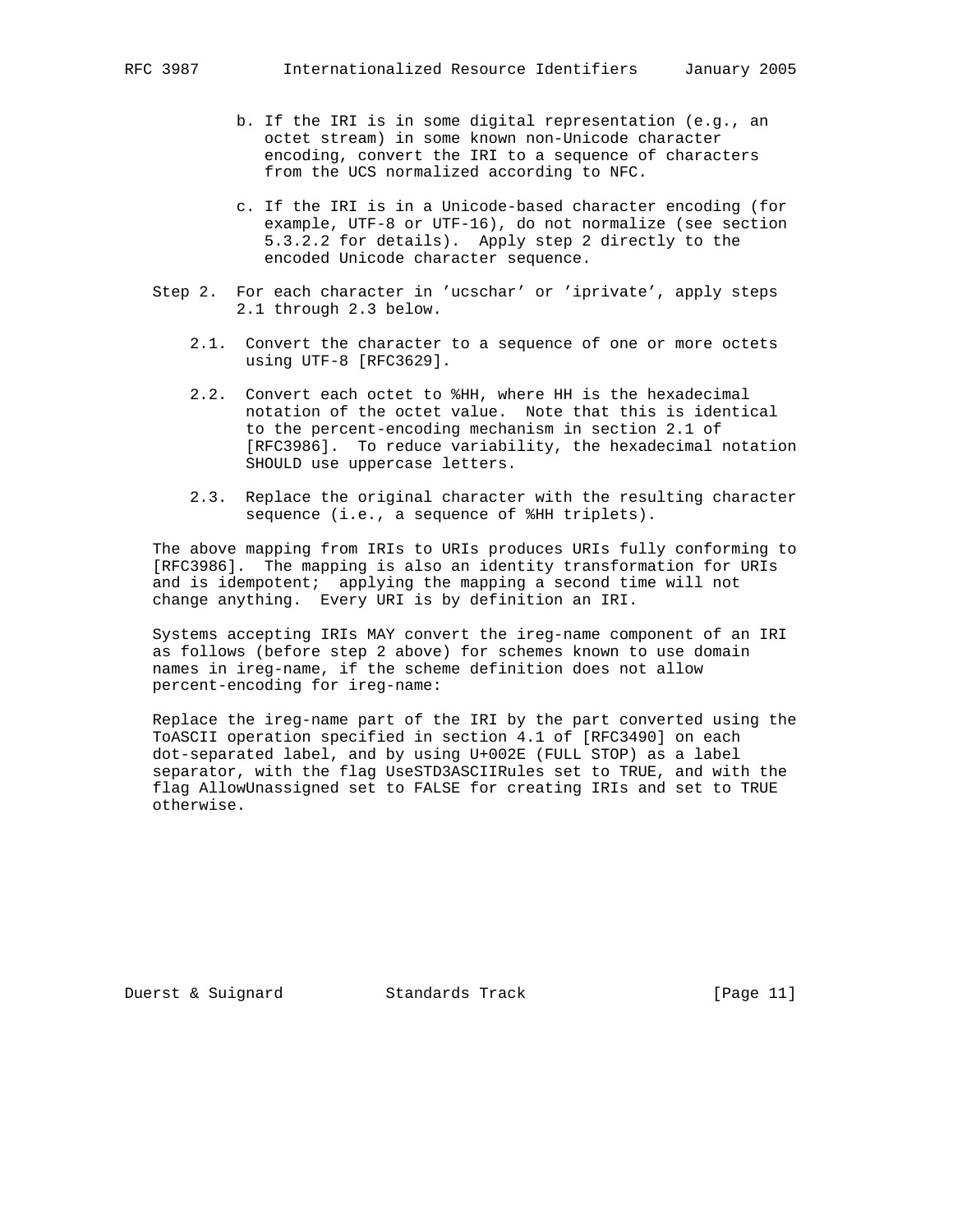The ToASCII operation may fail, but this would mean that the IRI cannot be resolved. This conversion SHOULD be used when the goal is to maximize interoperability with legacy URI resolvers. For example, the IRI

"http://résumé.example.org"

may be converted to

"http://xn--rsum-bpad.example.org"

instead of

"http://r%C3%A9sum%C3%A9.example.org".

 An IRI with a scheme that is known to use domain names in ireg-name, but where the scheme definition does not allow percent-encoding for ireg-name, meets scheme-specific restrictions if either the straightforward conversion or the conversion using the ToASCII operation on ireg-name result in an URI that meets the scheme specific restrictions.

 Such an IRI resolves to the URI obtained after converting the IRI and uses the ToASCII operation on ireg-name. Implementations do not have to do this conversion as long as they produce the same result.

- Note: The difference between variants b and c in step 1 (using normalization with NFC, versus not using any normalization) accounts for the fact that in many non-Unicode character encodings, some text cannot be represented directly. For example, the word "Vietnam" is natively written "Việt Nam" (containing a LATIN SMALL LETTER E WITH CIRCUMFLEX AND DOT BELOW) in NFC, but a direct transcoding from the windows-1258 character encoding leads to "Viê ̣ t Nam" (containing a LATIN SMALL LETTER E WITH CIRCUMFLEX followed by a COMBINING DOT BELOW). Direct transcoding of other 8-bit encodings of Vietnamese may lead to other representations.
- Note: The uniform treatment of the whole IRI in step 2 is important to make processing independent of URI scheme. See [Gettys] for an in-depth discussion.
- Note: In practice, whether the general mapping (steps 1 and 2) or the ToASCII operation of [RFC3490] is used for ireg-name will not be noticed if mapping from IRI to URI and resolution is tightly integrated (e.g., carried out in the same user agent). But

Duerst & Suignard Standards Track [Page 12]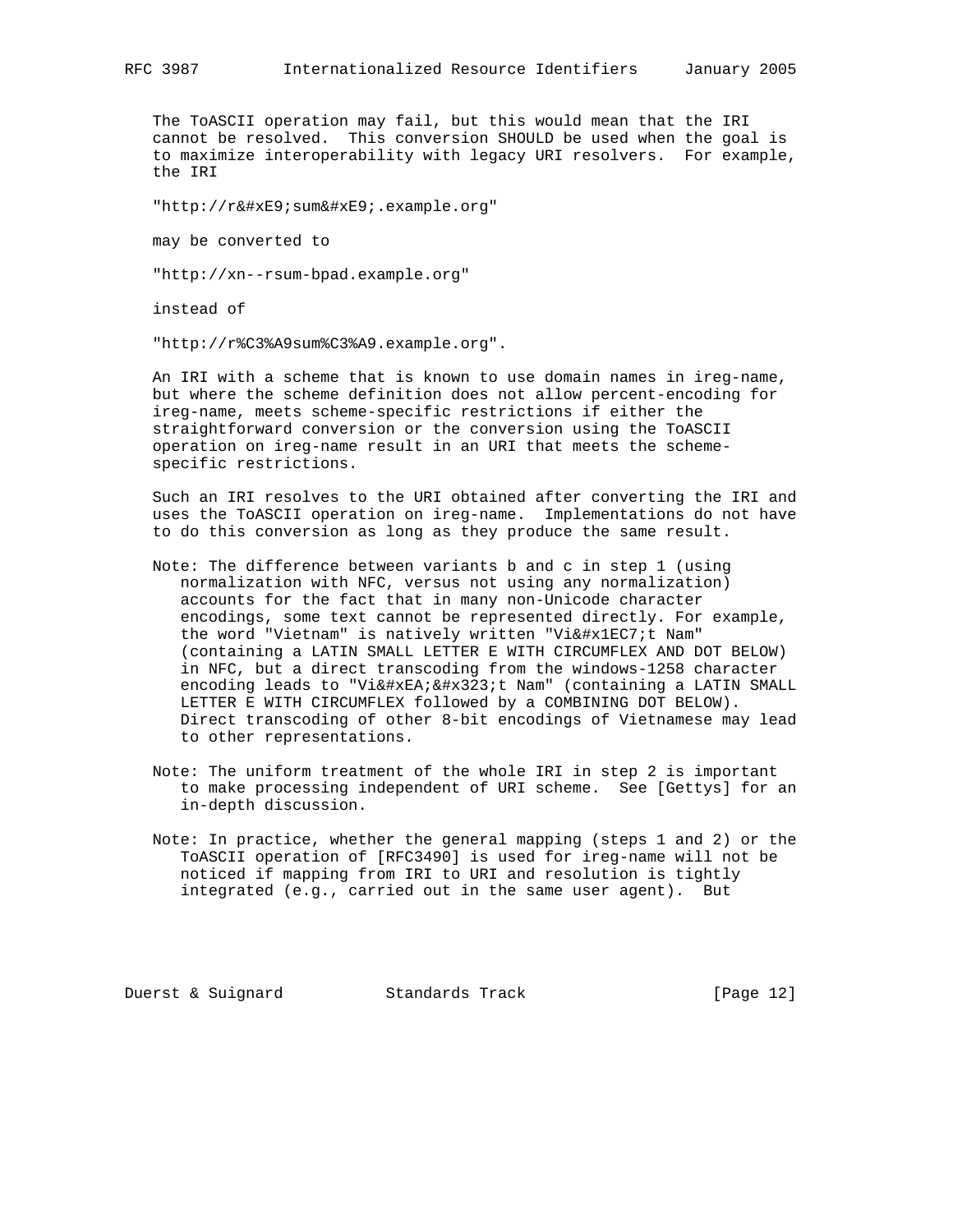conversion using [RFC3490] may be able to better deal with backwards compatibility issues in case mapping and resolution are separated, as in the case of using an HTTP proxy.

 Note: Internationalized Domain Names may be contained in parts of an IRI other than the ireg-name part. It is the responsibility of scheme-specific implementations (if the Internationalized Domain Name is part of the scheme syntax) or of server-side implementations (if the Internationalized Domain Name is part of 'iquery') to apply the necessary conversions at the appropriate point. Example: Trying to validate the Web page at http://résumé.example.org would lead to an IRI of http://validator.w3.org/check?uri=http%3A%2F%2Frésumé. example.org, which would convert to a URI of http://validator.w3.org/check?uri=http%3A%2F%2Fr%C3%A9sum%C3%A9. example.org. The server side implementation would be responsible for making the necessary conversions to be able to retrieve the Web page.

 Systems accepting IRIs MAY also deal with the printable characters in US-ASCII that are not allowed in URIs, namely "<", ">", '"', space, "{", "}", "|", "\", "^", and "'", in step 2 above. If these characters are found but are not converted, then the conversion SHOULD fail. Please note that the number sign ("#"), the percent sign ("%"), and the square bracket characters ("[", "]") are not part of the above list and MUST NOT be converted. Protocols and formats that have used earlier definitions of IRIs including these characters MAY require percent-encoding of these characters as a preprocessing step to extract the actual IRI from a given field. This preprocessing MAY also be used by applications allowing the user to enter an IRI.

 Note: In this process (in step 2.3), characters allowed in URI references and existing percent-encoded sequences are not encoded further. (This mapping is similar to, but different from, the encoding applied when arbitrary content is included in some part of a URI.) For example, an IRI of "http://www.example.org/red%09rosé#red" (in XML notation) is converted to "http://www.example.org/red%09ros%C3%A9#red", not to something like "http%3A%2F%2Fwww.example.org%2Fred%2509ros%C3%A9%23red".

 Note: Some older software transcoding to UTF-8 may produce illegal output for some input, in particular for characters outside the BMP (Basic Multilingual Plane). As an example, for the IRI with non-BMP characters (in XML Notation): "http://example.com/𐌀𐌁&#x10302";

Duerst & Suignard Standards Track [Page 13]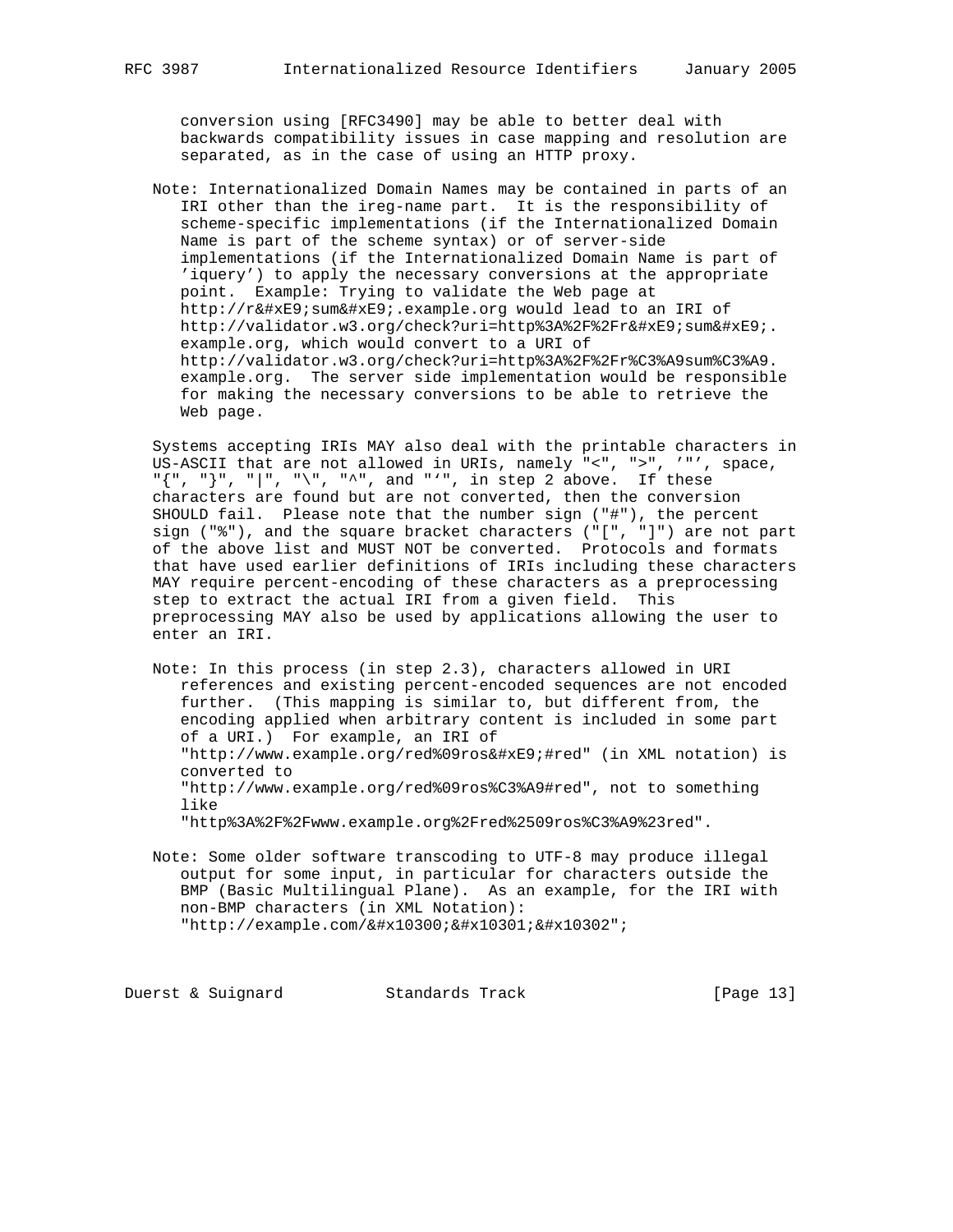which contains the first three letters of the Old Italic alphabet, the correct conversion to a URI is "http://example.com/%F0%90%8C%80%F0%90%8C%81%F0%90%8C%82"

3.2. Converting URIs to IRIs

 In some situations, converting a URI into an equivalent IRI may be desirable. This section gives a procedure for this conversion. The conversion described in this section will always result in an IRI that maps back to the URI used as an input for the conversion (except for potential case differences in percent-encoding and for potential percent-encoded unreserved characters). However, the IRI resulting from this conversion may not be exactly the same as the original IRI (if there ever was one).

 URI-to-IRI conversion removes percent-encodings, but not all percent-encodings can be eliminated. There are several reasons for this:

- 1. Some percent-encodings are necessary to distinguish percent encoded and unencoded uses of reserved characters.
- 2. Some percent-encodings cannot be interpreted as sequences of UTF-8 octets.

 (Note: The octet patterns of UTF-8 are highly regular. Therefore, there is a very high probability, but no guarantee, that percent-encodings that can be interpreted as sequences of UTF-8 octets actually originated from UTF-8. For a detailed discussion, see [Duerst97].)

 3. The conversion may result in a character that is not appropriate in an IRI. See sections 2.2, 4.1, and 6.1 for further details.

 Conversion from a URI to an IRI is done by using the following steps (or any other algorithm that produces the same result):

- 1. Represent the URI as a sequence of octets in US-ASCII.
- 2. Convert all percent-encodings ("%" followed by two hexadecimal digits) to the corresponding octets, except those corresponding to "%", characters in "reserved", and characters in US-ASCII not allowed in URIs.
- 3. Re-percent-encode any octet produced in step 2 that is not part of a strictly legal UTF-8 octet sequence.

Duerst & Suignard Standards Track [Page 14]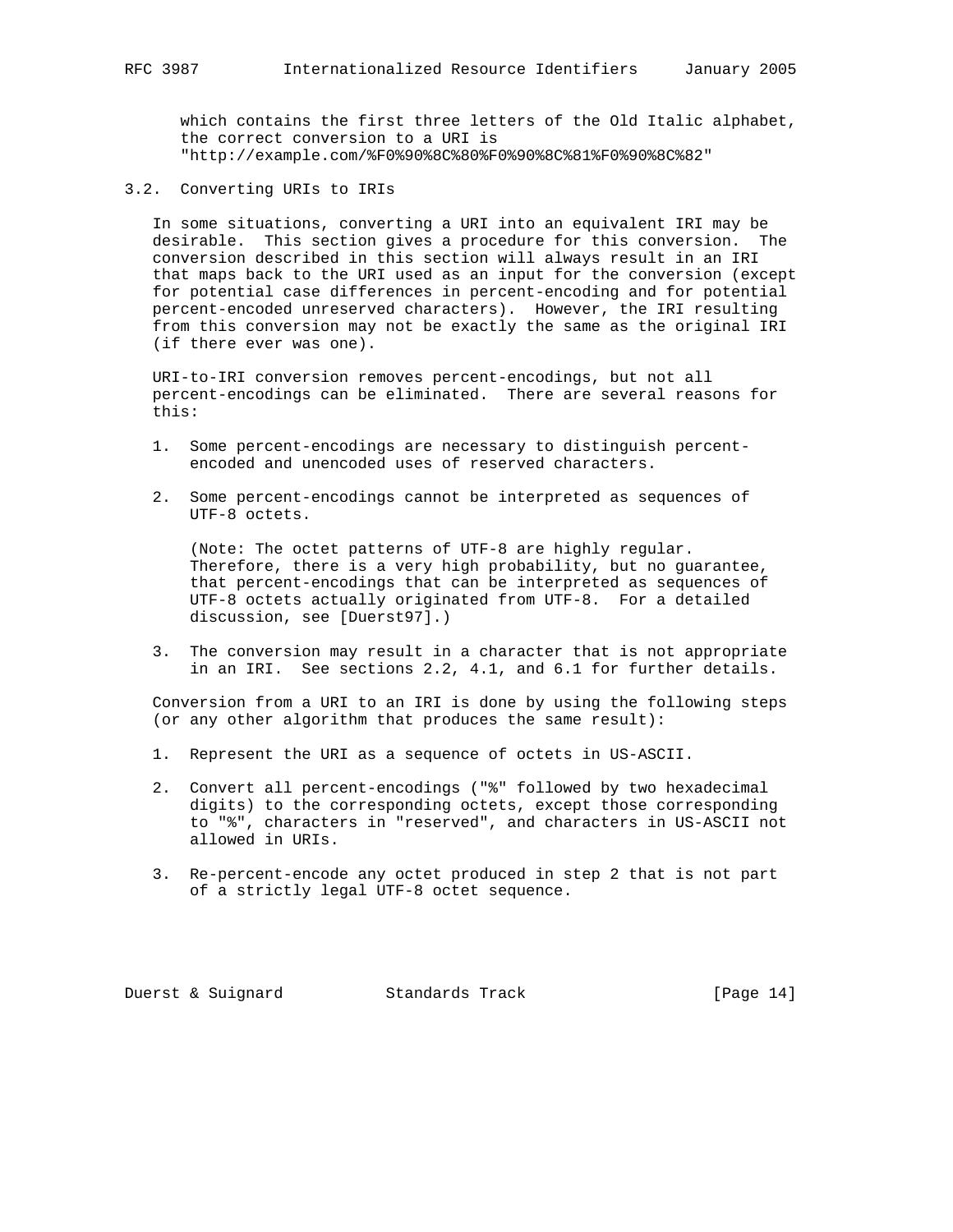- 4. Re-percent-encode all octets produced in step 3 that in UTF-8 represent characters that are not appropriate according to sections 2.2, 4.1, and 6.1.
- 5. Interpret the resulting octet sequence as a sequence of characters encoded in UTF-8.

 This procedure will convert as many percent-encoded characters as possible to characters in an IRI. Because there are some choices when step 4 is applied (see section 6.1), results may vary.

 Conversions from URIs to IRIs MUST NOT use any character encoding other than UTF-8 in steps 3 and 4, even if it might be possible to guess from the context that another character encoding than UTF-8 was used in the URI. For example, the URI "http://www.example.org/r%E9sum%E9.html" might with some guessing be interpreted to contain two e-acute characters encoded as iso-8859-1. It must not be converted to an IRI containing these e-acute characters. Otherwise, in the future the IRI will be mapped to "http://www.example.org/r%C3%A9sum%C3%A9.html", which is a different URI from "http://www.example.org/r%E9sum%E9.html".

#### 3.2.1. Examples

 This section shows various examples of converting URIs to IRIs. Each example shows the result after each of the steps 1 through 5 is applied. XML Notation is used for the final result. Octets are denoted by "<" followed by two hexadecimal digits followed by ">".

 The following example contains the sequence "%C3%BC", which is a strictly legal UTF-8 sequence, and which is converted into the actual character U+00FC, LATIN SMALL LETTER U WITH DIAERESIS (also known as u-umlaut).

- 1. http://www.example.org/D%C3%BCrst
- 2. http://www.example.org/D<c3><bc>rst
- 3. http://www.example.org/D<c3><bc>rst
- 4. http://www.example.org/D<c3><bc>rst
- 5. http://www.example.org/Dürst

 The following example contains the sequence "%FC", which might represent U+00FC, LATIN SMALL LETTER U WITH DIAERESIS, in the iso-8859-1 character encoding. (It might represent other characters in other character encodings. For example, the octet <fc> in

Duerst & Suignard Standards Track [Page 15]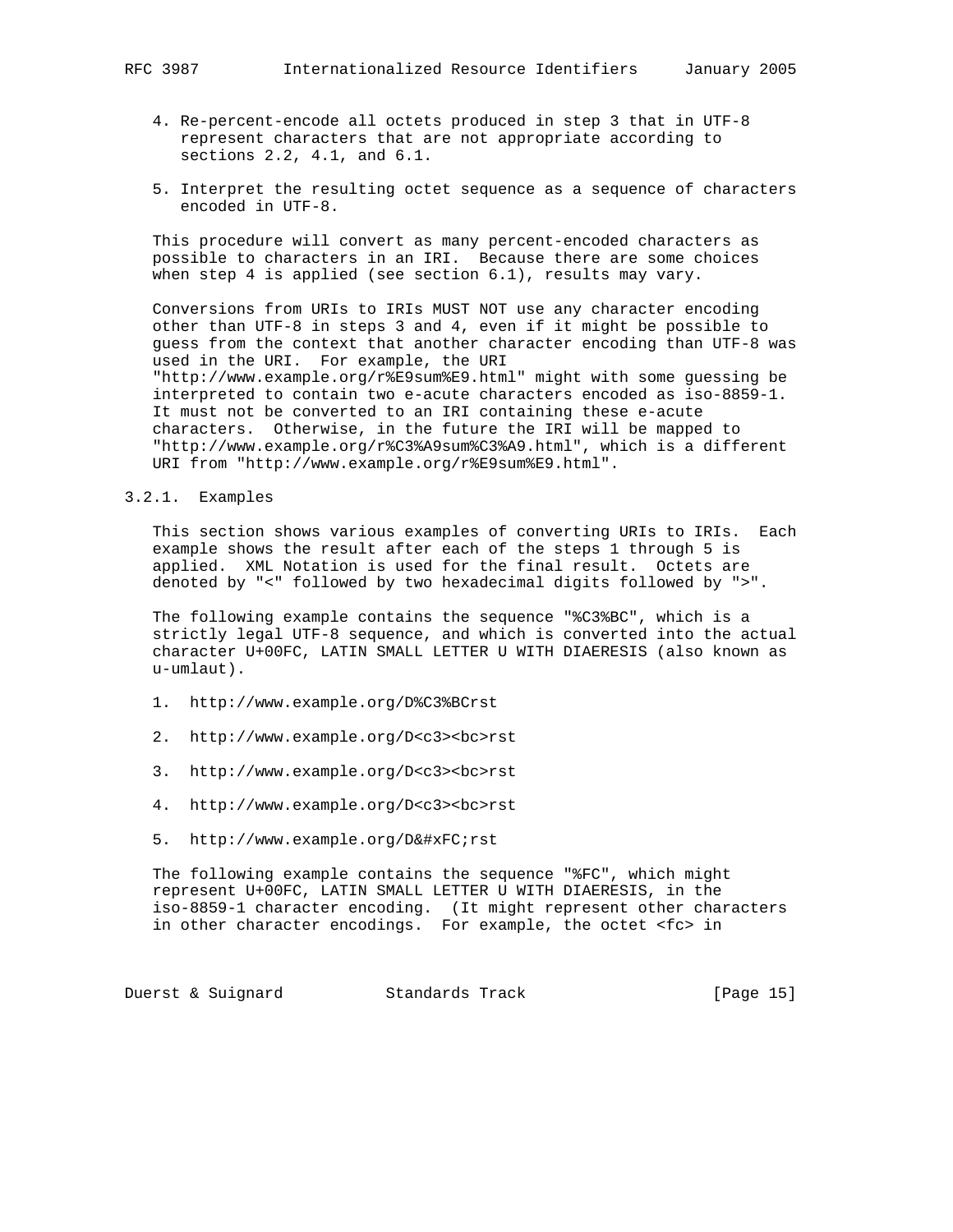iso-8859-5 represents U+045C, CYRILLIC SMALL LETTER KJE.) Because <fc> is not part of a strictly legal UTF-8 sequence, it is re-percent-encoded in step 3.

- 1. http://www.example.org/D%FCrst
- 2. http://www.example.org/D<fc>rst
- 3. http://www.example.org/D%FCrst
- 4. http://www.example.org/D%FCrst
- 5. http://www.example.org/D%FCrst

 The following example contains "%e2%80%ae", which is the percent encoded UTF-8 character encoding of U+202E, RIGHT-TO-LEFT OVERRIDE. Section 4.1 forbids the direct use of this character in an IRI. Therefore, the corresponding octets are re-percent-encoded in step 4. This example shows that the case (upper- or lowercase) of letters used in percent-encodings may not be preserved. The example also contains a punycode-encoded domain name label (xn--99zt52a), which is not converted.

- 1. http://xn--99zt52a.example.org/%e2%80%ae
- 2. http://xn--99zt52a.example.org/<e2><80><ae>
- 3. http://xn--99zt52a.example.org/<e2><80><ae>
- 4. http://xn--99zt52a.example.org/%E2%80%AE
- 5. http://xn--99zt52a.example.org/%E2%80%AE

 Implementations with scheme-specific knowledge MAY convert punycode-encoded domain name labels to the corresponding characters by using the ToUnicode procedure. Thus, for the example above, the label "xn--99zt52a" may be converted to U+7D0D U+8C46 (Japanese Natto), leading to the overall IRI of "http://納豆.example.org/%E2%80%AE".

4. Bidirectional IRIs for Right-to-Left Languages

 Some UCS characters, such as those used in the Arabic and Hebrew scripts, have an inherent right-to-left (rtl) writing direction. IRIs containing these characters (called bidirectional IRIs or Bidi IRIs) require additional attention because of the non-trivial

Duerst & Suignard Standards Track [Page 16]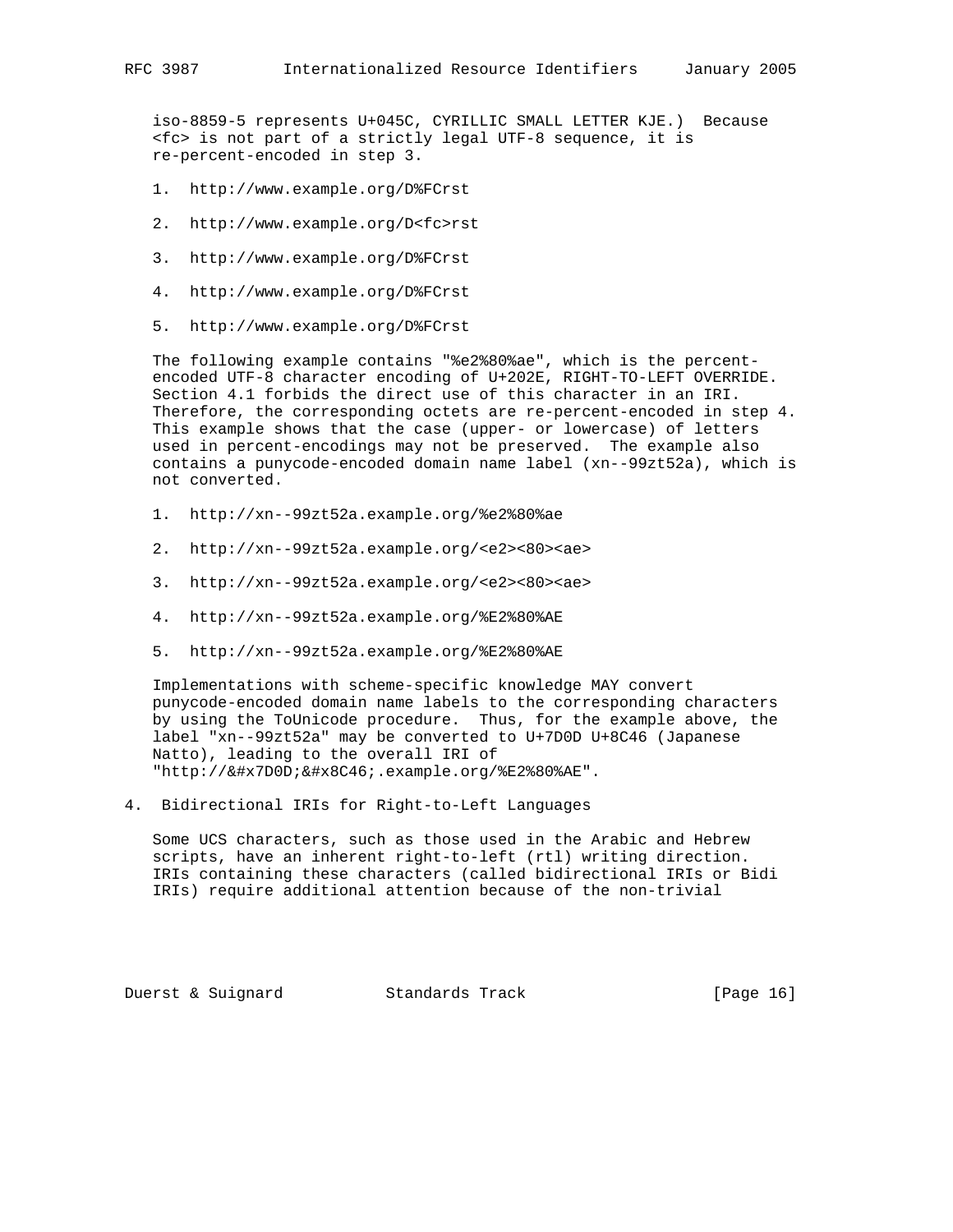relation between logical representation (used for digital representation and for reading/spelling) and visual representation (used for display/printing).

 Because of the complex interaction between the logical representation, the visual representation, and the syntax of a Bidi IRI, a balance is needed between various requirements. The main requirements are

- 1. user-predictable conversion between visual and logical representation;
- 2. the ability to include a wide range of characters in various parts of the IRI; and
- 3. minor or no changes or restrictions for implementations.
- 4.1. Logical Storage and Visual Presentation

 When stored or transmitted in digital representation, bidirectional IRIs MUST be in full logical order and MUST conform to the IRI syntax rules (which includes the rules relevant to their scheme). This ensures that bidirectional IRIs can be processed in the same way as other IRIs.

 Bidirectional IRIs MUST be rendered by using the Unicode Bidirectional Algorithm [UNIV4], [UNI9]. Bidirectional IRIs MUST be rendered in the same way as they would be if they were in a left-to-right embedding; i.e., as if they were preceded by U+202A, LEFT-TO-RIGHT EMBEDDING (LRE), and followed by U+202C, POP DIRECTIONAL FORMATTING (PDF). Setting the embedding direction can also be done in a higher-level protocol (e.g., the dir='ltr' attribute in HTML).

 There is no requirement to use the above embedding if the display is still the same without the embedding. For example, a bidirectional IRI in a text with left-to-right base directionality (such as used for English or Cyrillic) that is preceded and followed by whitespace and strong left-to-right characters does not need an embedding. Also, a bidirectional relative IRI reference that only contains strong right-to-left characters and weak characters and that starts and ends with a strong right-to-left character and appears in a text with right-to-left base directionality (such as used for Arabic or Hebrew) and is preceded and followed by whitespace and strong characters does not need an embedding.

Duerst & Suignard Standards Track [Page 17]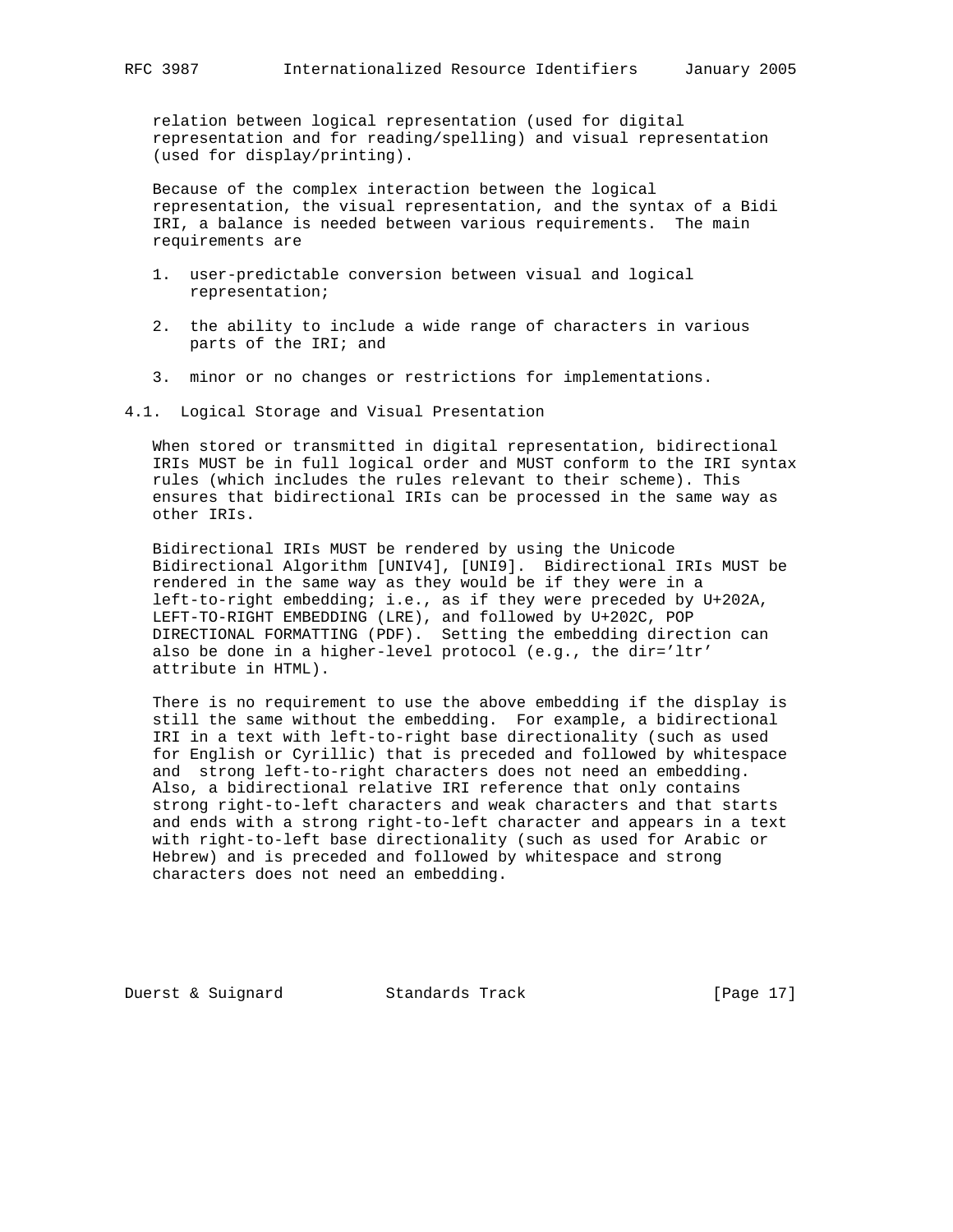In some other cases, using U+200E, LEFT-TO-RIGHT MARK (LRM), may be sufficient to force the correct display behavior. However, the details of the Unicode Bidirectional algorithm are not always easy to understand. Implementers are strongly advised to err on the side of caution and to use embedding in all cases where they are not completely sure that the display behavior is unaffected without the embedding.

 The Unicode Bidirectional Algorithm ([UNI9], section 4.3) permits higher-level protocols to influence bidirectional rendering. Such changes by higher-level protocols MUST NOT be used if they change the rendering of IRIs.

 The bidirectional formatting characters that may be used before or after the IRI to ensure correct display are not themselves part of the IRI. IRIs MUST NOT contain bidirectional formatting characters (LRM, RLM, LRE, RLE, LRO, RLO, and PDF). They affect the visual rendering of the IRI but do not appear themselves. It would therefore not be possible to input an IRI with such characters correctly.

## 4.2. Bidi IRI Structure

 The Unicode Bidirectional Algorithm is designed mainly for running text. To make sure that it does not affect the rendering of bidirectional IRIs too much, some restrictions on bidirectional IRIs are necessary. These restrictions are given in terms of delimiters (structural characters, mostly punctuation such as "@", ".", ":", and "/") and components (usually consisting mostly of letters and digits).

 The following syntax rules from section 2.2 correspond to components for the purpose of Bidi behavior: iuserinfo, ireg-name, isegment, isegment-nz, isegment-nz-nc, ireg-name, iquery, and ifragment.

 Specifications that define the syntax of any of the above components MAY divide them further and define smaller parts to be components according to this document. As an example, the restrictions of [RFC3490] on bidirectional domain names correspond to treating each label of a domain name as a component for schemes with ireg-name as a domain name. Even where the components are not defined formally, it may be helpful to think about some syntax in terms of components and to apply the relevant restrictions. For example, for the usual name/value syntax in query parts, it is convenient to treat each name and each value as a component. As another example, the extensions in a resource name can be treated as separate components.

Duerst & Suignard Standards Track [Page 18]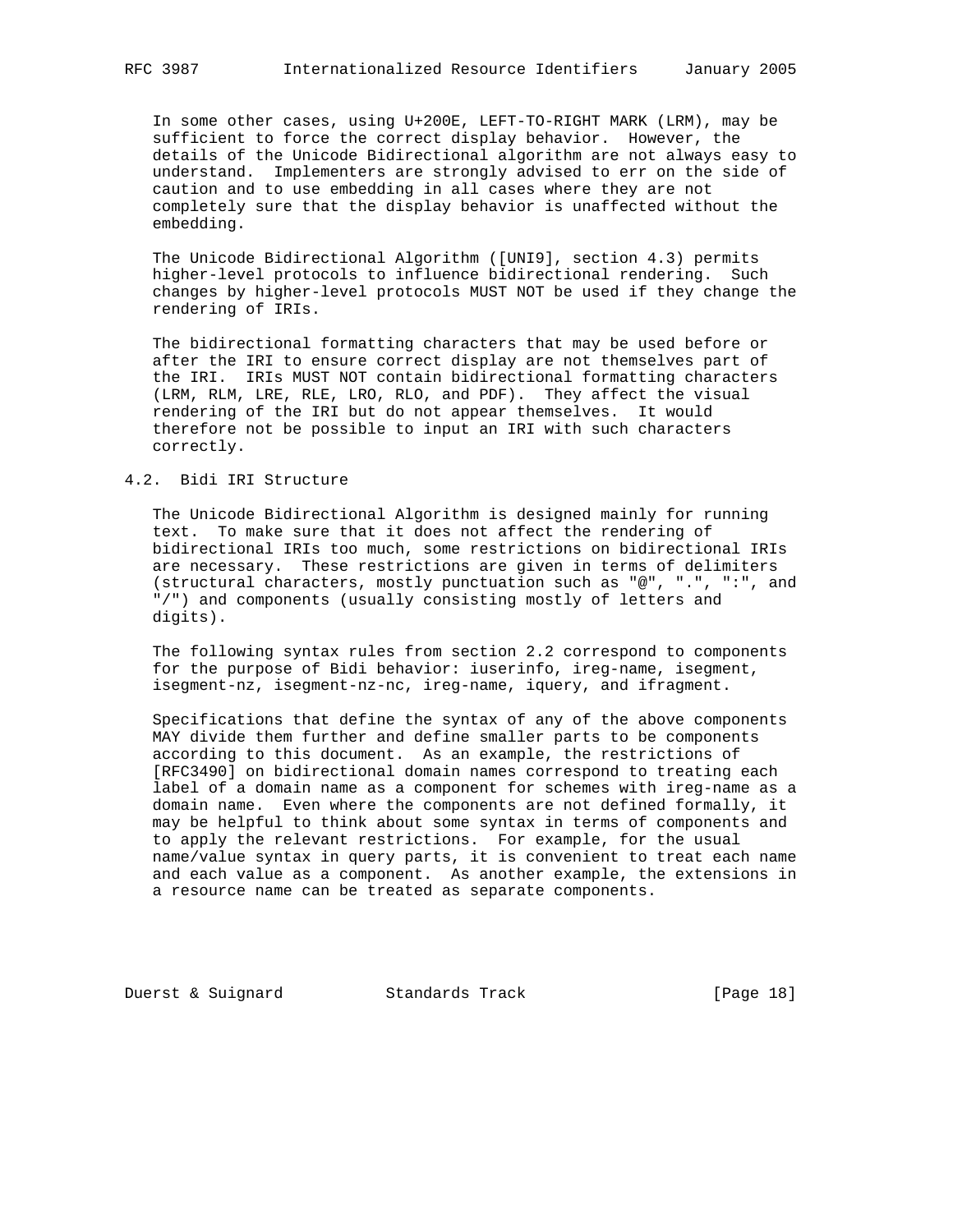For each component, the following restrictions apply:

- 1. A component SHOULD NOT use both right-to-left and left-to-right characters.
- 2. A component using right-to-left characters SHOULD start and end with right-to-left characters.

 The above restrictions are given as shoulds, rather than as musts. For IRIs that are never presented visually, they are not relevant. However, for IRIs in general, they are very important to ensure consistent conversion between visual presentation and logical representation, in both directions.

 Note: In some components, the above restrictions may actually be strictly enforced. For example, [RFC3490] requires that these restrictions apply to the labels of a host name for those schemes where ireg-name is a host name. In some other components (for example, path components) following these restrictions may not be too difficult. For other components, such as parts of the query part, it may be very difficult to enforce the restrictions because the values of query parameters may be arbitrary character sequences.

 If the above restrictions cannot be satisfied otherwise, the affected component can always be mapped to URI notation as described in section 3.1. Please note that the whole component has to be mapped (see also Example 9 below).

4.3. Input of Bidi IRIs

 Bidi input methods MUST generate Bidi IRIs in logical order while rendering them according to section 4.1. During input, rendering SHOULD be updated after every new character is input to avoid end user confusion.

4.4. Examples

 This section gives examples of bidirectional IRIs, in Bidi Notation. It shows legal IRIs with the relationship between logical and visual representation and explains how certain phenomena in this relationship may look strange to somebody not familiar with bidirectional behavior, but familiar to users of Arabic and Hebrew. It also shows what happens if the restrictions given in section 4.2 are not followed. The examples below can be seen at [BidiEx], in Arabic, Hebrew, and Bidi Notation variants.

Duerst & Suignard Standards Track [Page 19]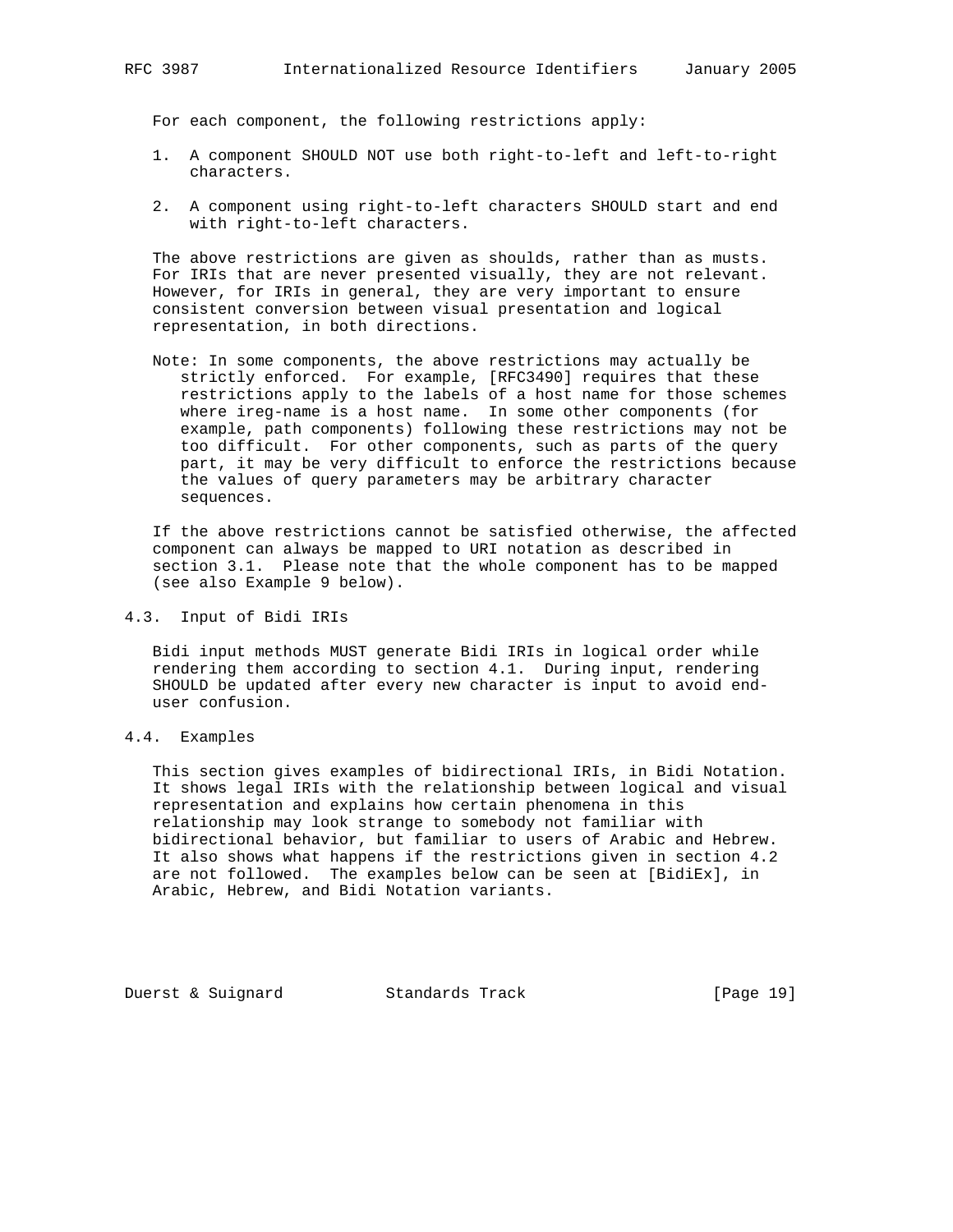To read the bidi text in the examples, read the visual representation from left to right until you encounter a block of rtl text. Read the rtl block (including slashes and other special characters) from right to left, then continue at the next unread ltr character.

 Example 1: A single component with rtl characters is inverted: Logical representation: "http://ab.CDEFGH.ij/kl/mn/op.html" Visual representation: "http://ab.HGFEDC.ij/kl/mn/op.html" Components can be read one by one, and each component can be read in its natural direction.

 Example 2: More than one consecutive component with rtl characters is inverted as a whole: Logical representation: "http://ab.CDE.FGH/ij/kl/mn/op.html" Visual representation: "http://ab.HGF.EDC/ij/kl/mn/op.html" A sequence of rtl components is read rtl, in the same way as a sequence of rtl words is read rtl in a bidi text.

 Example 3: All components of an IRI (except for the scheme) are rtl. All rtl components are inverted overall: Logical representation: "http://AB.CD.EF/GH/IJ/KL?MN=OP;QR=ST#UV" Visual representation: "http://VU#TS=RQ;PO=NM?LK/JI/HG/FE.DC.BA" The whole IRI (except the scheme) is read rtl. Delimiters between rtl components stay between the respective components; delimiters between ltr and rtl components don't move.

 Example 4: Each of several sequences of rtl components is inverted on its own: Logical representation: "http://AB.CD.ef/gh/IJ/KL.html" Visual representation: "http://DC.BA.ef/gh/LK/JI.html" Each sequence of rtl components is read rtl, in the same way as each sequence of rtl words in an ltr text is read rtl.

 Example 5: Example 2, applied to components of different kinds: Logical representation: "http://ab.cd.EF/GH/ij/kl.html" Visual representation: "http://ab.cd.HG/FE/ij/kl.html" The inversion of the domain name label and the path component may be unexpected, but it is consistent with other bidi behavior. For reassurance that the domain component really is "ab.cd.EF", it may be helpful to read aloud the visual representation following the bidi algorithm. After "http://ab.cd." one reads the RTL block "E-F-slash-G-H", which corresponds to the logical representation.

 Example 6: Same as Example 5, with more rtl components: Logical representation: "http://ab.CD.EF/GH/IJ/kl.html" Visual representation: "http://ab.JI/HG/FE.DC/kl.html" The inversion of the domain name labels and the path components may be easier to identify because the delimiters also move.

Duerst & Suignard Standards Track [Page 20]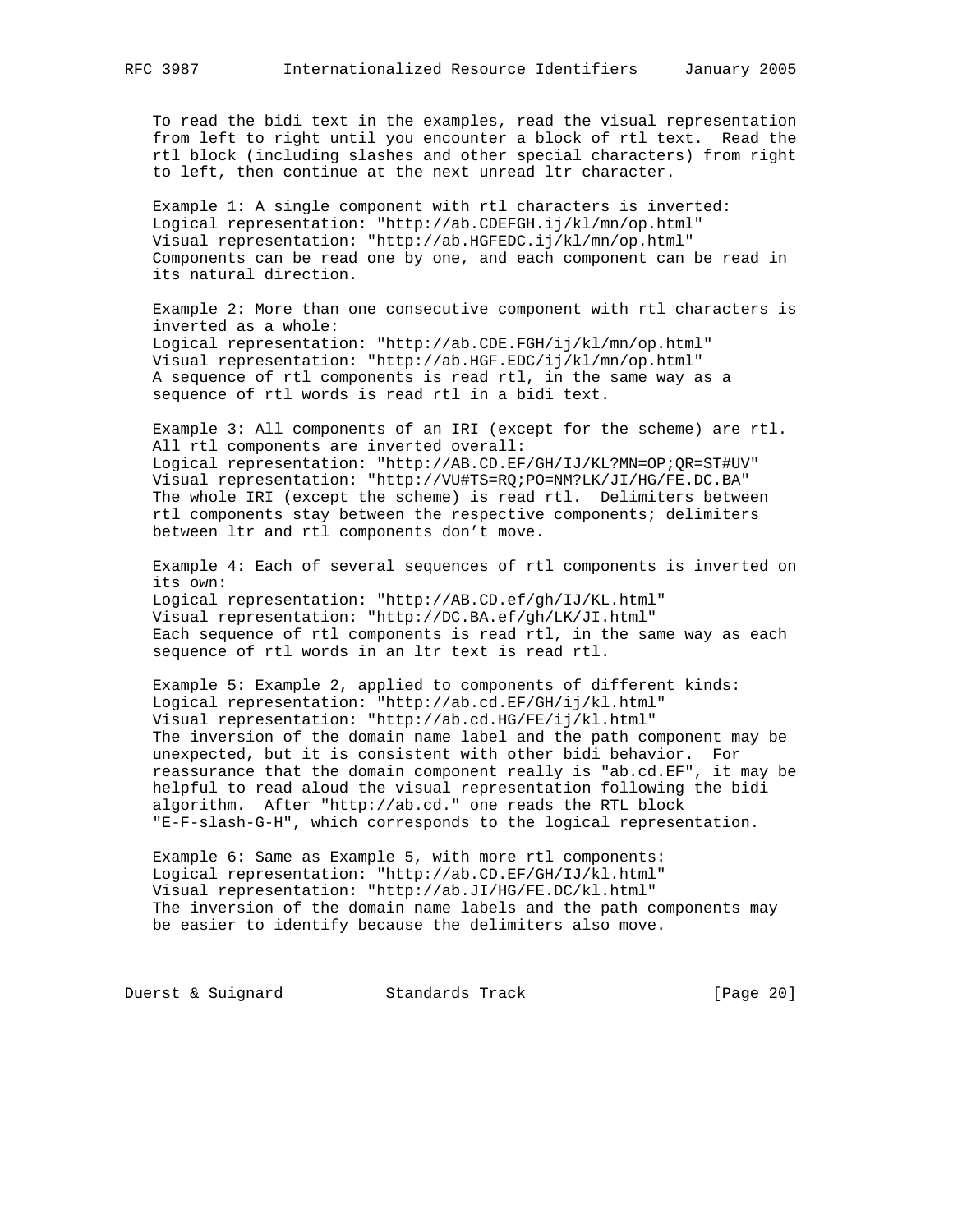Example 7: A single rtl component includes digits: Logical representation: "http://ab.CDE123FGH.ij/kl/mn/op.html" Visual representation: "http://ab.HGF123EDC.ij/kl/mn/op.html" Numbers are written ltr in all cases but are treated as an additional embedding inside a run of rtl characters. This is completely consistent with usual bidirectional text.

 Example 8 (not allowed): Numbers are at the start or end of an rtl component:

 Logical representation: "http://ab.cd.ef/GH1/2IJ/KL.html" Visual representation: "http://ab.cd.ef/LK/JI1/2HG.html" The sequence  $1/2$ " is interpreted by the bidi algorithm as a fraction, fragmenting the components and leading to confusion. There are other characters that are interpreted in a special way close to numbers; in particular, "+", "-", "#", "\$", "%", ",", ".", and ":".

 Example 9 (not allowed): The numbers in the previous example are percent-encoded: Logical representation: "http://ab.cd.ef/GH%31/%32IJ/KL.html", Visual representation (Hebrew): "http://ab.cd.ef/%31HG/LK/JI%32.html" Visual representation (Arabic): "http://ab.cd.ef/31%HG/%LK/JI32.html" Depending on whether the uppercase letters represent Arabic or Hebrew, the visual representation is different.

 Example 10 (allowed but not recommended): Logical representation: "http://ab.CDEFGH.123/kl/mn/op.html" Visual representation: "http://ab.123.HGFEDC/kl/mn/op.html" Components consisting of only numbers are allowed (it would be rather difficult to prohibit them), but these may interact with adjacent RTL components in ways that are not easy to predict.

5. Normalization and Comparison

 Note: The structure and much of the material for this section is taken from section 6 of [RFC3986]; the differences are due to the specifics of IRIs.

 One of the most common operations on IRIs is simple comparison: Determining whether two IRIs are equivalent without using the IRIs or the mapped URIs to access their respective resource(s). A comparison is performed whenever a response cache is accessed, a browser checks its history to color a link, or an XML parser processes tags within a namespace. Extensive normalization prior to comparison of IRIs may be used by spiders and indexing engines to prune a search space or reduce duplication of request actions and response storage.

Duerst & Suignard Standards Track [Page 21]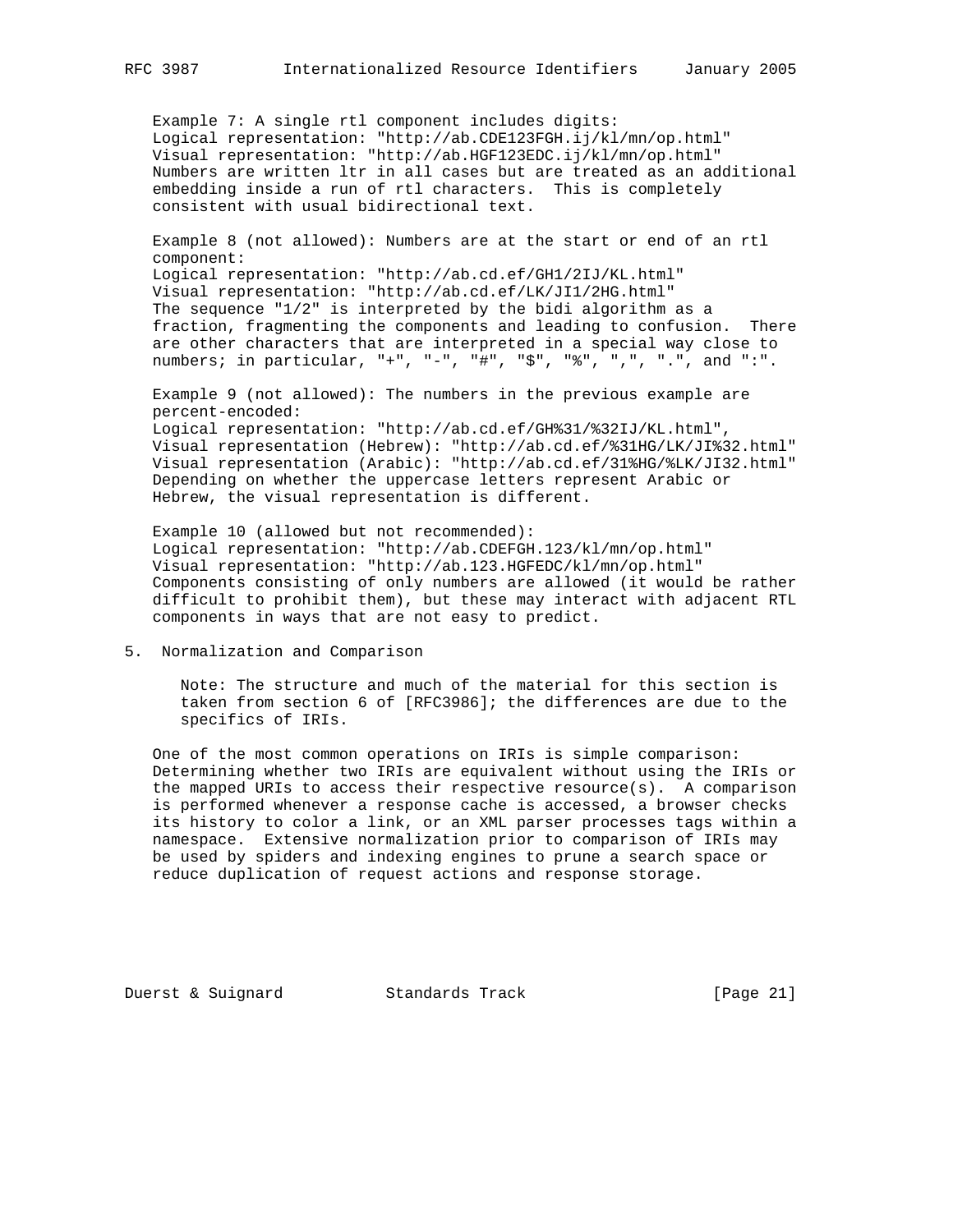IRI comparison is performed for some particular purpose. Protocols or implementations that compare IRIs for different purposes will often be subject to differing design trade-offs in regards to how much effort should be spent in reducing aliased identifiers. This section describes various methods that may be used to compare IRIs, the trade-offs between them, and the types of applications that might use them.

### 5.1. Equivalence

 Because IRIs exist to identify resources, presumably they should be considered equivalent when they identify the same resource. However, this definition of equivalence is not of much practical use, as there is no way for an implementation to compare two resources unless it has full knowledge or control of them. For this reason, determination of equivalence or difference of IRIs is based on string comparison, perhaps augmented by reference to additional rules provided by URI scheme definitions. We use the terms "different" and "equivalent" to describe the possible outcomes of such comparisons, but there are many application-dependent versions of equivalence.

 Even though it is possible to determine that two IRIs are equivalent, IRI comparison is not sufficient to determine whether two IRIs identify different resources. For example, an owner of two different domain names could decide to serve the same resource from both, resulting in two different IRIs. Therefore, comparison methods are designed to minimize false negatives while strictly avoiding false positives.

 In testing for equivalence, applications should not directly compare relative references; the references should be converted to their respective target IRIs before comparison. When IRIs are compared to select (or avoid) a network action, such as retrieval of a representation, fragment components (if any) should be excluded from the comparison.

 Applications using IRIs as identity tokens with no relationship to a protocol MUST use the Simple String Comparison (see section 5.3.1). All other applications MUST select one of the comparison practices from the Comparison Ladder (see section 5.3 or, after IRI-to-URI conversion, select one of the comparison practices from the URI comparison ladder in [RFC3986], section 6.2)

#### 5.2. Preparation for Comparison

 Any kind of IRI comparison REQUIRES that all escapings or encodings in the protocol or format that carries an IRI are resolved. This is usually done when the protocol or format is parsed. Examples of such

Duerst & Suignard Standards Track [Page 22]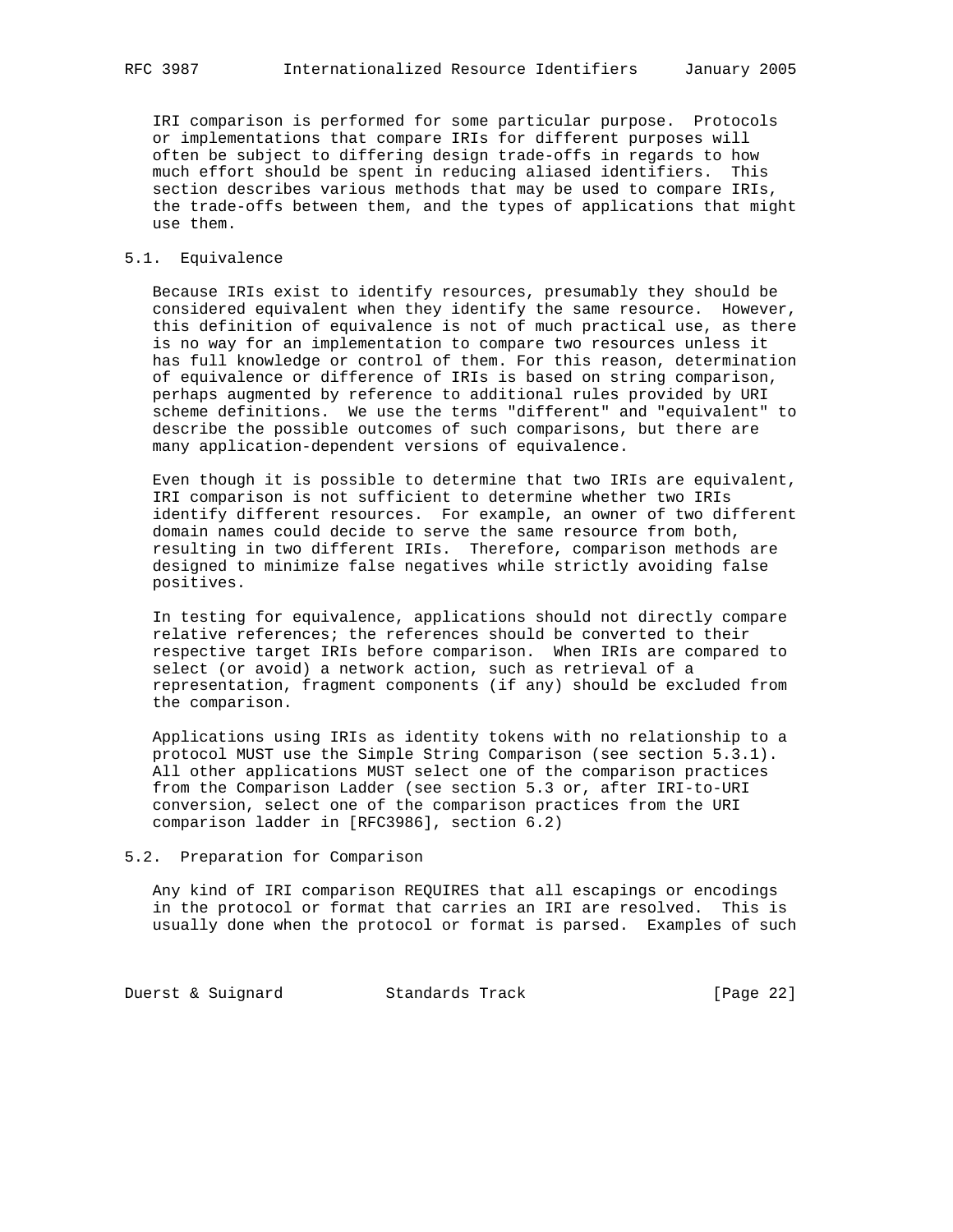escapings or encodings are entities and numeric character references in [HTML4] and [XML1]. As an example, "http://example.org/rosé" (in HTML), "http://example.org/ros&#233"; (in HTML or XML), and "http://example.org/ros&#xE9"; (in HTML or XML) are all resolved into what is denoted in this document (see section 1.4) as "http://example.org/ros&#xE9"; (the "é" here standing for the actual e-acute character, to compensate for the fact that this document cannot contain non-ASCII characters).

 Similar considerations apply to encodings such as Transfer Codings in HTTP (see [RFC2616]) and Content Transfer Encodings in MIME ([RFC2045]), although in these cases, the encoding is based not on characters but on octets, and additional care is required to make sure that characters, and not just arbitrary octets, are compared (see section 5.3.1).

### 5.3. Comparison Ladder

 In practice, a variety of methods are used, to test IRI equivalence. These methods fall into a range distinguished by the amount of processing required and the degree to which the probability of false negatives is reduced. As noted above, false negatives cannot be eliminated. In practice, their probability can be reduced, but this reduction requires more processing and is not cost-effective for all applications.

 If this range of comparison practices is considered as a ladder, the following discussion will climb the ladder, starting with practices that are cheap but have a relatively higher chance of producing false negatives, and proceeding to those that have higher computational cost and lower risk of false negatives.

#### 5.3.1. Simple String Comparison

 If two IRIs, when considered as character strings, are identical, then it is safe to conclude that they are equivalent. This type of equivalence test has very low computational cost and is in wide use in a variety of applications, particularly in the domain of parsing. It is also used when a definitive answer to the question of IRI equivalence is needed that is independent of the scheme used and that can be calculated quickly and without accessing a network. An example of such a case is XML Namespaces ([XMLNamespace]).

 Testing strings for equivalence requires some basic precautions. This procedure is often referred to as "bit-for-bit" or "byte-for-byte" comparison, which is potentially misleading. Testing strings for equality is normally based on pair comparison of the characters that

Duerst & Suignard Standards Track [Page 23]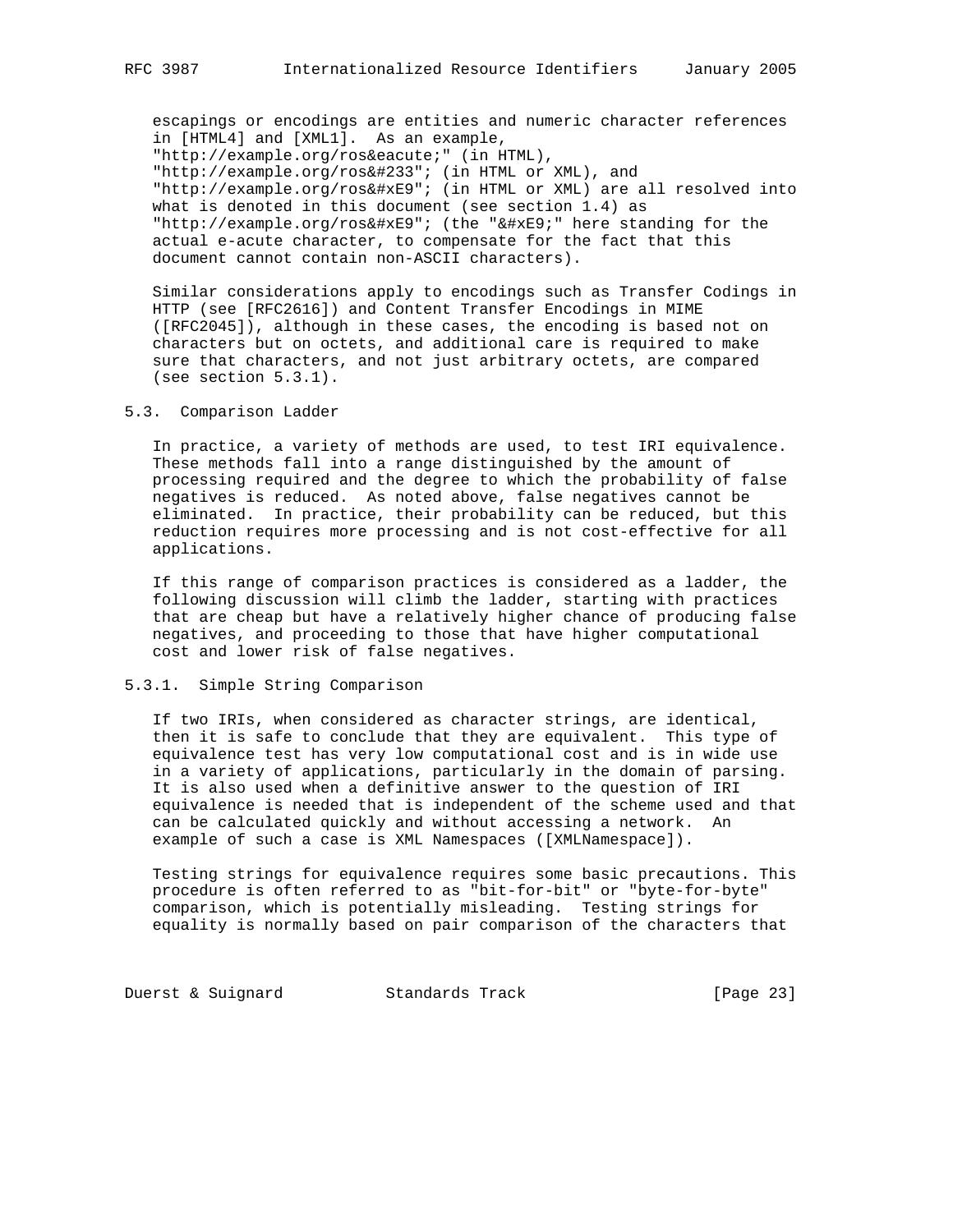make up the strings, starting from the first and proceeding until both strings are exhausted and all characters are found to be equal, until a pair of characters compares unequal, or until one of the strings is exhausted before the other.

 This character comparison requires that each pair of characters be put in comparable encoding form. For example, should one IRI be stored in a byte array in UTF-8 encoding form and the second in a UTF-16 encoding form, bit-for-bit comparisons applied naively will produce errors. It is better to speak of equality on a character-for-character rather than on a byte-for-byte or bit-for-bit basis. In practical terms, character-by-character comparisons should be done codepoint by codepoint after conversion to a common character encoding form. When comparing character by character, the comparison function MUST NOT map IRIs to URIs, because such a mapping would create additional spurious equivalences. It follows that an IRI SHOULD NOT be modified when being transported if there is any chance that this IRI might be used as an identifier.

 False negatives are caused by the production and use of IRI aliases. Unnecessary aliases can be reduced, regardless of the comparison method, by consistently providing IRI references in an already normalized form (i.e., a form identical to what would be produced after normalization is applied, as described below). Protocols and data formats often limit some IRI comparisons to simple string comparison, based on the theory that people and implementations will, in their own best interest, be consistent in providing IRI references, or at least be consistent enough to negate any efficiency that might be obtained from further normalization.

### 5.3.2. Syntax-Based Normalization

 Implementations may use logic based on the definitions provided by this specification to reduce the probability of false negatives. This processing is moderately higher in cost than character-for-character string comparison. For example, an application using this approach could reasonably consider the following two IRIs equivalent:

example://a/b/c/%7Bfoo%7D/rosé eXAMPLE://a/./b/../b/%63/%7bfoo%7d/ros%C3%A9

 Web user agents, such as browsers, typically apply this type of IRI normalization when determining whether a cached response is available. Syntax-based normalization includes such techniques as case normalization, character normalization, percent-encoding normalization, and removal of dot-segments.

Duerst & Suignard Standards Track [Page 24]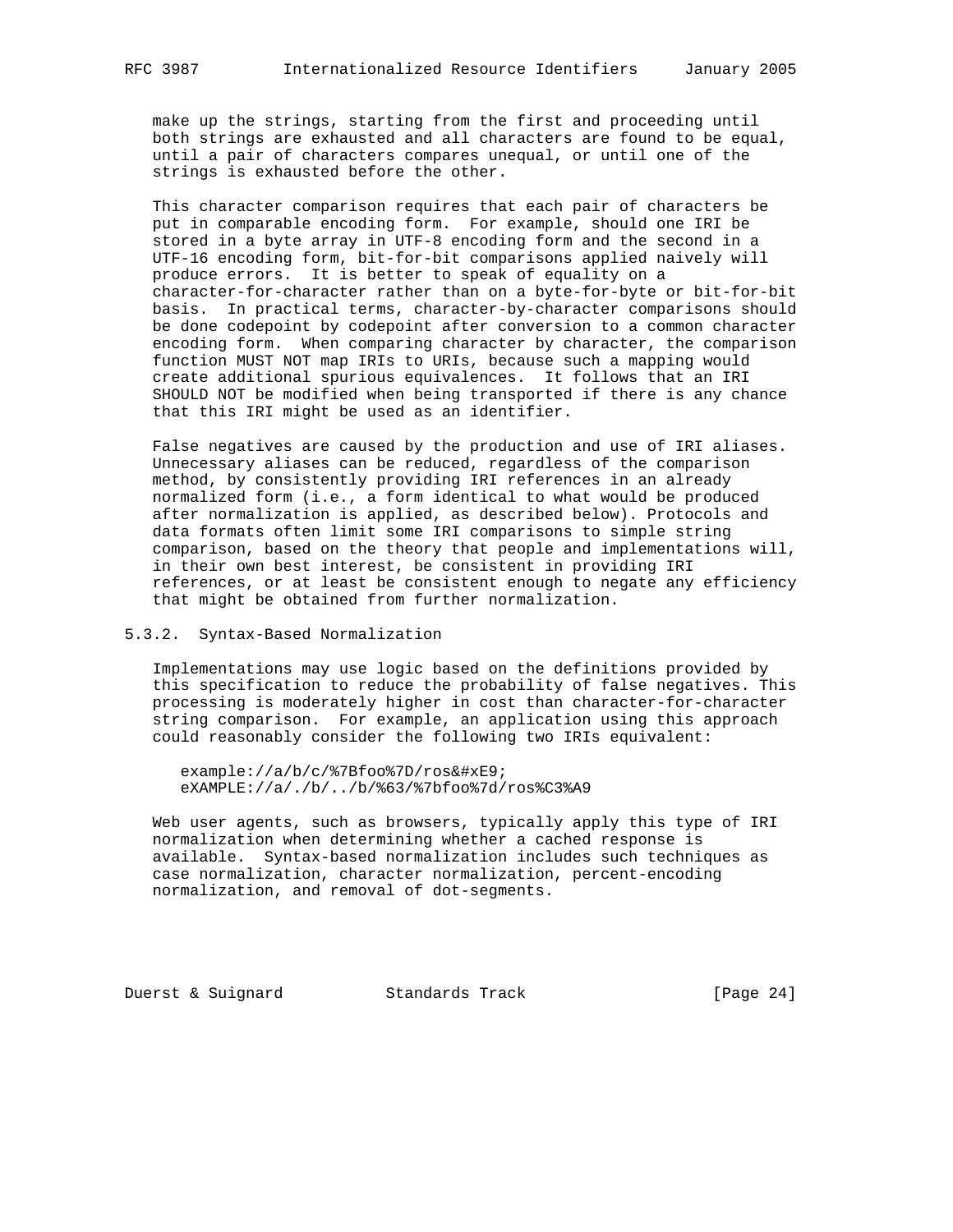# 5.3.2.1. Case Normalization

 For all IRIs, the hexadecimal digits within a percent-encoding triplet (e.g., "%3a" versus "%3A") are case-insensitive and therefore should be normalized to use uppercase letters for the digits A - F.

 When an IRI uses components of the generic syntax, the component syntax equivalence rules always apply; namely, that the scheme and US-ASCII only host are case insensitive and therefore should be normalized to lowercase. For example, the URI "HTTP://www.EXAMPLE.com/" is equivalent to "http://www.example.com/". Case equivalence for non-ASCII characters in IRI components that are IDNs are discussed in section 5.3.3. The other generic syntax components are assumed to be case sensitive unless specifically defined otherwise by the scheme.

 Creating schemes that allow case-insensitive syntax components containing non-ASCII characters should be avoided. Case normalization of non-ASCII characters can be culturally dependent and is always a complex operation. The only exception concerns non-ASCII host names for which the character normalization includes a mapping step derived from case folding.

### 5.3.2.2. Character Normalization

 The Unicode Standard [UNIV4] defines various equivalences between sequences of characters for various purposes. Unicode Standard Annex #15 [UTR15] defines various Normalization Forms for these equivalences, in particular Normalization Form C (NFC, Canonical Decomposition, followed by Canonical Composition) and Normalization Form KC (NFKC, Compatibility Decomposition, followed by Canonical Composition).

 Equivalence of IRIs MUST rely on the assumption that IRIs are appropriately pre-character-normalized rather than apply character normalization when comparing two IRIs. The exceptions are conversion from a non-digital form, and conversion from a non-UCS-based character encoding to a UCS-based character encoding. In these cases, NFC or a normalizing transcoder using NFC MUST be used for interoperability. To avoid false negatives and problems with transcoding, IRIs SHOULD be created by using NFC. Using NFKC may avoid even more problems; for example, by choosing half-width Latin letters instead of full-width ones, and full-width instead of half-width Katakana.

As an example, "http://www.example.org/résumé.html" (in XML Notation) is in NFC. On the other hand,  $"http://www.example.org/ré:sumé:.html" is not in NFC.$ 

Duerst & Suignard Standards Track [Page 25]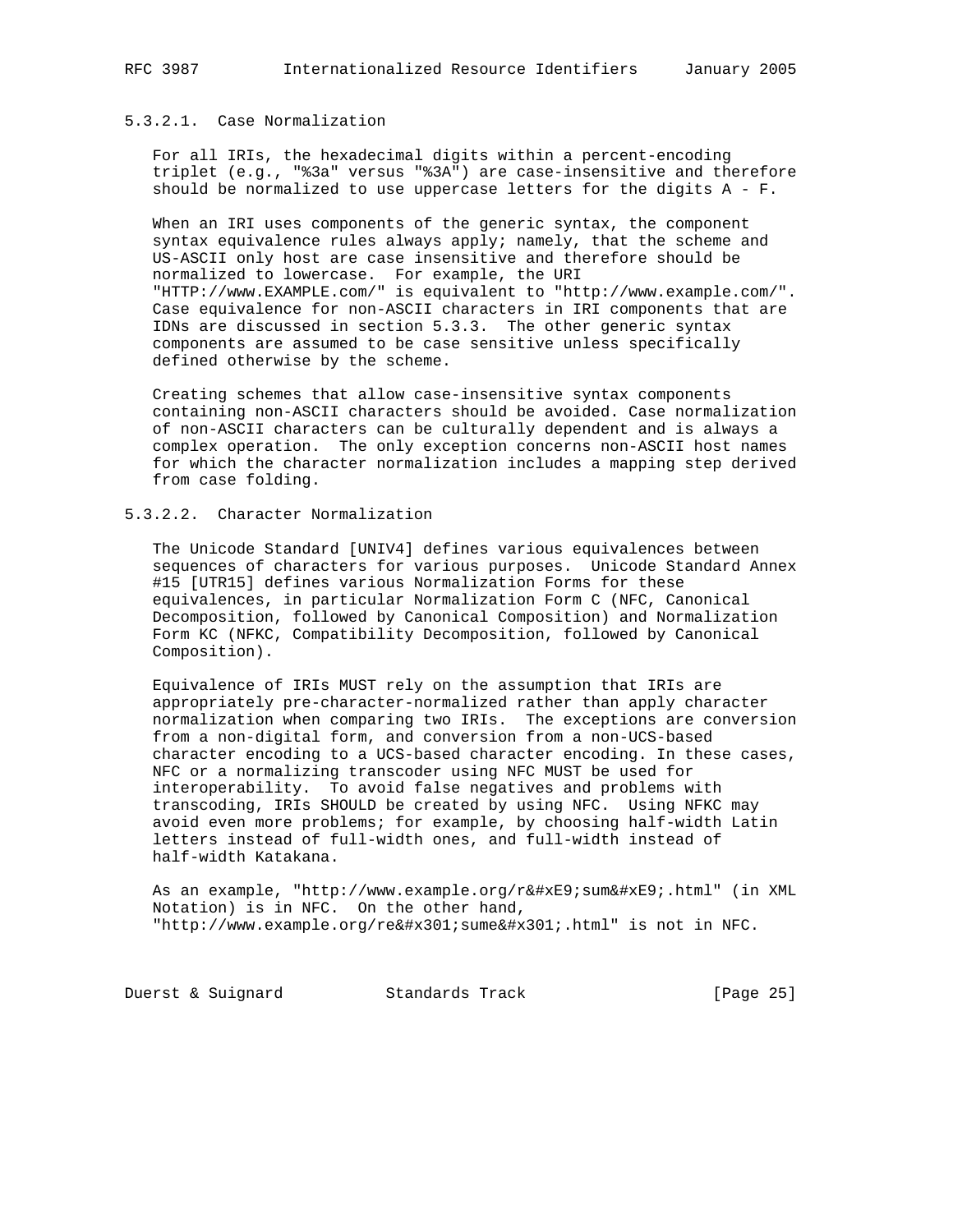The former uses precombined e-acute characters, and the latter uses "e" characters followed by combining acute accents. Both usages are defined as canonically equivalent in [UNIV4].

 Note: Because it is unknown how a particular sequence of characters is being treated with respect to character normalization, it would be inappropriate to allow third parties to normalize an IRI arbitrarily. This does not contradict the recommendation that when a resource is created, its IRI should be as character normalized as possible (i.e., NFC or even NFKC). This is similar to the uppercase/lowercase problems. Some parts of a URI are case insensitive (domain name). For others, it is unclear whether they are case sensitive, case insensitive, or something in between (e.g., case sensitive, but with a multiple choice selection if the wrong case is used, instead of a direct negative result). The best recipe is that the creator use a reasonable capitalization and, when transferring the URI, capitalization never be changed.

 Various IRI schemes may allow the usage of Internationalized Domain Names (IDN) [RFC3490] either in the ireg-name part or elsewhere. Character Normalization also applies to IDNs, as discussed in section 5.3.3.

# 5.3.2.3. Percent-Encoding Normalization

 The percent-encoding mechanism (section 2.1 of [RFC3986]) is a frequent source of variance among otherwise identical IRIs. In addition to the case normalization issue noted above, some IRI producers percent-encode octets that do not require percent-encoding, resulting in IRIs that are equivalent to their non encoded counterparts. These IRIs should be normalized by decoding any percent-encoded octet sequence that corresponds to an unreserved character, as described in section 2.3 of [RFC3986].

 For actual resolution, differences in percent-encoding (except for the percent-encoding of reserved characters) MUST always result in the same resource. For example, "http://example.org/˜user", "http://example.org/%7euser", and "http://example.org/%7Euser", must resolve to the same resource.

 If this kind of equivalence is to be tested, the percent-encoding of both IRIs to be compared has to be aligned; for example, by converting both IRIs to URIs (see section 3.1), eliminating escape differences in the resulting URIs, and making sure that the case of the hexadecimal characters in the percent-encoding is always the same (preferably uppercase). If the IRI is to be passed to another

Duerst & Suignard Standards Track [Page 26]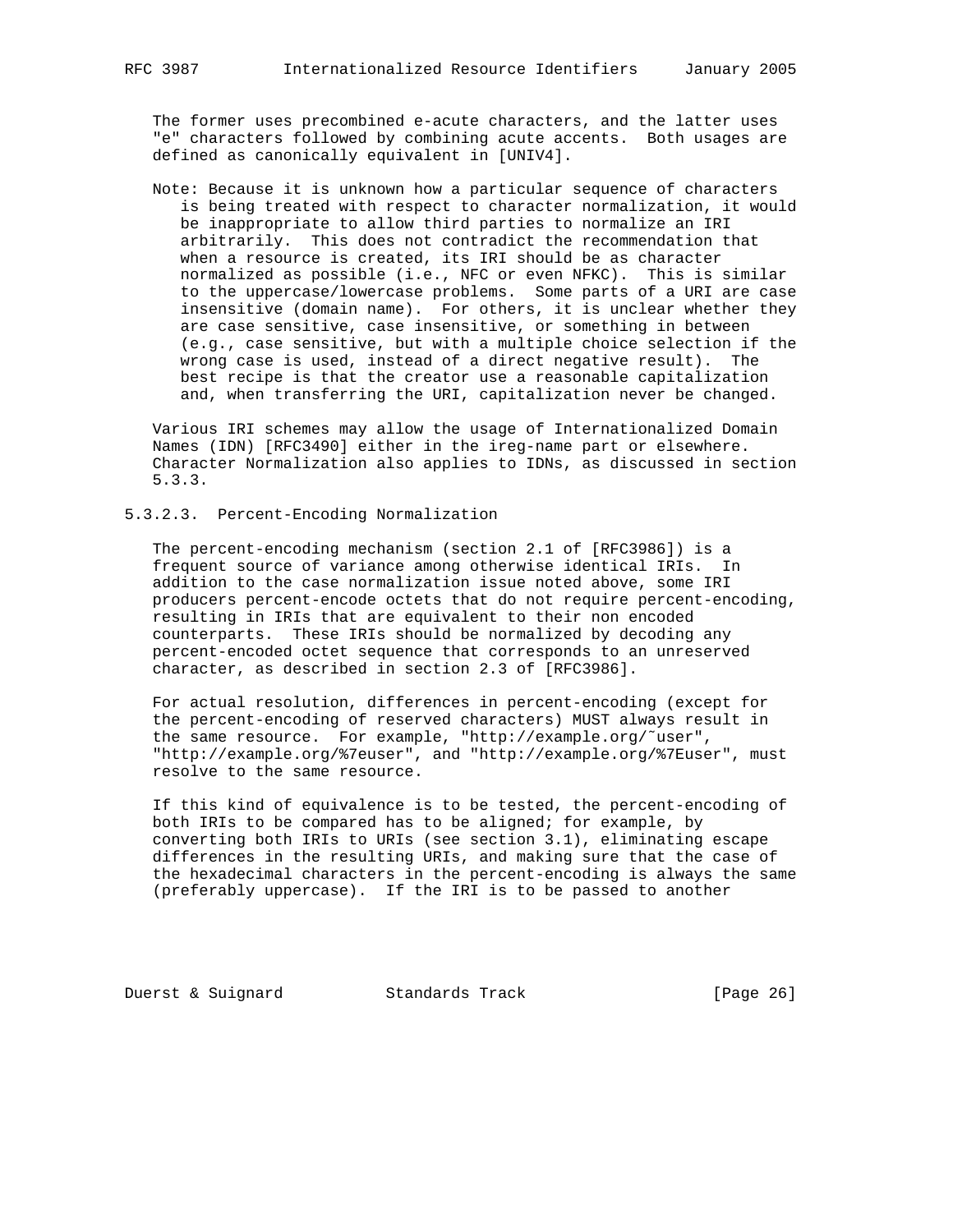application or used further in some other way, its original form MUST be preserved. The conversion described here should be performed only for local comparison.

5.3.2.4. Path Segment Normalization

 The complete path segments "." and ".." are intended only for use within relative references (section 4.1 of [RFC3986]) and are removed as part of the reference resolution process (section 5.2 of [RFC3986]). However, some implementations may incorrectly assume that reference resolution is not necessary when the reference is already an IRI, and thus fail to remove dot-segments when they occur in non-relative paths. IRI normalizers should remove dot-segments by applying the remove\_dot\_segments algorithm to the path, as described in section 5.2.4 of [RFC3986].

5.3.3. Scheme-Based Normalization

 The syntax and semantics of IRIs vary from scheme to scheme, as described by the defining specification for each scheme. Implementations may use scheme-specific rules, at further processing cost, to reduce the probability of false negatives. For example, because the "http" scheme makes use of an authority component, has a default port of "80", and defines an empty path to be equivalent to "/", the following four IRIs are equivalent:

 http://example.com http://example.com/ http://example.com:/ http://example.com:80/

 In general, an IRI that uses the generic syntax for authority with an empty path should be normalized to a path of "/". Likewise, an explicit ":port", for which the port is empty or the default for the scheme, is equivalent to one where the port and its ":" delimiter are elided and thus should be removed by scheme-based normalization. For example, the second IRI above is the normal form for the "http" scheme.

 Another case where normalization varies by scheme is in the handling of an empty authority component or empty host subcomponent. For many scheme specifications, an empty authority or host is considered an error; for others, it is considered equivalent to "localhost" or the end-user's host. When a scheme defines a default for authority and an IRI reference to that default is desired, the reference should be normalized to an empty authority for the sake of uniformity, brevity,

Duerst & Suignard Standards Track [Page 27]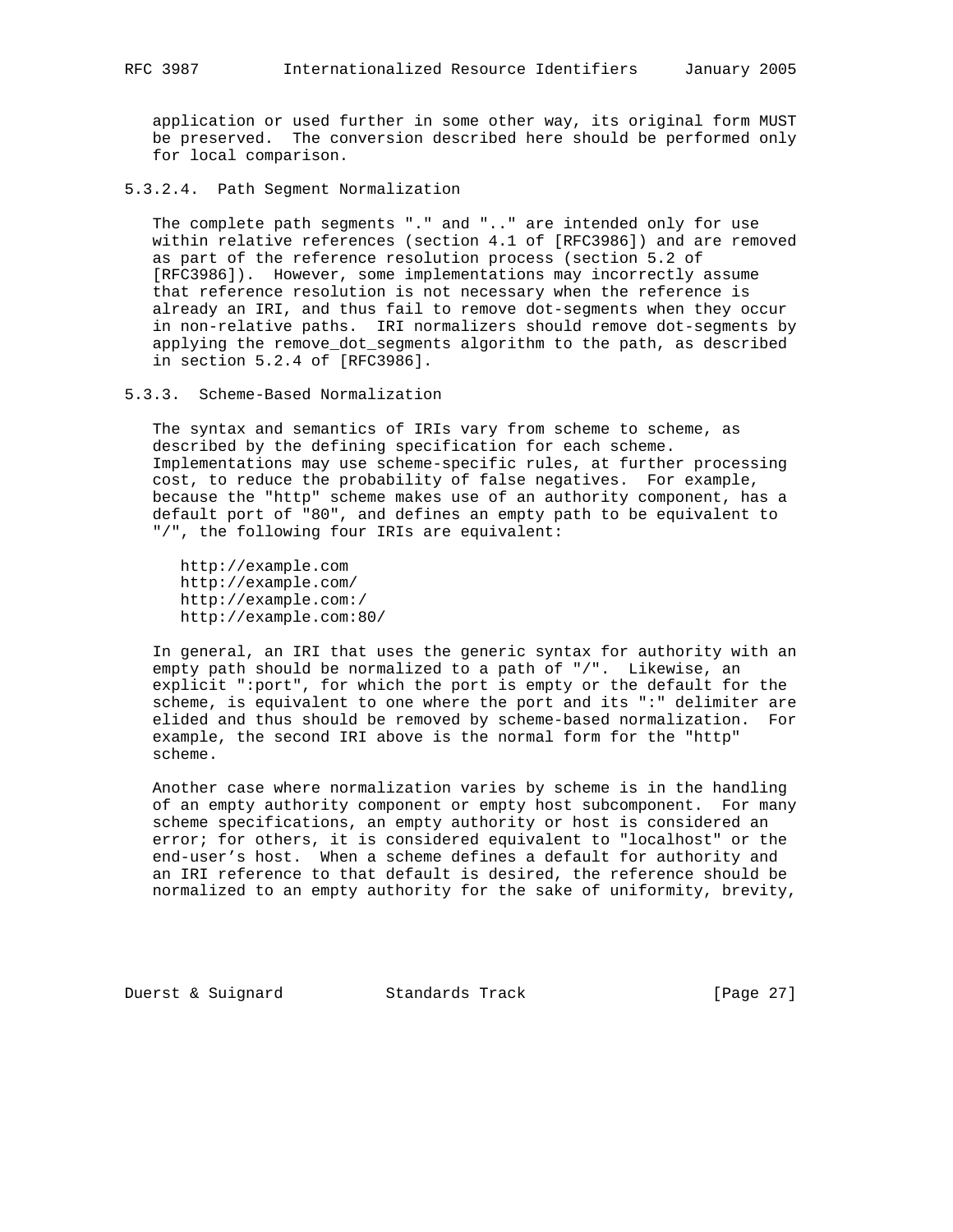and internationalization. If, however, either the userinfo or port subcomponents are non-empty, then the host should be given explicitly even if it matches the default.

 Normalization should not remove delimiters when their associated component is empty unless it is licensed to do so by the scheme specification. For example, the IRI "http://example.com/?" cannot be assumed to be equivalent to any of the examples above. Likewise, the presence or absence of delimiters within a userinfo subcomponent is usually significant to its interpretation. The fragment component is not subject to any scheme-based normalization; thus, two IRIs that differ only by the suffix "#" are considered different regardless of the scheme.

 Some IRI schemes may allow the usage of Internationalized Domain Names (IDN) [RFC3490] either in their ireg-name part or elsewhere. When in use in IRIs, those names SHOULD be validated by using the ToASCII operation defined in [RFC3490], with the flags "UseSTD3ASCIIRules" and "AllowUnassigned". An IRI containing an invalid IDN cannot successfully be resolved. Validated IDN components of IRIs SHOULD be character normalized by using the Nameprep process [RFC3491]; however, for legibility purposes, they SHOULD NOT be converted into ASCII Compatible Encoding (ACE).

 Scheme-based normalization may also consider IDN components and their conversions to punycode as equivalent. As an example, "http://résumé.example.org" may be considered equivalent to "http://xn--rsum-bpad.example.org".

Other scheme-specific normalizations are possible.

#### 5.3.4. Protocol-Based Normalization

 Substantial effort to reduce the incidence of false negatives is often cost-effective for web spiders. Consequently, they implement even more aggressive techniques in IRI comparison. For example, if they observe that an IRI such as

http://example.com/data

redirects to an IRI differing only in the trailing slash

http://example.com/data/

 they will likely regard the two as equivalent in the future. This kind of technique is only appropriate when equivalence is clearly indicated by both the result of accessing the resources and the

Duerst & Suignard Standards Track [Page 28]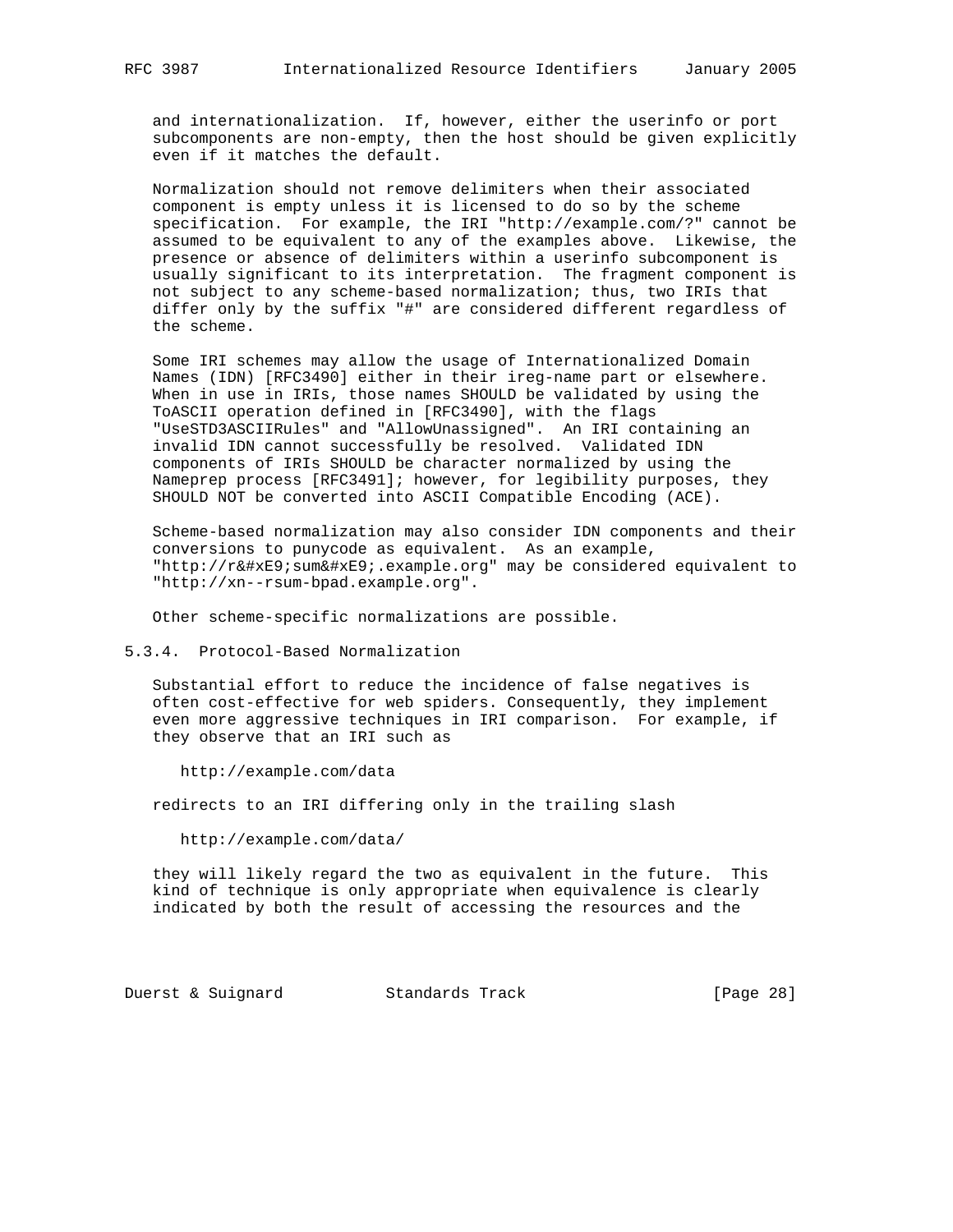common conventions of their scheme's dereference algorithm (in this case, use of redirection by HTTP origin servers to avoid problems with relative references).

- 6. Use of IRIs
- 6.1. Limitations on UCS Characters Allowed in IRIs

 This section discusses limitations on characters and character sequences usable for IRIs beyond those given in section 2.2 and section 4.1. The considerations in this section are relevant when IRIs are created and when URIs are converted to IRIs.

 a. The repertoire of characters allowed in each IRI component is limited by the definition of that component. For example, the definition of the scheme component does not allow characters beyond US-ASCII.

 (Note: In accordance with URI practice, generic IRI software cannot and should not check for such limitations.)

 b. The UCS contains many areas of characters for which there are strong visual look-alikes. Because of the likelihood of transcription errors, these also should be avoided. This includes the full-width equivalents of Latin characters, half-width Katakana characters for Japanese, and many others. It also includes many look-alikes of "space", "delims", and "unwise", characters excluded in [RFC3491].

 Additional information is available from [UNIXML]. [UNIXML] is written in the context of running text rather than in that of identifiers. Nevertheless, it discusses many of the categories of characters not appropriate for IRIs.

6.2. Software Interfaces and Protocols

 Although an IRI is defined as a sequence of characters, software interfaces for URIs typically function on sequences of octets or other kinds of code units. Thus, software interfaces and protocols MUST define which character encoding is used.

 Intermediate software interfaces between IRI-capable components and URI-only components MUST map the IRIs per section 3.1, when transferring from IRI-capable to URI-only components. This mapping SHOULD be applied as late as possible. It SHOULD NOT be applied between components that are known to be able to handle IRIs.

Duerst & Suignard Standards Track [Page 29]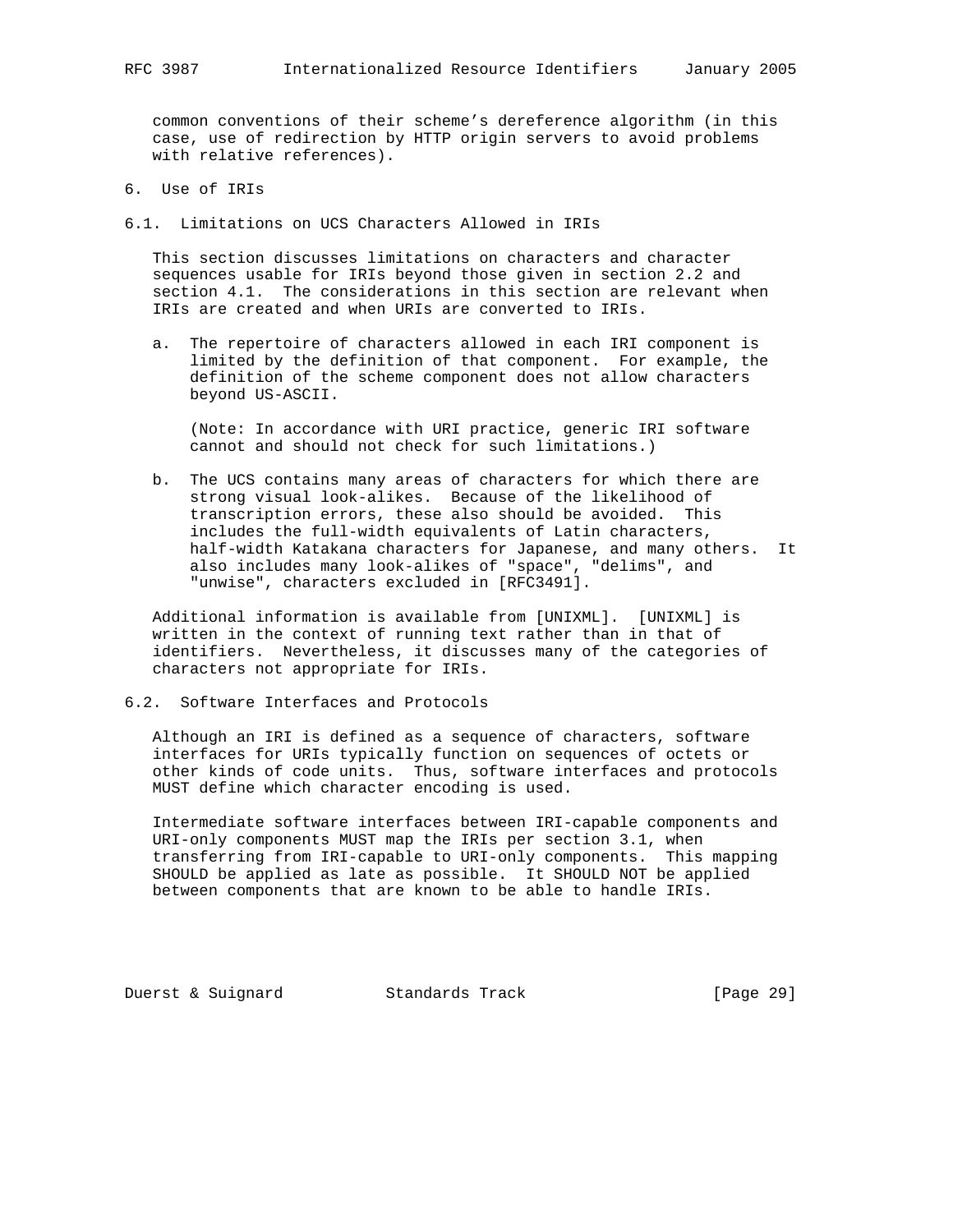Document formats that transport URIs may have to be upgraded to allow the transport of IRIs. In cases where the document as a whole has a native character encoding, IRIs MUST also be encoded in this character encoding and converted accordingly by a parser or interpreter. IRI characters not expressible in the native character encoding SHOULD be escaped by using the escaping conventions of the document format if such conventions are available. Alternatively, they MAY be percent-encoded according to section 3.1. For example, in HTML or XML, numeric character references SHOULD be used. If a document as a whole has a native character encoding and that character encoding is not UTF-8, then IRIs MUST NOT be placed into the document in the UTF-8 character encoding.

 Note: Some formats already accommodate IRIs, although they use different terminology. HTML 4.0 [HTML4] defines the conversion from IRIs to URIs as error-avoiding behavior. XML 1.0 [XML1], XLink [XLink], XML Schema [XMLSchema], and specifications based upon them allow IRIs. Also, it is expected that all relevant new W3C formats and protocols will be required to handle IRIs [CharMod].

#### 6.4. Use of UTF-8 for Encoding Original Characters

 This section discusses details and gives examples for point c) in section 1.2. To be able to use IRIs, the URI corresponding to the IRI in question has to encode original characters into octets by using UTF-8. This can be specified for all URIs of a URI scheme or can apply to individual URIs for schemes that do not specify how to encode original characters. It can apply to the whole URI, or only to some part. For background information on encoding characters into URIs, see also section 2.5 of [RFC3986].

 For new URI schemes, using UTF-8 is recommended in [RFC2718]. Examples where UTF-8 is already used are the URN syntax [RFC2141], IMAP URLs [RFC2192], and POP URLs [RFC2384]. On the other hand, because the HTTP URL scheme does not specify how to encode original characters, only some HTTP URLs can have corresponding but different IRIs.

 For example, for a document with a URI of "http://www.example.org/r%C3%A9sum%C3%A9.html", it is possible to construct a corresponding IRI (in XML notation, see, section 1.4): "http://www.example.org/résumé.html" ("&#xE9"; stands for the e-acute character, and "%C3%A9" is the UTF-8 encoded and percent-encoded representation of that character). On the other hand, for a document with a URI of

Duerst & Suignard Standards Track [Page 30]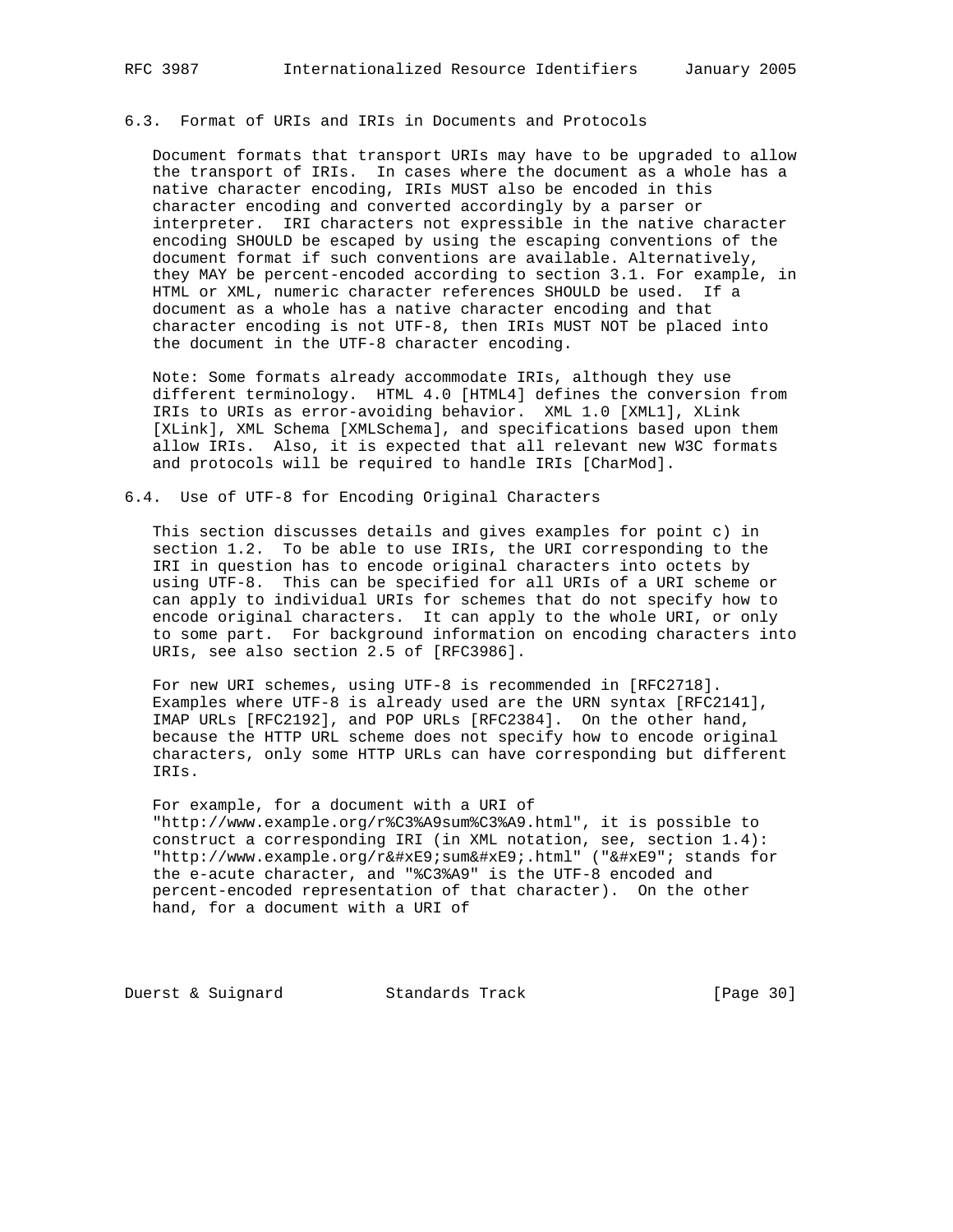"http://www.example.org/r%E9sum%E9.html", the percent-encoding octets cannot be converted to actual characters in an IRI, as the percent-encoding is not based on UTF-8.

 This means that for most URI schemes, there is no need to upgrade their scheme definition in order for them to work with IRIs. The main case where upgrading makes sense is when a scheme definition, or a particular component of a scheme, is strictly limited to the use of US-ASCII characters with no provision to include non-ASCII characters/octets via percent-encoding, or if a scheme definition currently uses highly scheme-specific provisions for the encoding of non-ASCII characters. An example of this is the mailto: scheme [RFC2368].

 This specification does not upgrade any scheme specifications in any way; this has to be done separately. Also, note that there is no such thing as an "IRI scheme"; all IRIs use URI schemes, and all URI schemes can be used with IRIs, even though in some cases only by using URIs directly as IRIs, without any conversion.

 URI schemes can impose restrictions on the syntax of scheme-specific URIs; i.e., URIs that are admissible under the generic URI syntax [RFC3986] may not be admissible due to narrower syntactic constraints imposed by a URI scheme specification. URI scheme definitions cannot broaden the syntactic restrictions of the generic URI syntax; otherwise, it would be possible to generate URIs that satisfied the scheme-specific syntactic constraints without satisfying the syntactic constraints of the generic URI syntax. However, additional syntactic constraints imposed by URI scheme specifications are applicable to IRI, as the corresponding URI resulting from the mapping defined in section 3.1 MUST be a valid URI under the syntactic restrictions of generic URI syntax and any narrower restrictions imposed by the corresponding URI scheme specification.

 The requirement for the use of UTF-8 applies to all parts of a URI (with the potential exception of the ireg-name part; see section 3.1). However, it is possible that the capability of IRIs to represent a wide range of characters directly is used just in some parts of the IRI (or IRI reference). The other parts of the IRI may only contain US-ASCII characters, or they may not be based on UTF-8. They may be based on another character encoding, or they may directly encode raw binary data (see also [RFC2397]).

 For example, it is possible to have a URI reference of "http://www.example.org/r%E9sum%E9.xml#r%C3%A9sum%C3%A9", where the document name is encoded in iso-8859-1 based on server settings, but where the fragment identifier is encoded in UTF-8 according to

Duerst & Suignard Standards Track [Page 31]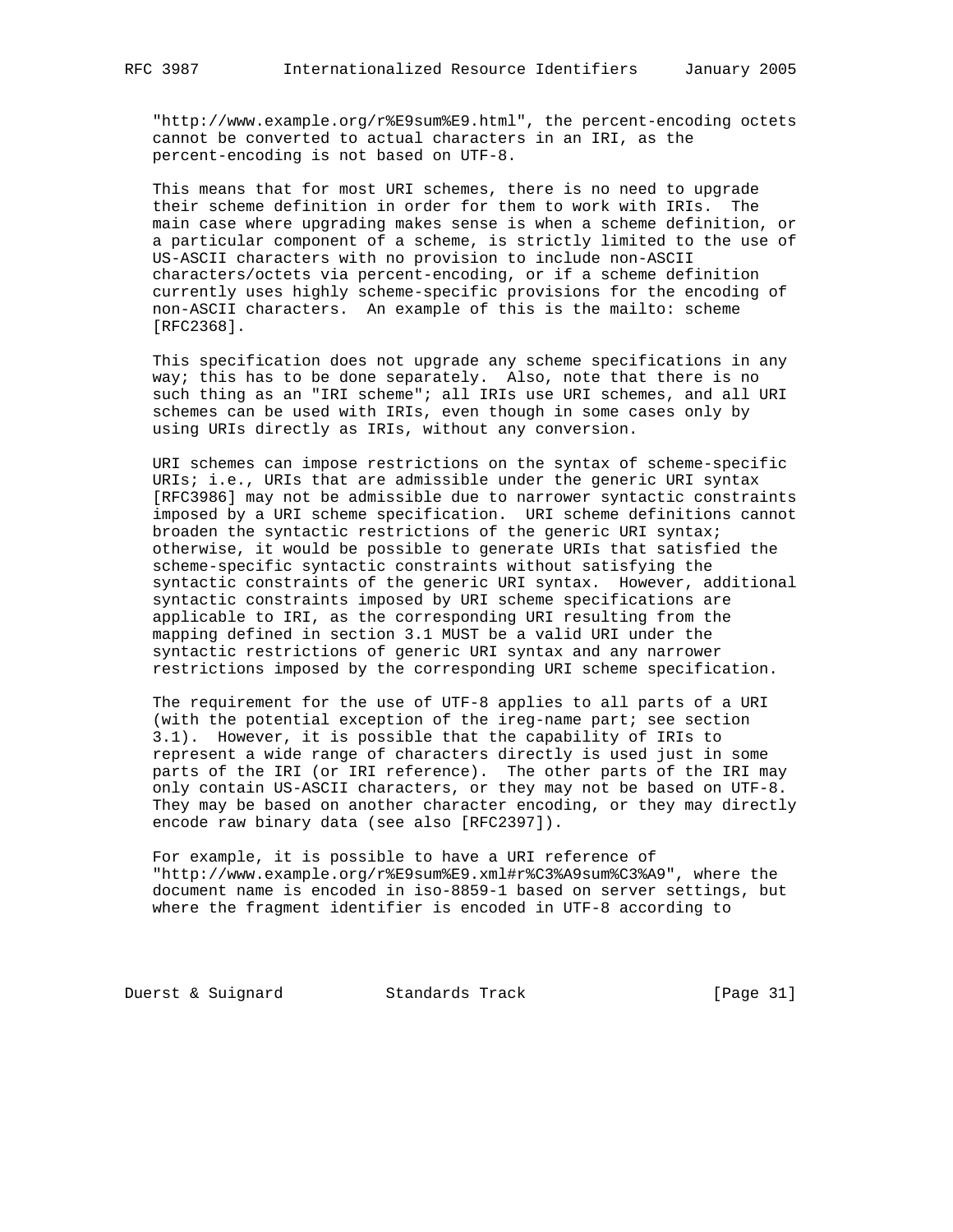[XPointer]. The IRI corresponding to the above URI would be (in XML notation)  $"http://www.example.org/r&E9sum&E9.xml\#ré:sumé"$ ;

 Similar considerations apply to query parts. The functionality of IRIs (namely, to be able to include non-ASCII characters) can only be used if the query part is encoded in UTF-8.

6.5. Relative IRI References

 Processing of relative IRI references against a base is handled straightforwardly; the algorithms of [RFC3986] can be applied directly, treating the characters additionally allowed in IRI references in the same way that unreserved characters are in URI references.

7. URI/IRI Processing Guidelines (Informative)

 This informative section provides guidelines for supporting IRIs in the same software components and operations that currently process URIs: Software interfaces that handle URIs, software that allows users to enter URIs, software that creates or generates URIs, software that displays URIs, formats and protocols that transport URIs, and software that interprets URIs. These may all require modification before functioning properly with IRIs. The considerations in this section also apply to URI references and IRI references.

7.1. URI/IRI Software Interfaces

 Software interfaces that handle URIs, such as URI-handling APIs and protocols transferring URIs, need interfaces and protocol elements that are designed to carry IRIs.

 In case the current handling in an API or protocol is based on US-ASCII, UTF-8 is recommended as the character encoding for IRIs, as it is compatible with US-ASCII, is in accordance with the recommendations of [RFC2277], and makes converting to URIs easy. In any case, the API or protocol definition must clearly define the character encoding to be used.

 The transfer from URI-only to IRI-capable components requires no mapping, although the conversion described in section 3.2 above may be performed. It is preferable not to perform this inverse conversion when there is a chance that this cannot be done correctly.

Duerst & Suignard Standards Track [Page 32]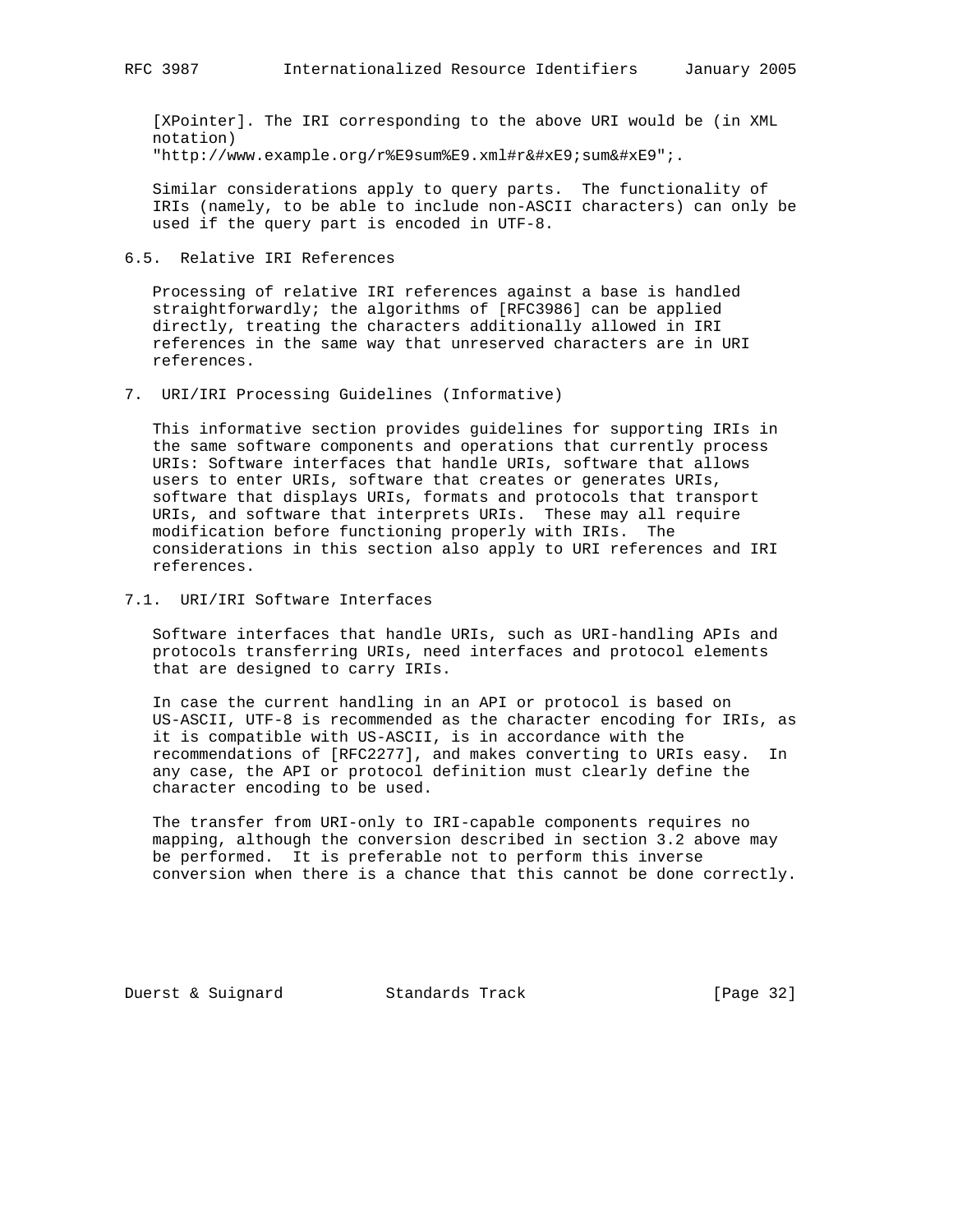## 7.2. URI/IRI Entry

 Some components allow users to enter URIs into the system by typing or dictation, for example. This software must be updated to allow for IRI entry.

 A person viewing a visual representation of an IRI (as a sequence of glyphs, in some order, in some visual display) or hearing an IRI will use an entry method for characters in the user's language to input the IRI. Depending on the script and the input method used, this may be a more or less complicated process.

 The process of IRI entry must ensure, as much as possible, that the restrictions defined in section 2.2 are met. This may be done by choosing appropriate input methods or variants/settings thereof, by appropriately converting the characters being input, by eliminating characters that cannot be converted, and/or by issuing a warning or error message to the user.

 As an example of variant settings, input method editors for East Asian Languages usually allow the input of Latin letters and related characters in full-width or half-width versions. For IRI input, the input method editor should be set so that it produces half-width Latin letters and punctuation and full-width Katakana.

 An input field primarily or solely used for the input of URIs/IRIs may allow the user to view an IRI as it is mapped to a URI. Places where the input of IRIs is frequent may provide the possibility for viewing an IRI as mapped to a URI. This will help users when some of the software they use does not yet accept IRIs.

 An IRI input component interfacing to components that handle URIs, but not IRIs, must map the IRI to a URI before passing it to these components.

 For the input of IRIs with right-to-left characters, please see section 4.3.

7.3. URI/IRI Transfer between Applications

 Many applications, particularly mail user agents, try to detect URIs appearing in plain text. For this, they use some heuristics based on URI syntax. They then allow the user to click on such URIs and retrieve the corresponding resource in an appropriate (usually scheme-dependent) application.

Duerst & Suignard Standards Track [Page 33]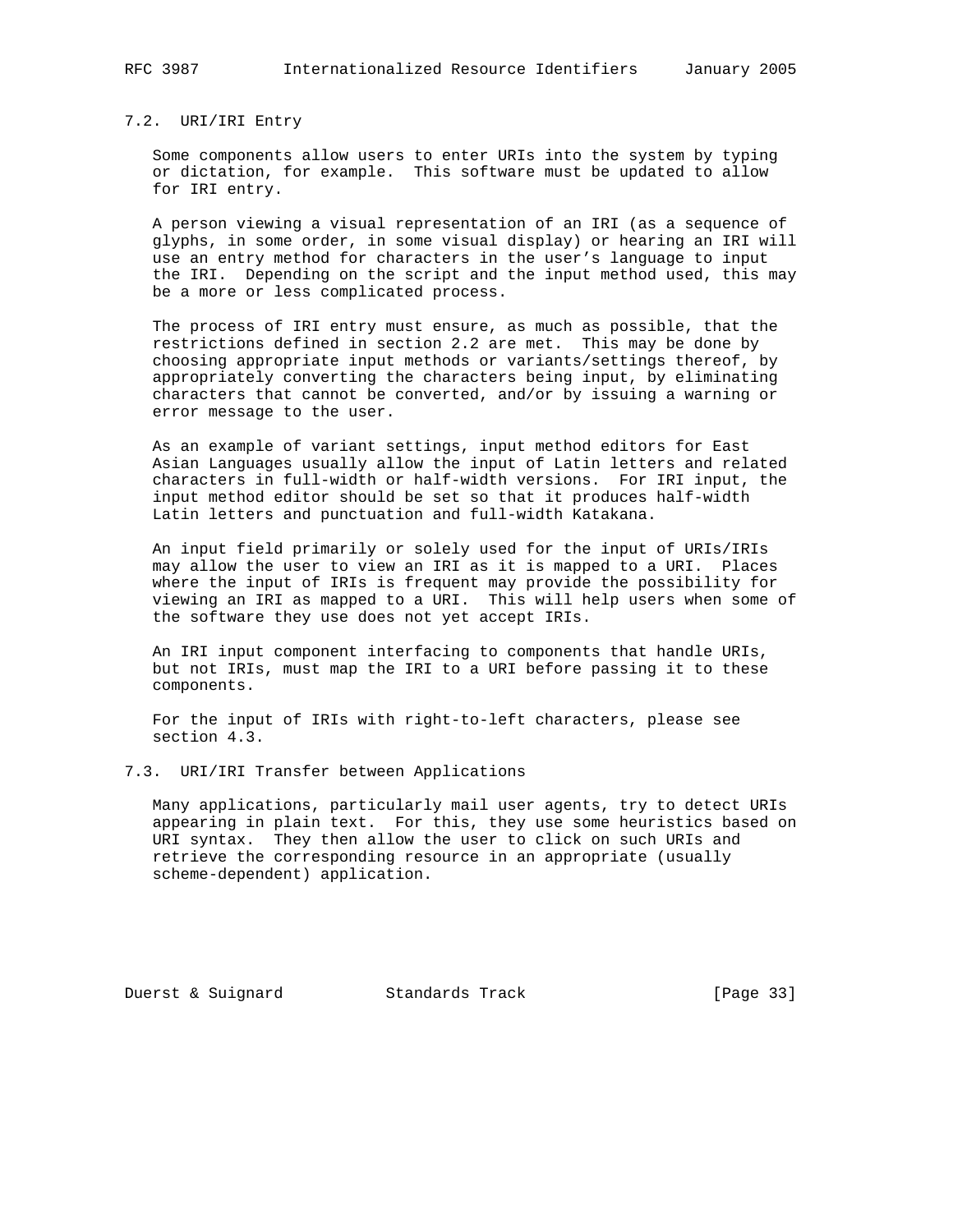Such applications have to be upgraded to use the IRI syntax as a base for heuristics. In particular, a non-ASCII character should not be taken as the indication of the end of an IRI. Such applications also have to make sure that they correctly convert the detected IRI from the character encoding of the document or application where the IRI appears to the character encoding used by the system-wide IRI invocation mechanism, or to a URI (according to section 3.1) if the system-wide invocation mechanism only accepts URIs.

 The clipboard is another frequently used way to transfer URIs and IRIs from one application to another. On most platforms, the clipboard is able to store and transfer text in many languages and scripts. Correctly used, the clipboard transfers characters, not bytes, which will do the right thing with IRIs.

### 7.4. URI/IRI Generation

 Systems that offer resources through the Internet, where those resources have logical names, sometimes automatically generate URIs for the resources they offer. For example, some HTTP servers can generate a directory listing for a file directory and then respond to the generated URIs with the files.

 Many legacy character encodings are in use in various file systems. Many currently deployed systems do not transform the local character representation of the underlying system before generating URIs.

 For maximum interoperability, systems that generate resource identifiers should make the appropriate transformations. For example, if a file system contains a file named "ré sumé .html", a server should expose this as "r%C3%A9sum%C3%A9.html" in a URI, which allows use of "résumé.html" in an IRI, even if locally the file name is kept in a character encoding other than UTF-8.

 This recommendation particularly applies to HTTP servers. For FTP servers, similar considerations apply; see [RFC2640].

# 7.5. URI/IRI Selection

 In some cases, resource owners and publishers have control over the IRIs used to identify their resources. This control is mostly executed by controlling the resource names, such as file names, directly.

Duerst & Suignard Standards Track [Page 34]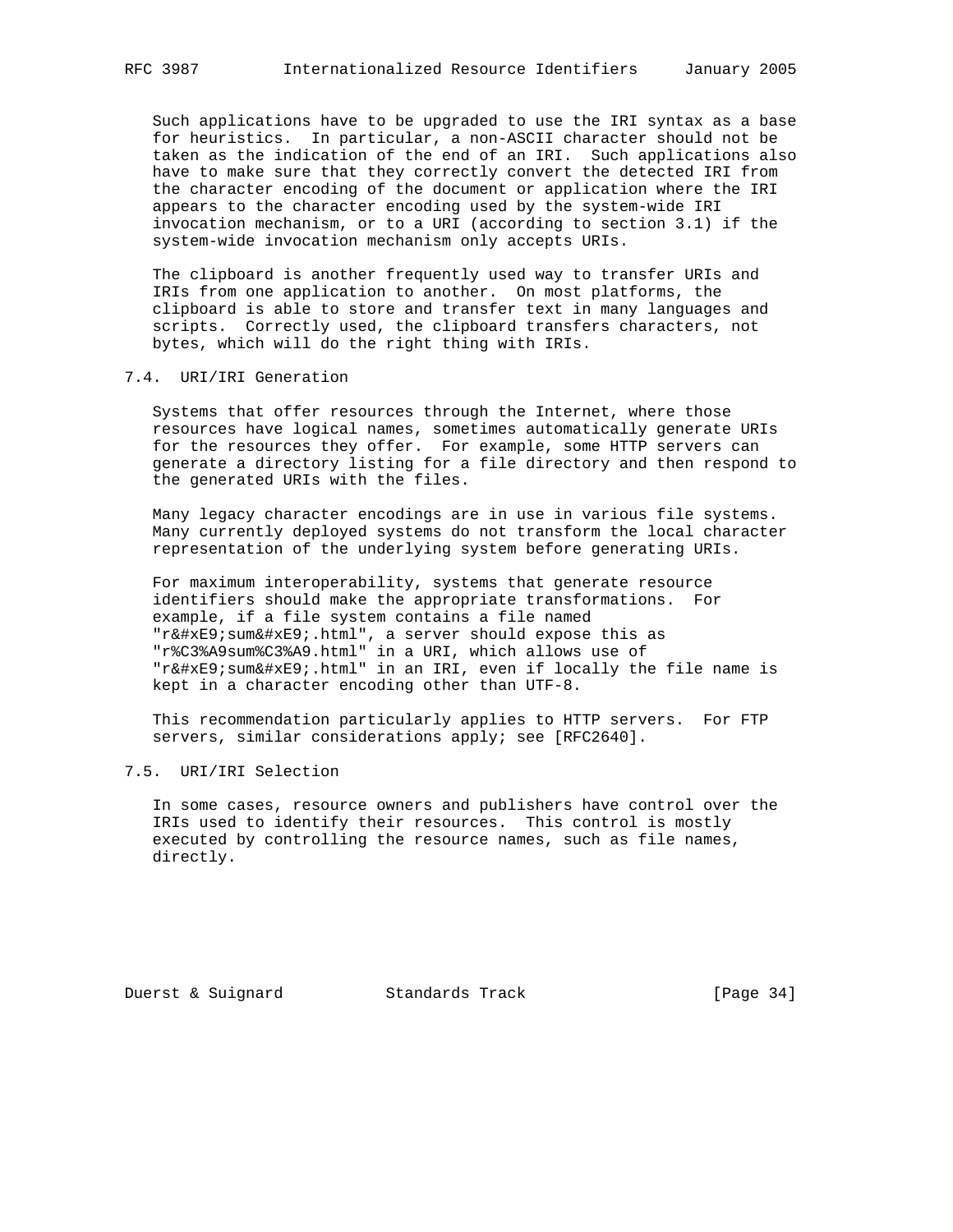In these cases, it is recommended to avoid choosing IRIs that are easily confused. For example, for US-ASCII, the lower-case ell ("l") is easily confused with the digit one ("1"), and the upper-case oh ("O") is easily confused with the digit zero ("0"). Publishers should avoid confusing users with "br0ken" or "1ame" identifiers.

 Outside the US-ASCII repertoire, there are many more opportunities for confusion; a complete set of guidelines is too lengthy to include here. As long as names are limited to characters from a single script, native writers of a given script or language will know best when ambiguities can appear, and how they can be avoided. What may look ambiguous to a stranger may be completely obvious to the average native user. On the other hand, in some cases, the UCS contains variants for compatibility reasons; for example, for typographic purposes. These should be avoided wherever possible. Although there may be exceptions, newly created resource names should generally be in NFKC [UTR15] (which means that they are also in NFC).

 As an example, the UCS contains the "fi" ligature at U+FB01 for compatibility reasons. Wherever possible, IRIs should use the two letters "f" and "i" rather than the "fi" ligature. An example where the latter may be used is in the query part of an IRI for an explicit search for a word written containing the "fi" ligature.

 In certain cases, there is a chance that characters from different scripts look the same. The best known example is the similarity of the Latin "A", the Greek "Alpha", and the Cyrillic "A". To avoid such cases, only IRIs should be created where all the characters in a single component are used together in a given language. This usually means that all of these characters will be from the same script, but there are languages that mix characters from different scripts (such as Japanese). This is similar to the heuristics used to distinguish between letters and numbers in the examples above. Also, for Latin, Greek, and Cyrillic, using lowercase letters results in fewer ambiguities than using uppercase letters would.

7.6. Display of URIs/IRIs

 In situations where the rendering software is not expected to display non-ASCII parts of the IRI correctly using the available layout and font resources, these parts should be percent-encoded before being displayed.

For display of Bidi IRIs, please see section 4.1.

Duerst & Suignard Standards Track [Page 35]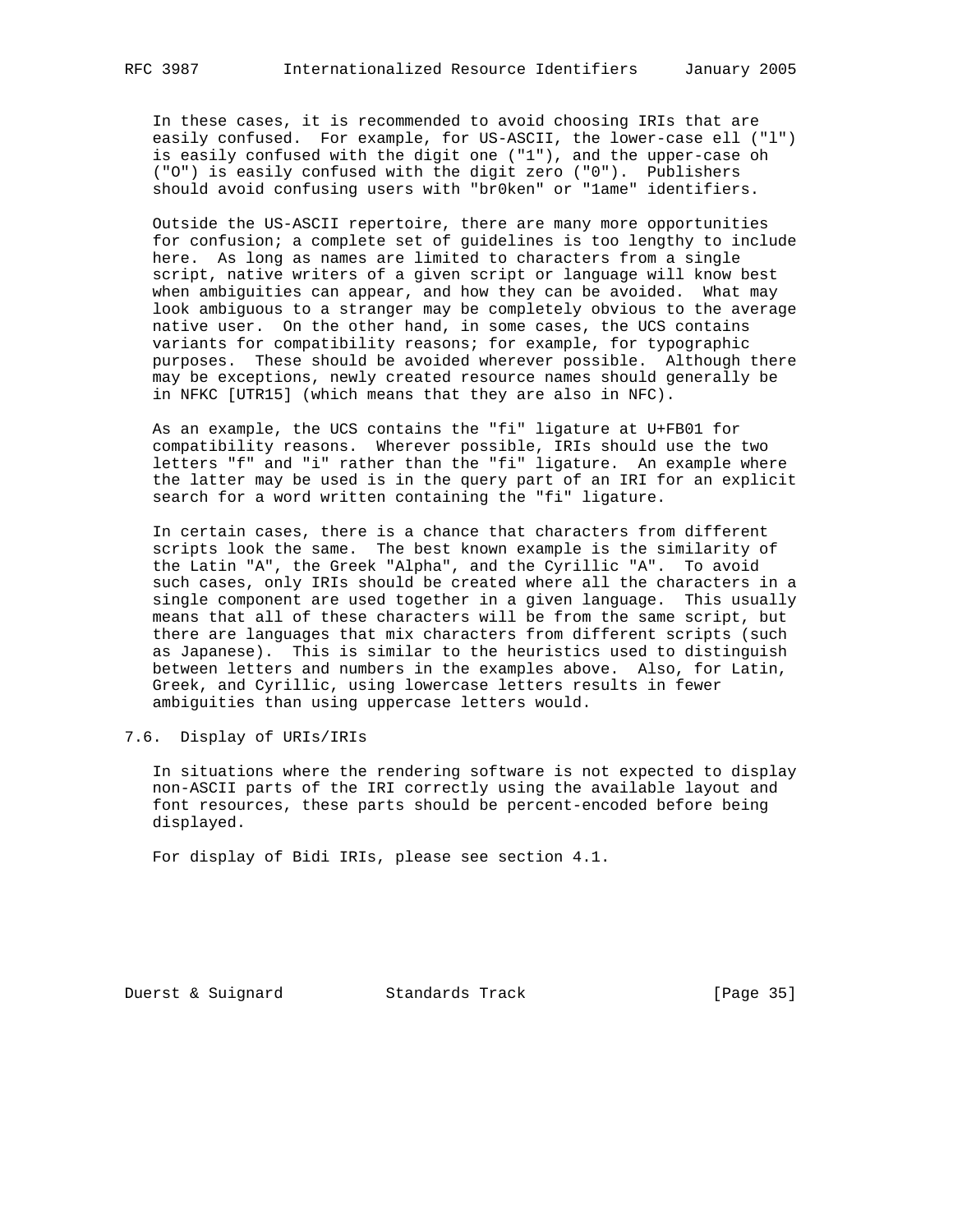# 7.7. Interpretation of URIs and IRIs

 Software that interprets IRIs as the names of local resources should accept IRIs in multiple forms and convert and match them with the appropriate local resource names.

 First, multiple representations include both IRIs in the native character encoding of the protocol and also their URI counterparts.

 Second, it may include URIs constructed based on character encodings other than UTF-8. These URIs may be produced by user agents that do not conform to this specification and that use legacy character encodings to convert non-ASCII characters to URIs. Whether this is necessary, and what character encodings to cover, depends on a number of factors, such as the legacy character encodings used locally and the distribution of various versions of user agents. For example, software for Japanese may accept URIs in Shift\_JIS and/or EUC-JP in addition to UTF-8.

 Third, it may include additional mappings to be more user-friendly and robust against transmission errors. These would be similar to how some servers currently treat URIs as case insensitive or perform additional matching to account for spelling errors. For characters beyond the US-ASCII repertoire, this may, for example, include ignoring the accents on received IRIs or resource names. Please note that such mappings, including case mappings, are language dependent.

 It can be difficult to identify a resource unambiguously if too many mappings are taken into consideration. However, percent-encoded and not percent-encoded parts of IRIs can always be clearly distinguished. Also, the regularity of UTF-8 (see [Duerst97]) makes the potential for collisions lower than it may seem at first.

## 7.8. Upgrading Strategy

 Where this recommendation places further constraints on software for which many instances are already deployed, it is important to introduce upgrades carefully and to be aware of the various interdependencies.

 If IRIs cannot be interpreted correctly, they should not be created, generated, or transported. This suggests that upgrading URI interpreting software to accept IRIs should have highest priority.

 On the other hand, a single IRI is interpreted only by a single or very few interpreters that are known in advance, although it may be entered and transported very widely.

Duerst & Suignard Standards Track [Page 36]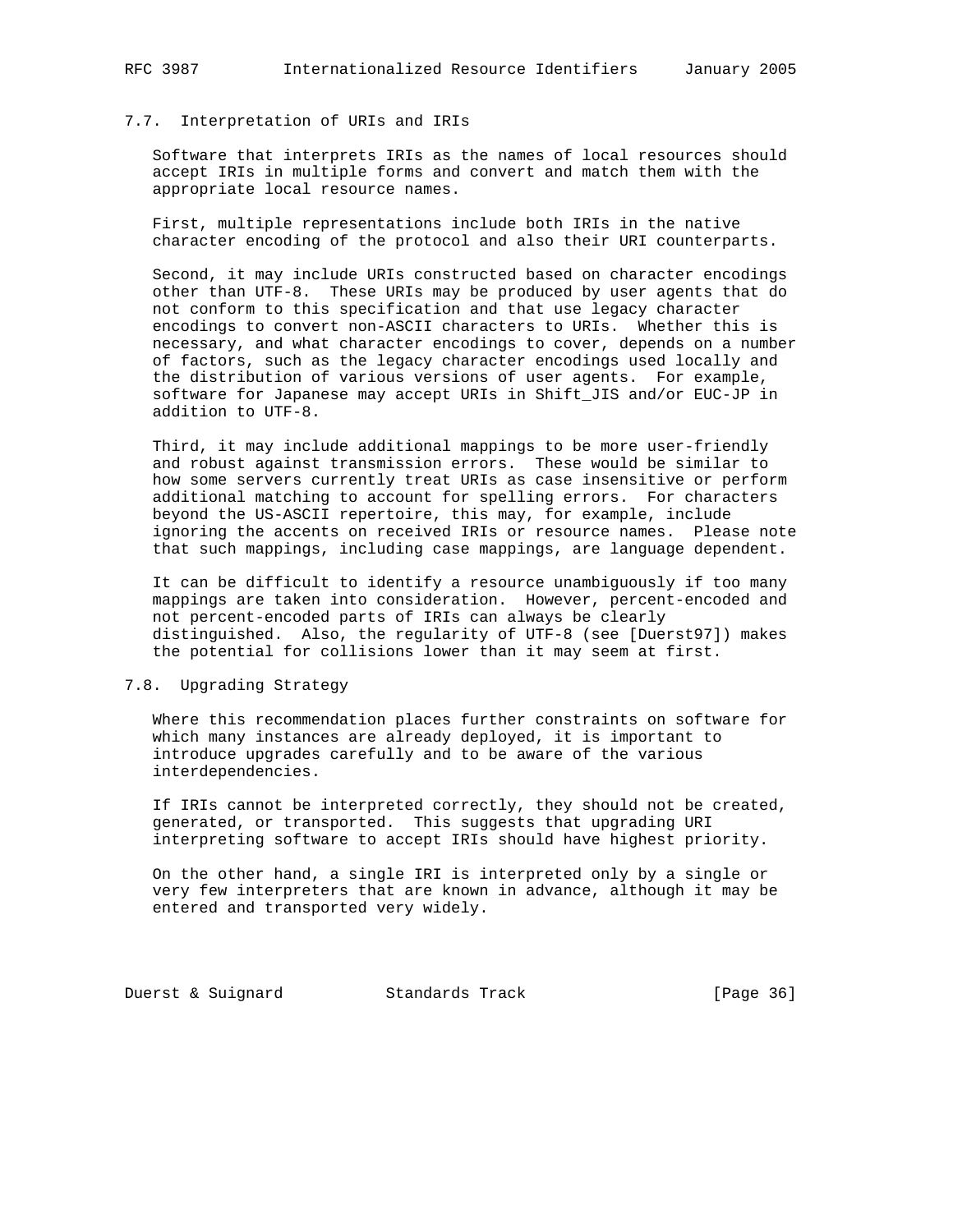Therefore, IRIs benefit most from a broad upgrade of software to be able to enter and transport IRIs. However, before an individual IRI is published, care should be taken to upgrade the corresponding interpreting software in order to cover the forms expected to be received by various versions of entry and transport software.

 The upgrade of generating software to generate IRIs instead of using a local character encoding should happen only after the service is upgraded to accept IRIs. Similarly, IRIs should only be generated when the service accepts IRIs and the intervening infrastructure and protocol is known to transport them safely.

 Software converting from URIs to IRIs for display should be upgraded only after upgraded entry software has been widely deployed to the population that will see the displayed result.

 Where there is a free choice of character encodings, it is often possible to reduce the effort and dependencies for upgrading to IRIs by using UTF-8 rather than another encoding. For example, when a new file-based Web server is set up, using UTF-8 as the character encoding for file names will make the transition to IRIs easier. Likewise, when a new Web form is set up using UTF-8 as the character encoding of the form page, the returned query URIs will use UTF-8 as the character encoding (unless the user, for whatever reason, changes the character encoding) and will therefore be compatible with IRIs.

 These recommendations, when taken together, will allow for the extension from URIs to IRIs in order to handle characters other than US-ASCII while minimizing interoperability problems. For considerations regarding the upgrade of URI scheme definitions, see section 6.4.

8. Security Considerations

 The security considerations discussed in [RFC3986] also apply to IRIs. In addition, the following issues require particular care for IRIs.

 Incorrect encoding or decoding can lead to security problems. In particular, some UTF-8 decoders do not check against overlong byte sequences. As an example, a "/" is encoded with the byte 0x2F both in UTF-8 and in US-ASCII, but some UTF-8 decoders also wrongly interpret the sequence 0xC0 0xAF as a "/". A sequence such as

Duerst & Suignard Standards Track [Page 37]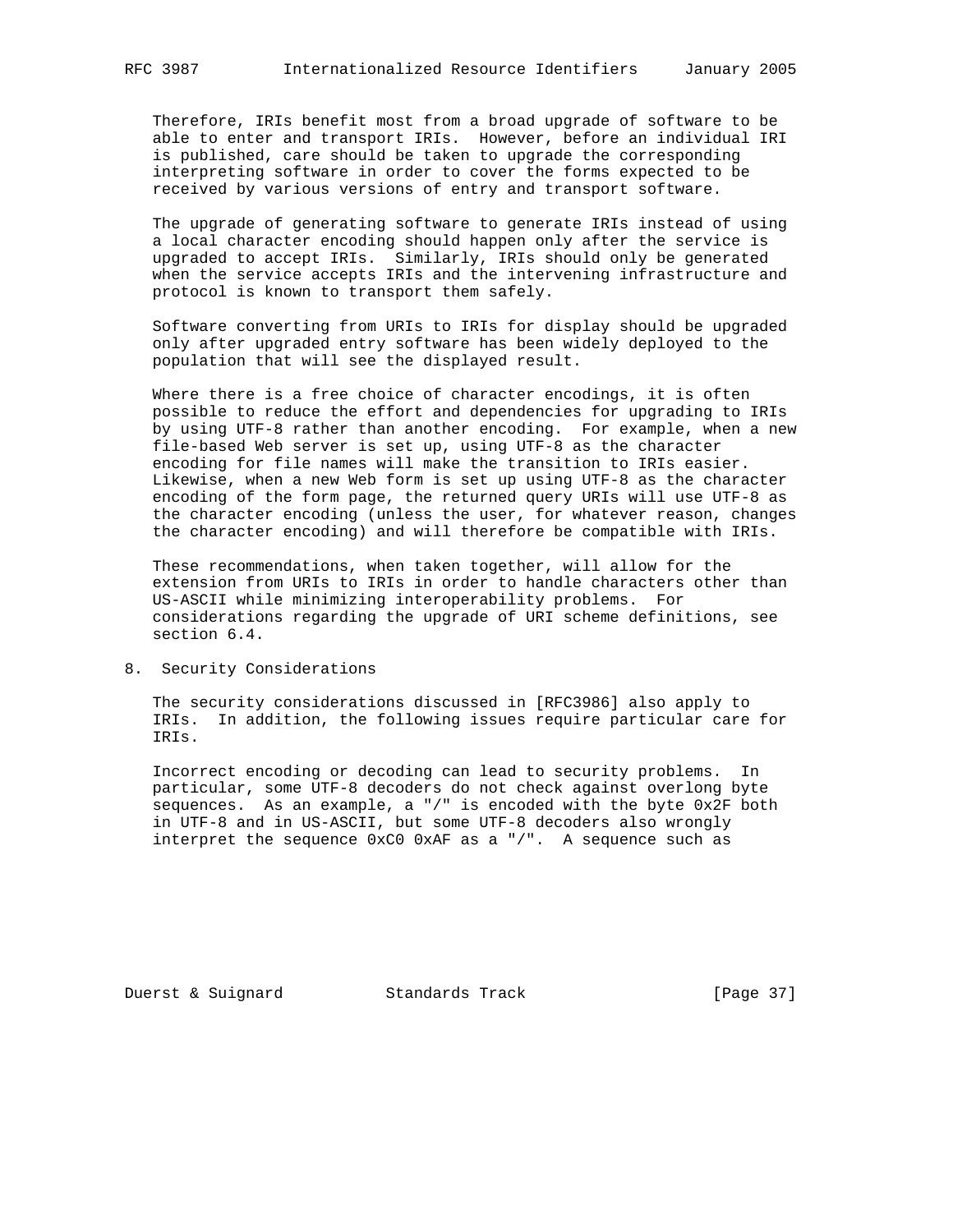"%C0%AF.." may pass some security tests and then be interpreted as "/.." in a path if UTF-8 decoders are fault-tolerant, if conversion and checking are not done in the right order, and/or if reserved characters and unreserved characters are not clearly distinguished.

 There are various ways in which "spoofing" can occur with IRIs. "Spoofing" means that somebody may add a resource name that looks the same or similar to the user, but that points to a different resource. The added resource may pretend to be the real resource by looking very similar but may contain all kinds of changes that may be difficult to spot and that can cause all kinds of problems. Most spoofing possibilities for IRIs are extensions of those for URIs.

 Spoofing can occur for various reasons. First, a user's normalization expectations or actual normalization when entering an IRI or transcoding an IRI from a legacy character encoding do not match the normalization used on the server side. Conceptually, this is no different from the problems surrounding the use of case-insensitive web servers. For example, a popular web page with a mixed-case name ("http://big.example.com/PopularPage.html") might be "spoofed" by someone who is able to create "http://big.example.com/popularpage.html". However, the use of unnormalized character sequences, and of additional mappings for user convenience, may increase the chance for spoofing. Protocols and servers that allow the creation of resources with names that are not normalized are particularly vulnerable to such attacks. This is an inherent security problem of the relevant protocol, server, or resource and is not specific to IRIs, but it is mentioned here for completeness.

 Spoofing can occur in various IRI components, such as the domain name part or a path part. For considerations specific to the domain name part, see [RFC3491]. For the path part, administrators of sites that allow independent users to create resources in the same sub area may have to be careful to check for spoofing.

 Spoofing can occur because in the UCS many characters look very similar. Details are discussed in Section 7.5. Again, this is very similar to spoofing possibilities on US-ASCII, e.g., using "br0ken" or "1ame" URIs.

 Spoofing can occur when URIs with percent-encodings based on various character encodings are accepted to deal with older user agents. In some cases, particularly for Latin-based resource names, this is usually easy to detect because UTF-8-encoded names, when interpreted and viewed as legacy character encodings, produce mostly garbage.

Duerst & Suignard Standards Track [Page 38]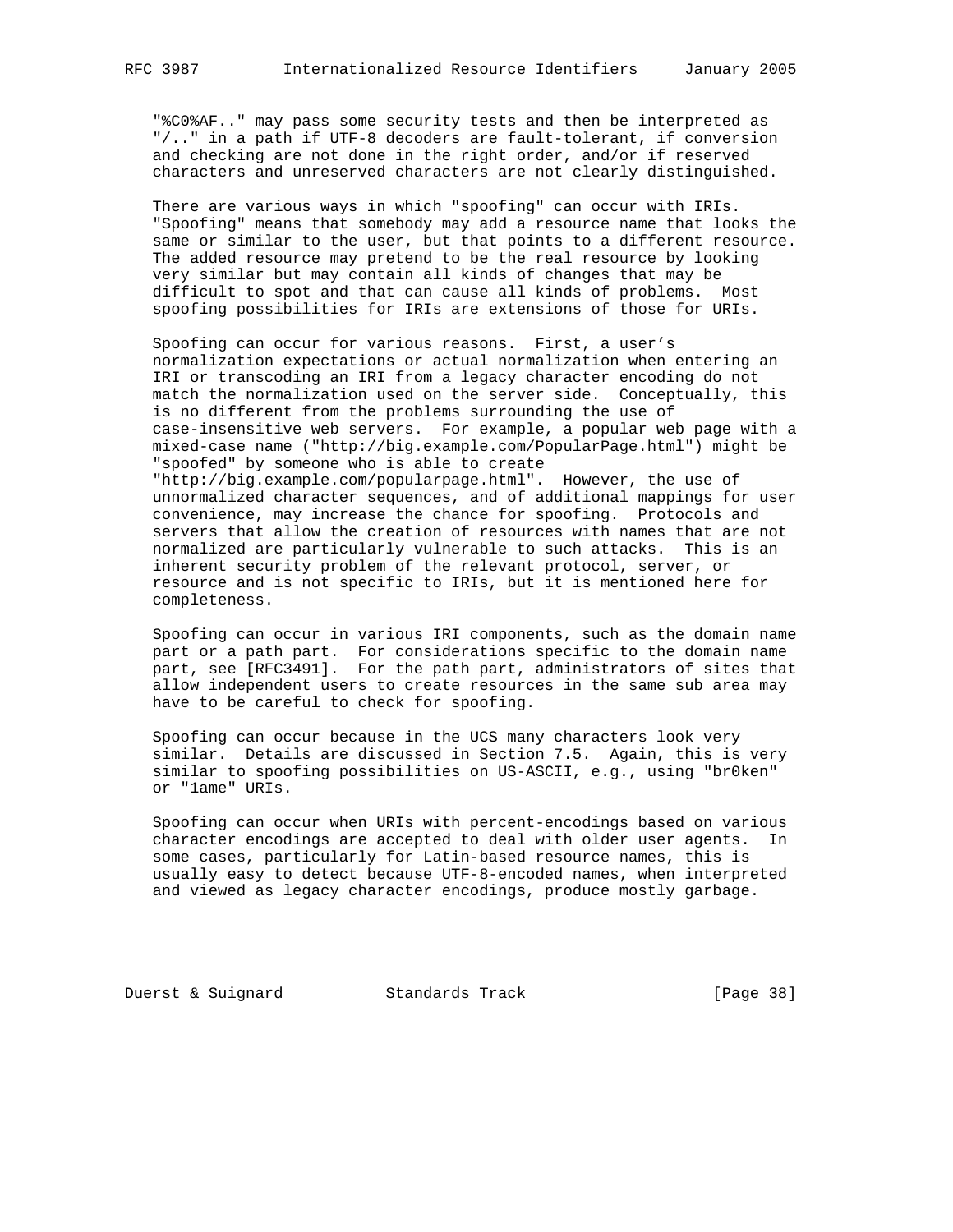When concurrently used character encodings have a similar structure but there are no characters that have exactly the same encoding, detection is more difficult.

 Spoofing can occur with bidirectional IRIs, if the restrictions in section 4.2 are not followed. The same visual representation may be interpreted as different logical representations, and vice versa. It is also very important that a correct Unicode bidirectional implementation be used.

9. Acknowledgements

 We would like to thank Larry Masinter for his work as coauthor of many earlier versions of this document (draft-masinter-url-i18n-xx).

 The discussion on the issue addressed here started a long time ago. There was a thread in the HTML working group in August 1995 (under the topic of "Globalizing URIs") and in the www-international mailing list in July 1996 (under the topic of "Internationalization and URLs"), and there were ad-hoc meetings at the Unicode conferences in September 1995 and September 1997.

 Many thanks go to Francois Yergeau, Matitiahu Allouche, Roy Fielding, Tim Berners-Lee, Mark Davis, M.T. Carrasco Benitez, James Clark, Tim Bray, Chris Wendt, Yaron Goland, Andrea Vine, Misha Wolf, Leslie Daigle, Ted Hardie, Bill Fenner, Margaret Wasserman, Russ Housley, Makoto MURATA, Steven Atkin, Ryan Stansifer, Tex Texin, Graham Klyne, Bjoern Hoehrmann, Chris Lilley, Ian Jacobs, Adam Costello, Dan Oscarson, Elliotte Rusty Harold, Mike J. Brown, Roy Badami, Jonathan Rosenne, Asmus Freytag, Simon Josefsson, Carlos Viegas Damasio, Chris Haynes, Walter Underwood, and many others for help with understanding the issues and possible solutions, and with getting the details right.

 This document is a product of the Internationalization Working Group (I18N WG) of the World Wide Web Consortium (W3C). Thanks to the members of the W3C I18N Working Group and Interest Group for their contributions and their work on [CharMod]. Thanks also go to the members of many other W3C Working Groups for adopting IRIs, and to the members of the Montreal IAB Workshop on Internationalization and Localization for their review.

Duerst & Suignard Standards Track [Page 39]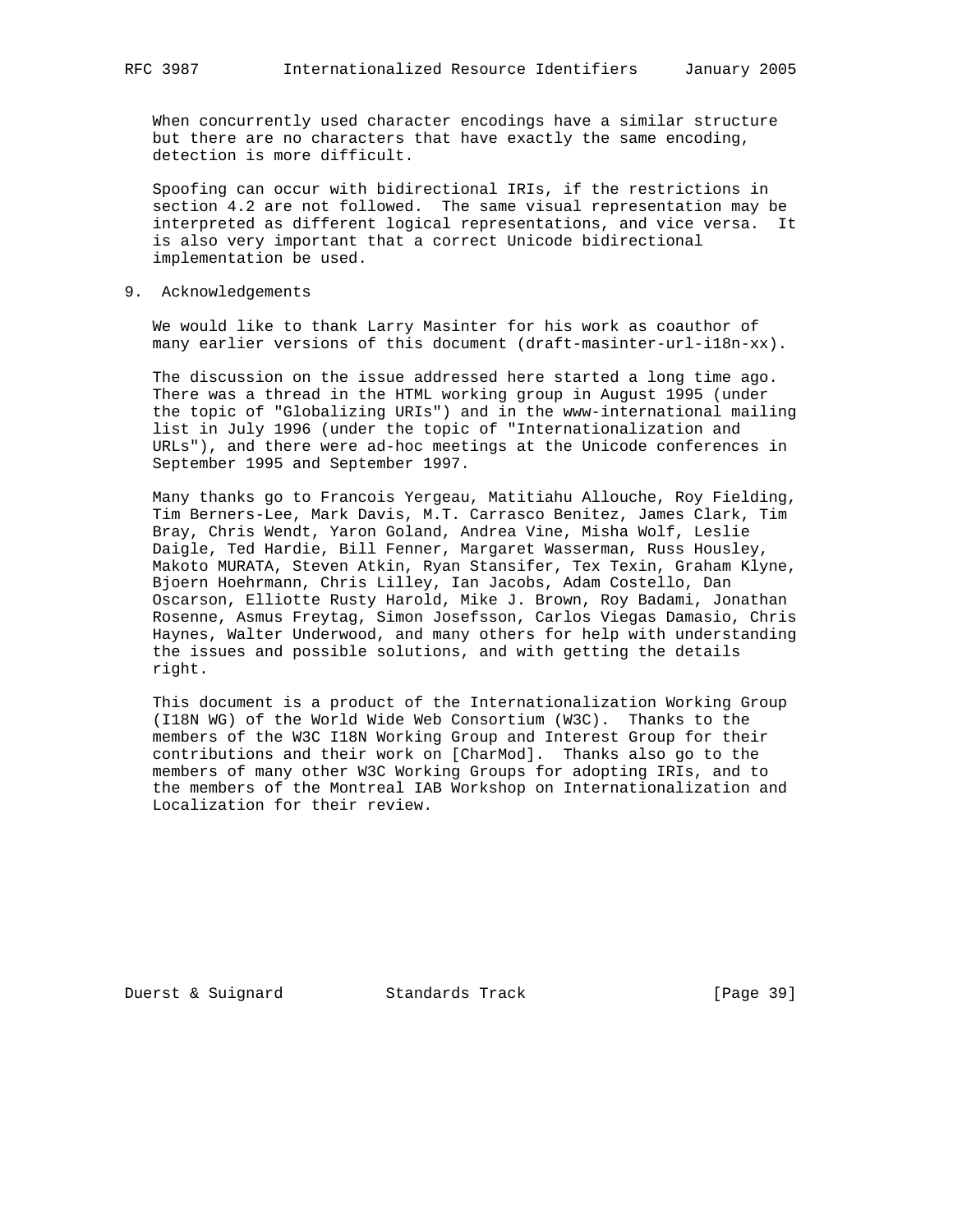# 10. References

10.1. Normative References

| [ASCII] |  |                                            | American National Standards Institute, "Coded     |  |
|---------|--|--------------------------------------------|---------------------------------------------------|--|
|         |  |                                            | Character Set -- 7-bit American Standard Code for |  |
|         |  | Information Interchange", ANSI X3.4, 1986. |                                                   |  |

- [ISO10646] International Organization for Standardization, "ISO/IEC 10646:2003: Information Technology - Universal Multiple-Octet Coded Character Set (UCS)", ISO Standard 10646, December 2003.
- [RFC2119] Bradner, S., "Key words for use in RFCs to Indicate Requirement Levels", BCP 14, RFC 2119, March 1997.
- [RFC2234] Crocker, D. and P. Overell, "Augmented BNF for Syntax Specifications: ABNF", RFC 2234, November 1997.
- [RFC3490] Faltstrom, P., Hoffman, P., and A. Costello, "Internationalizing Domain Names in Applications (IDNA)", RFC 3490, March 2003.
- [RFC3491] Hoffman, P. and M. Blanchet, "Nameprep: A Stringprep Profile for Internationalized Domain Names (IDN)", RFC 3491, March 2003.
- [RFC3629] Yergeau, F., "UTF-8, a transformation format of ISO 10646", STD 63, RFC 3629, November 2003.
- [RFC3986] Berners-Lee, T., Fielding, R., and L. Masinter, "Uniform Resource Identifier (URI): Generic Syntax", STD 66, RFC 3986, January 2005.
- [UNI9] Davis, M., "The Bidirectional Algorithm", Unicode Standard Annex #9, March 2004, <http://www.unicode.org/reports/tr9/tr9-13.html>.
- [UNIV4] The Unicode Consortium, "The Unicode Standard, Version 4.0.1, defined by: The Unicode Standard, Version 4.0 (Reading, MA, Addison-Wesley, 2003. ISBN 0-321-18578-1), as amended by Unicode 4.0.1 (http://www.unicode.org/versions/Unicode4.0.1/)", March 2004.

Duerst & Suignard Standards Track [Page 40]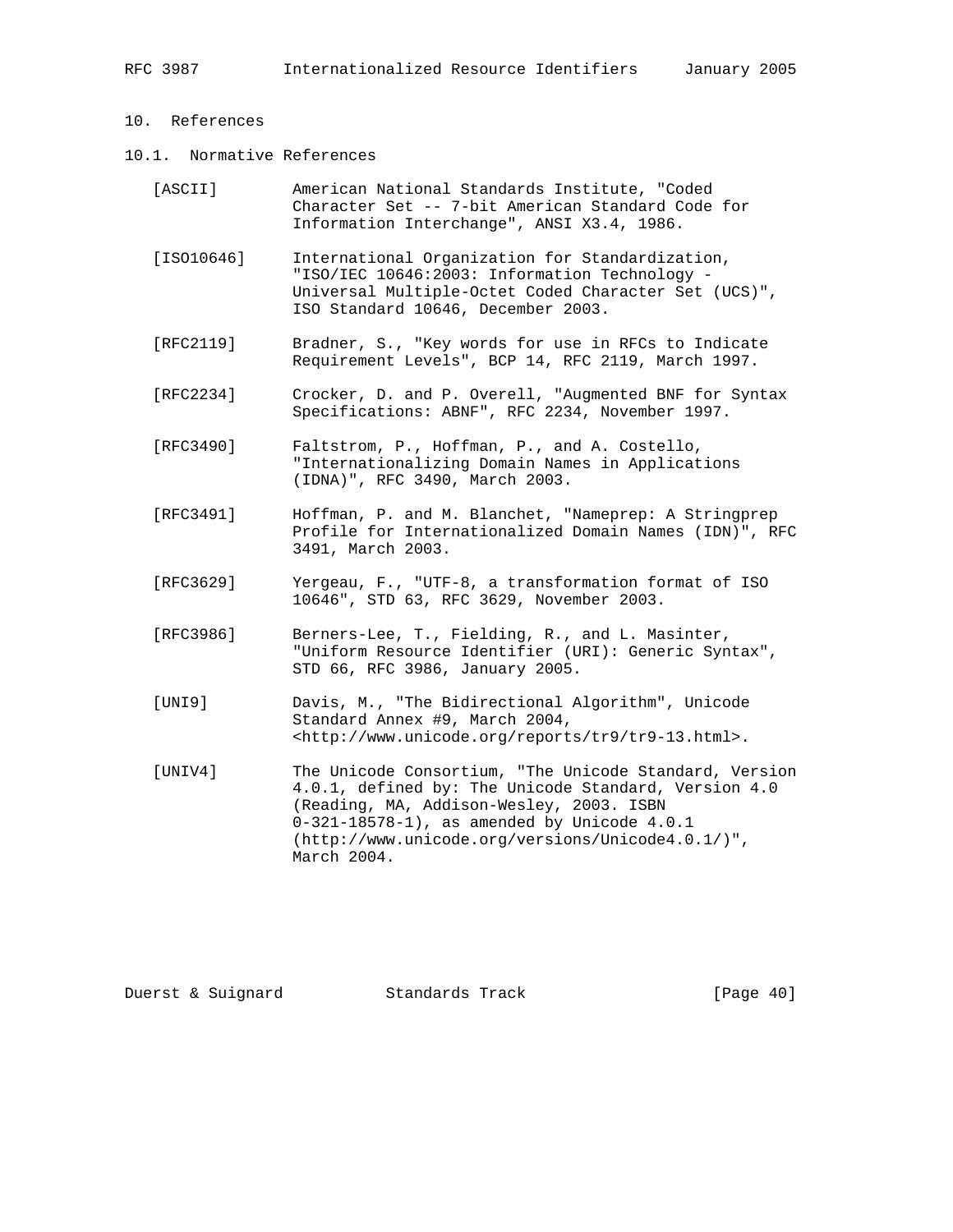[UTR15] Davis, M. and M. Duerst, "Unicode Normalization Forms", Unicode Standard Annex #15, April 2003, <http://www.unicode.org/unicode/reports/ tr15/tr15-23.html>.

# 10.2. Informative References

- [BidiEx] "Examples of bidirectional IRIs", <http://www.w3.org/International/iri-edit/ BidiExamples>.
- [CharMod] Duerst, M., Yergeau, F., Ishida, R., Wolf, M., and T. Texin, "Character Model for the World Wide Web: Resource Identifiers", World Wide Web Consortium Candidate Recommendation, November 2004, <http://www.w3.org/TR/charmod-resid>.
- [Duerst97] Duerst, M., "The Properties and Promises of UTF-8", Proc. 11th International Unicode Conference, San Jose , September 1997, <http://www.ifi.unizh.ch/mml/mduerst/papers/ PDF/IUC11-UTF-8.pdf>.
- [Gettys] Gettys, J., "URI Model Consequences", <http://www.w3.org/DesignIssues/ModelConsequences>.
- [HTML4] Raggett, D., Le Hors, A., and I. Jacobs, "HTML 4.01 Specification", World Wide Web Consortium Recommendation, December 1999, <http://www.w3.org/TR/html401/appendix/ notes.html#h-B.2>.
- [RFC2045] Freed, N. and N. Borenstein, "Multipurpose Internet Mail Extensions (MIME) Part One: Format of Internet Message Bodies", RFC 2045, November 1996.
- [RFC2130] Weider, C., Preston, C., Simonsen, K., Alvestrand, H., Atkinson, R., Crispin, M., and P. Svanberg, "The Report of the IAB Character Set Workshop held 29 February - 1 March, 1996", RFC 2130, April 1997.
- [RFC2141] Moats, R., "URN Syntax", RFC 2141, May 1997.
- [RFC2192] Newman, C., "IMAP URL Scheme", RFC 2192, September 1997.
- [RFC2277] Alvestrand, H., "IETF Policy on Character Sets and Languages", BCP 18, RFC 2277, January 1998.

Duerst & Suignard Standards Track [Page 41]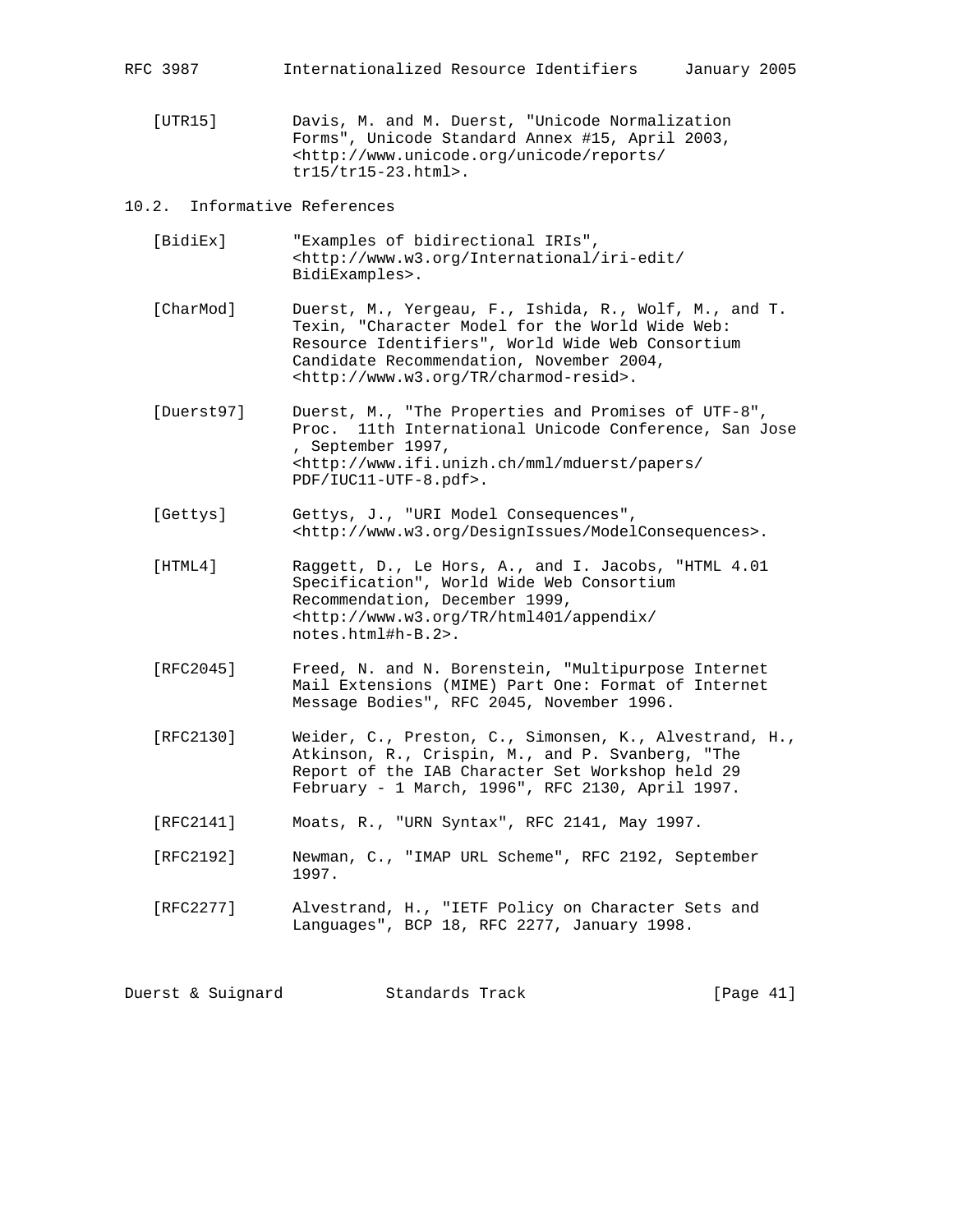- [RFC2368] Hoffman, P., Masinter, L., and J. Zawinski, "The mailto URL scheme", RFC 2368, July 1998.
- [RFC2384] Gellens, R., "POP URL Scheme", RFC 2384, August 1998.
- [RFC2396] Berners-Lee, T., Fielding, R., and L. Masinter, "Uniform Resource Identifiers (URI): Generic Syntax", RFC 2396, August 1998.
- [RFC2397] Masinter, L., "The "data" URL scheme", RFC 2397, August 1998.
- [RFC2616] Fielding, R., Gettys, J., Mogul, J., Frystyk, H., Masinter, L., Leach, P., and T. Berners-Lee, "Hypertext Transfer Protocol -- HTTP/1.1", RFC 2616, June 1999.
- [RFC2640] Curtin, B., "Internationalization of the File Transfer Protocol", RFC 2640, July 1999.
- [RFC2718] Masinter, L., Alvestrand, H., Zigmond, D., and R. Petke, "Guidelines for new URL Schemes", RFC 2718, November 1999.
- [UNIXML] Duerst, M. and A. Freytag, "Unicode in XML and other Markup Languages", Unicode Technical Report #20, World Wide Web Consortium Note, June 2003, <http://www.w3.org/TR/unicode-xml/>.
- [XLink] DeRose, S., Maler, E., and D. Orchard, "XML Linking Language (XLink) Version 1.0", World Wide Web Consortium Recommendation, June 2001, <http://www.w3.org/TR/xlink/#link-locators>.
- [XML1] Bray, T., Paoli, J., Sperberg-McQueen, C., Maler, E., and F. Yergeau, "Extensible Markup Language (XML) 1.0 (Third Edition)", World Wide Web Consortium Recommendation, February 2004, <http://www.w3.org/TR/REC-xml#sec-external-ent>.
- [XMLNamespace] Bray, T., Hollander, D., and A. Layman, "Namespaces in XML", World Wide Web Consortium Recommendation, January 1999, <http://www.w3.org/TR/REC-xml-names>.
- [XMLSchema] Biron, P. and A. Malhotra, "XML Schema Part 2: Datatypes", World Wide Web Consortium Recommendation, May 2001, <http://www.w3.org/TR/xmlschema-2/#anyURI>.

| [Page $42$ ]<br>Duerst & Suignard<br>Standards Track |  |  |  |
|------------------------------------------------------|--|--|--|
|------------------------------------------------------|--|--|--|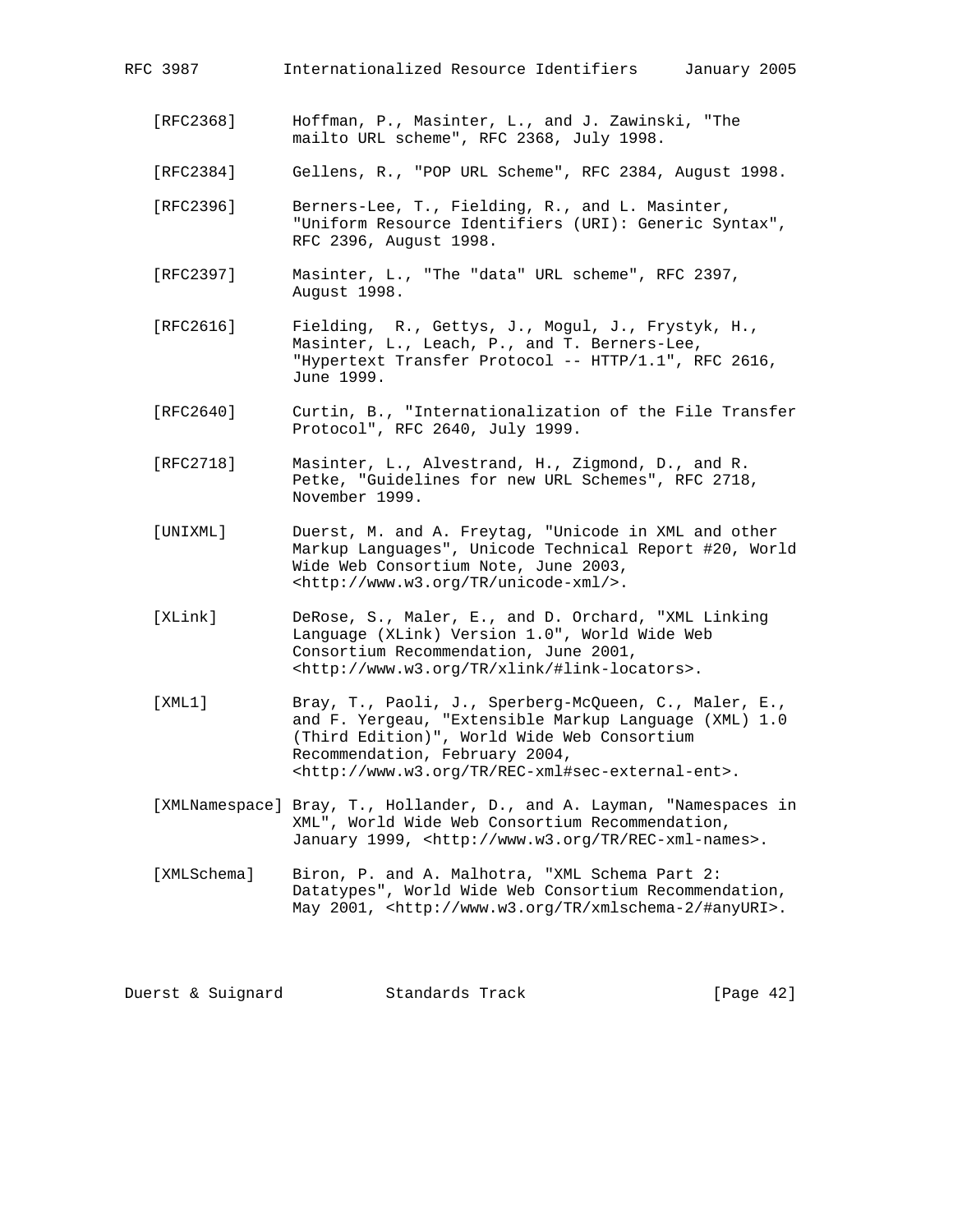[XPointer] Grosso, P., Maler, E., Marsh, J. and N. Walsh, "XPointer Framework", World Wide Web Consortium Recommendation, March 2003, <http://www.w3.org/TR/xptr-framework/#escaping>.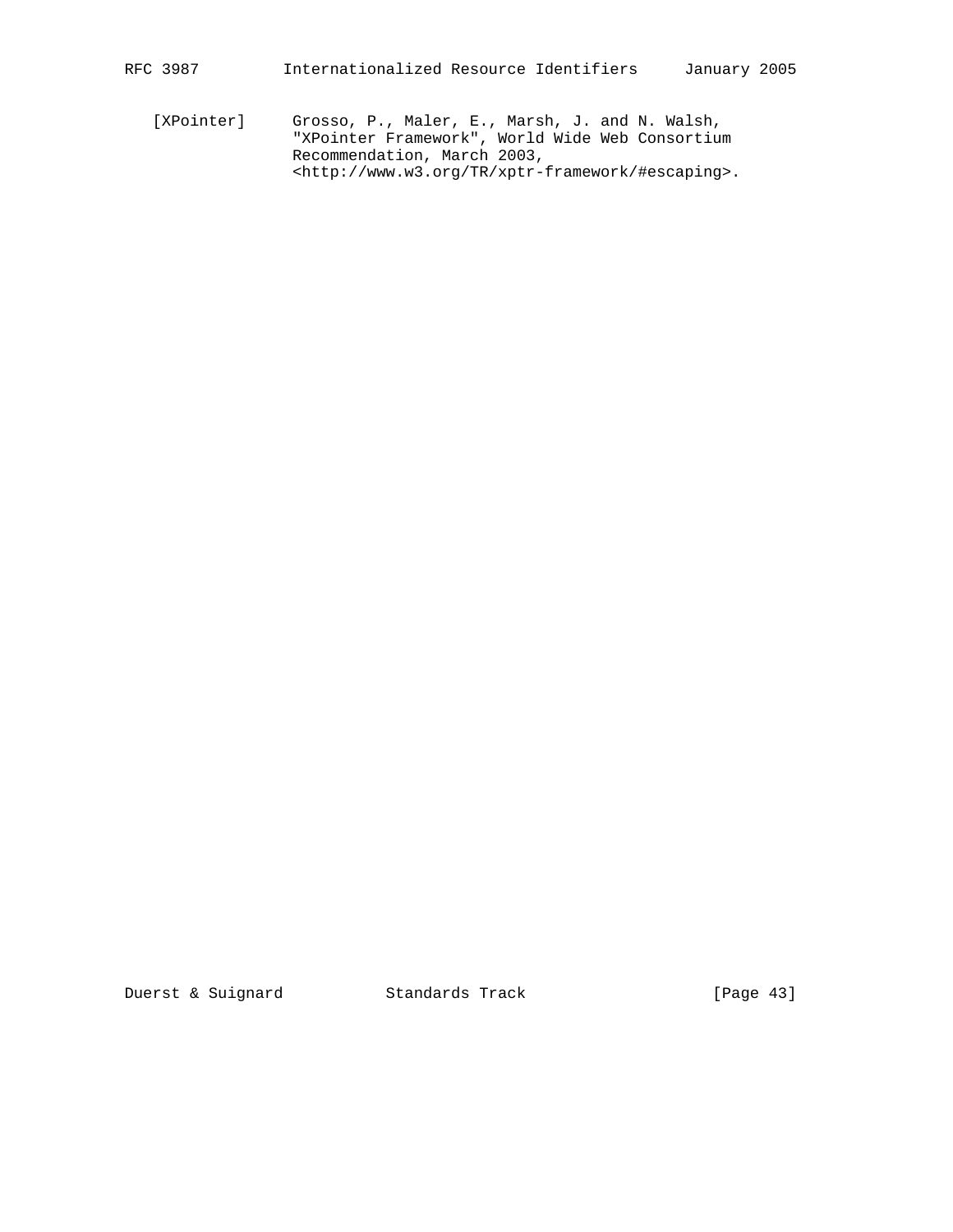Appendix A. Design Alternatives

 This section shortly summarizes major design alternatives and the reasons for why they were not chosen.

Appendix A.1. New Scheme(s)

Introducing new schemes (for example, httpi:,  $ftpi:$ ,...) or a new metascheme (e.g., i:, leading to URI/IRI prefixes such as i:http:, i:ftp:,...) was proposed to make IRI-to-URI conversion scheme dependent or to distinguish between percent-encodings resulting from IRI-to-URI conversion and percent-encodings from legacy character encodings.

 New schemes are not needed to distinguish URIs from true IRIs (i.e., IRIs that contain non-ASCII characters). The benefit of being able to detect the origin of percent-encodings is marginal, as UTF-8 can be detected with very high reliability. Deploying new schemes is extremely hard, so not requiring new schemes for IRIs makes deployment of IRIs vastly easier. Making conversion scheme dependent is highly inadvisable and would be encouraged by separate schemes for IRIs. Using a uniform convention for conversion from IRIs to URIs makes IRI implementation orthogonal to the introduction of actual new schemes.

Appendix A.2. Character Encodings Other Than UTF-8

 At an early stage, UTF-7 was considered as an alternative to UTF-8 when IRIs are converted to URIs. UTF-7 would not have needed percent-encoding and in most cases would have been shorter than percent-encoded UTF-8.

 Using UTF-8 avoids a double layering and overloading of the use of the "+" character. UTF-8 is fully compatible with US-ASCII and has therefore been recommended by the IETF, and is being used widely.

 UTF-7 has never been used much and is now clearly being discouraged. Requiring implementations to convert from UTF-8 to UTF-7 and back would be an additional implementation burden.

Appendix A.3. New Encoding Convention

 Instead of using the existing percent-encoding convention of URIs, which is based on octets, the idea was to create a new encoding convention; for example, to use "%u" to introduce UCS code points.

Duerst & Suignard Standards Track [Page 44]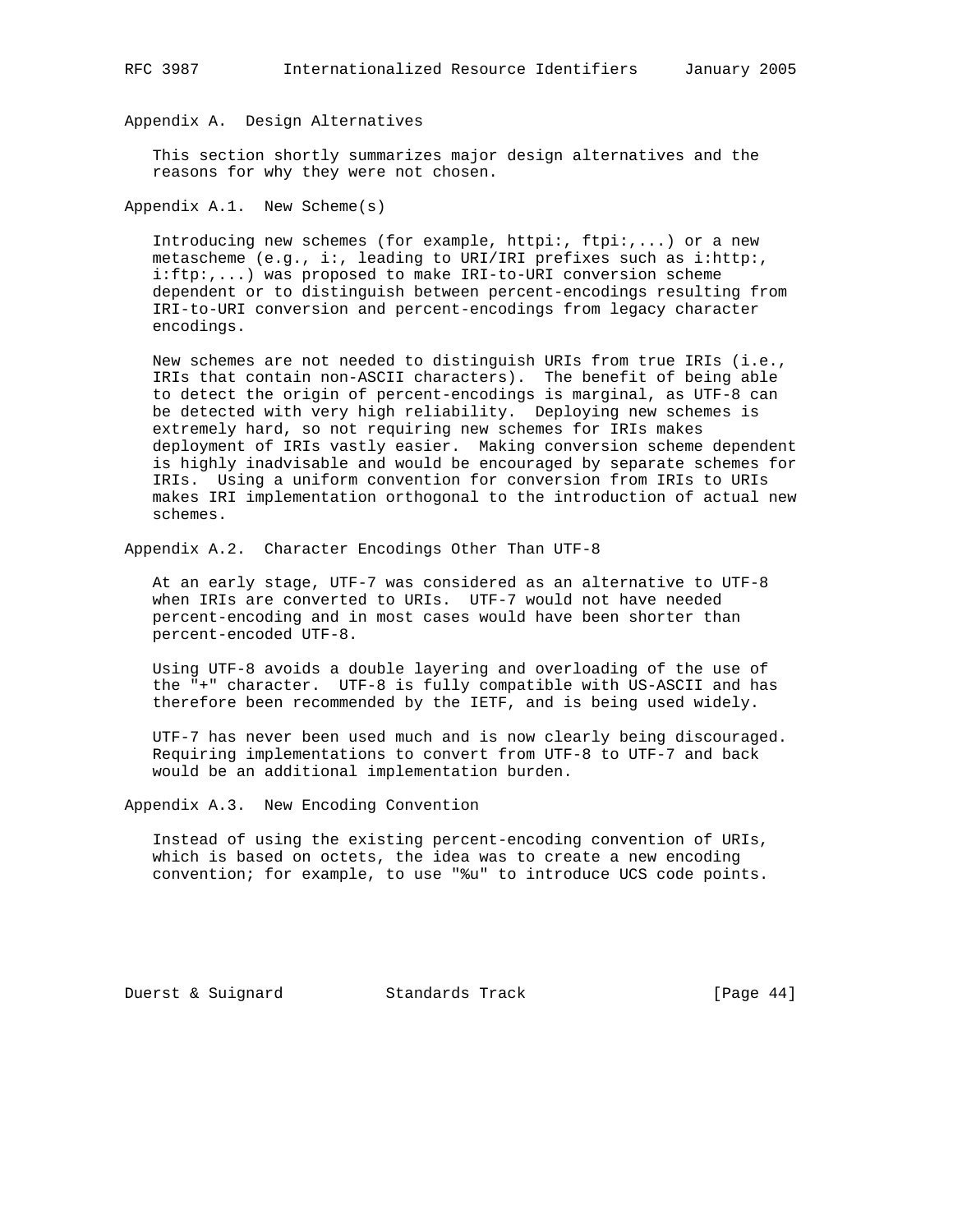Using the existing octet-based percent-encoding mechanism does not need an upgrade of the URI syntax and does not need corresponding server upgrades.

Appendix A.4. Indicating Character Encodings in the URI/IRI

 Some proposals suggested indicating the character encodings used in an URI or IRI with some new syntactic convention in the URI itself, similar to the "charset" parameter for e-mails and Web pages. As an example, the label in square brackets in "http://www.example.org/ros[iso-8859-1]&#xE9"; indicated that the following " $& #xE9$ "; had to be interpreted as iso-8859-1.

 If UTF-8 is used exclusively, an upgrade to the URI syntax is not needed. It avoids potentially multiple labels that have to be copied correctly in all cases, even on the side of a bus or on a napkin, leading to usability problems (and being prohibitively annoying). Exclusively using UTF-8 also reduces transcoding errors and confusion.

Authors' Addresses

 Martin Duerst (Note: Please write "Duerst" with u-umlaut wherever possible, for example as "Dü rst" in XML and HTML.) World Wide Web Consortium 5322 Endo Fujisawa, Kanagawa 252-8520 Japan Phone: +81 466 49 1170 Fax: +81 466 49 1171 EMail: duerst@w3.org URI: http://www.w3.org/People/D%C3%BCrst/ (Note: This is the percent-encoded form of an IRI.)

 Michel Suignard Microsoft Corporation One Microsoft Way Redmond, WA 98052 U.S.A. Phone: +1 425 882-8080

 EMail: michelsu@microsoft.com URI: http://www.suignard.com